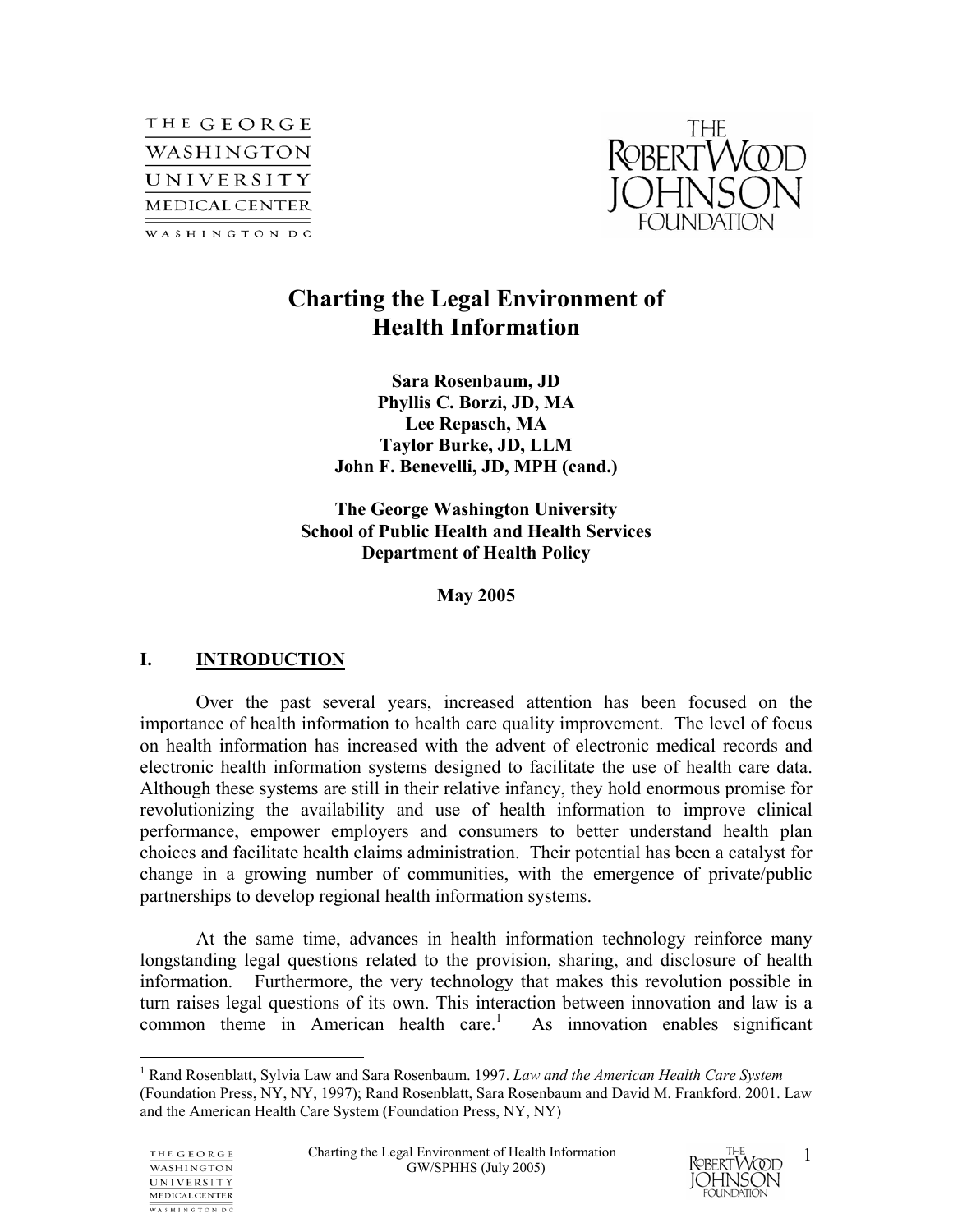improvements in the standard of care, the health care industry inevitably attempts to remove legal barriers that otherwise might impede its rapid adoption and diffusion. In a similar vein, consumers and patients come to expect that the standard of care will rise to the level made possible by innovation, thereby raising new questions of liability when the standard is not met or when other important patient protections (such as privacy) are unnecessarily compromised along the way. In this sense, innovation in health information can be expected to follow the same legal trajectory evident in other advances in health care quality and patient safety. In some cases the legal issues which arise are brand new. In others, they are a reflection of longstanding legal matters that must be revisited in new contexts.

 This Policy Brief is part of a project supported by a grant from the Robert Wood Johnson Foundation that is designed to assess the legal environment for health information systems. The project also has received support from the Agency for Health Care Research and Quality (AHRQ), which has enabled us to convene periodic small meetings of legal and information experts in order to more closely examine the legal environment of the rapidly emerging electronic health information industry. (A list of participants from our initial meeting can be found in Appendix B).

This project has several phases. The first phase, reported on in this Policy Brief, offers a broad exploration of the legal environment of health information systems, examining many longstanding issues as well as recent matters that have arisen as a result of the new information technology that enables these systems to share health information among many users. Subsequent phases will report on the legal questions regarding the electronic medical record,<sup>2</sup> evolution of federal and state laws in response to a transformed information environment, as well as on legal tools and approaches being developed in order to aid in the transformation. This report focuses on the identification of legal issues affecting health information systems and potential implications arising from data collection, while the next phase of this project will propose potential solutions to the legal issues discussed herein.

 Understanding how the law responds to and shapes change is essential to the process of social change itself.<sup>3</sup> Nowhere is this more in evidence than in the case of an industry that is so essential to individual well-being. Law has a profound impact on health care, since it offers a means of assuring that major advances in care are implemented in a manner consistent with equally important economic and social goals. At the same time, because the field of health law exists at the intersection of the entire legal system and the entire health care system, any particular change can trigger a daunting set of issues and challenges. This certainly is the case where health information is concerned, particularly when longstanding and traditional legal questions linked to patient information are coupled with the new legal questions that arise in the context of information technology. As the evolving health information enterprise transforms the

<u>.</u>



 $2<sup>2</sup>$  It is important to emphasize that this report discusses the legal issues and implications as they relate to the emerging use of electronic health information systems. Legal issues specific to the "electronic medical record" are beyond the scope of this paper.

<sup>3</sup> Lawrence M. Friedman. 2002. *Law in America* (Modern Library ed., NY)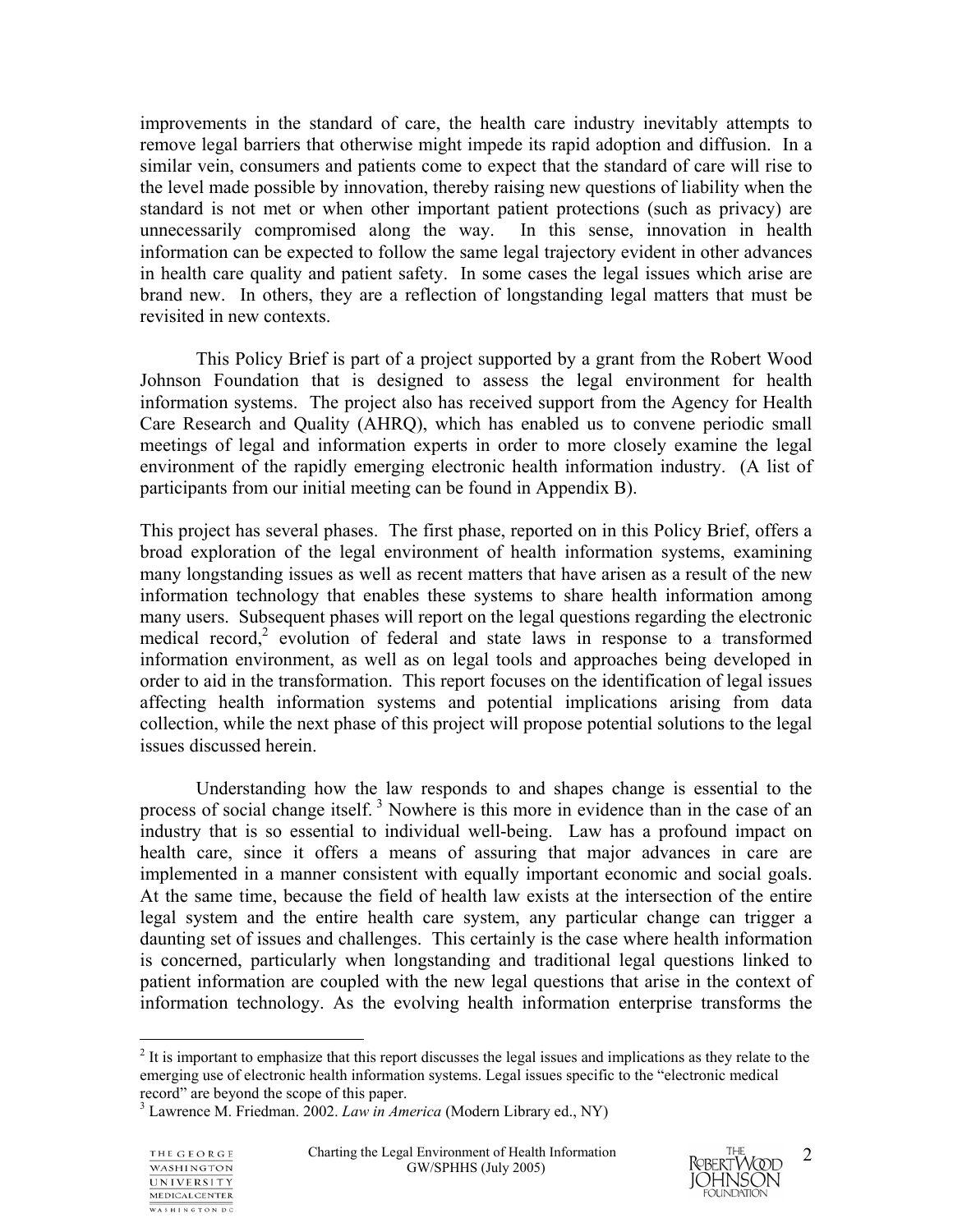health care system from a series of isolated businesses into virtual, large-scale undertakings linking multiple actors (many of whom may be marketplace competitors), industrialization of this magnitude raises many legal questions. Some of the questions raised by this transformation may be new to health information law; others turn out to be enduring issues in health law, but nonetheless must be applied to a dramatically changing health care context. Because the interaction of law and society is so contextual, a "from the ground-up" exploration of the law itself becomes an essential part of the process of change.

 Part II examines the transformation of the health information enterprise. Part III considers the key features of modern electronic systems, while Part IV explores the legal implications of this transformation of information within electronic health information systems. The Policy Brief concludes with a practical assessment of this analysis.

## **II. THE TRANSFORMATION OF THE HEALTH INFORMATION ENTERPRISE**

 Information is essential to health care. In the highly diverse, market-based, multipayer system used in the U.S., the potential for an almost endless number of sources of information about patient health care to exist is enormous. Regardless of whether the topic at hand concerns individual patients, the performance in distinct clinical care settings, or the pattern of health care in institutions among and within health plans, or throughout or among geographic regions, the U.S. health care system generates extensive information, much of it un-tethered from other information concerning the same patient, clinical setting, health care institution or health plan.

 In recent years much attention has been focused on the potential of timely and complete information to reduce errors, improve health care quality, and reduce racial, ethnic and other health care disparities unrelated to the need for care or the ability to benefit from treatment.<sup>4</sup> This focus underscores the link between the "professional standard of health care" (i.e., the legal standard used in U.S. law to measure the quality of care) and the extent to which health care providers and institutions are engaged in active efforts to secure and apply health information to inform and guide their practice.

 The emergence of an electronic information industry vastly expands the potential to generate not merely information, but to put the information to use in health care settings. The uses of information range from measuring the health status of entire patient populations to understanding and selecting appropriate clinical interventions for different individual patients given their health and personal characteristics, their health care needs and preferences, and the particular setting and context of care. In other words, as the potential grows for health information to be incorporated into practice, so do social and legal expectations that health care providers in fact will do so. Despite the fact that a technology may just be emerging, the law views the rapid response to a promising new safety technology as an essential component of the professional standard of care,

 $\overline{a}$ 



<sup>4</sup> Institute of Medicine. 1999. *To Err is Human* (National Academy Press, Washington D.C.); Institute of Medicine. 2002. *Crossing the Quality Chasm* (National Academy Press, Washington D.C.)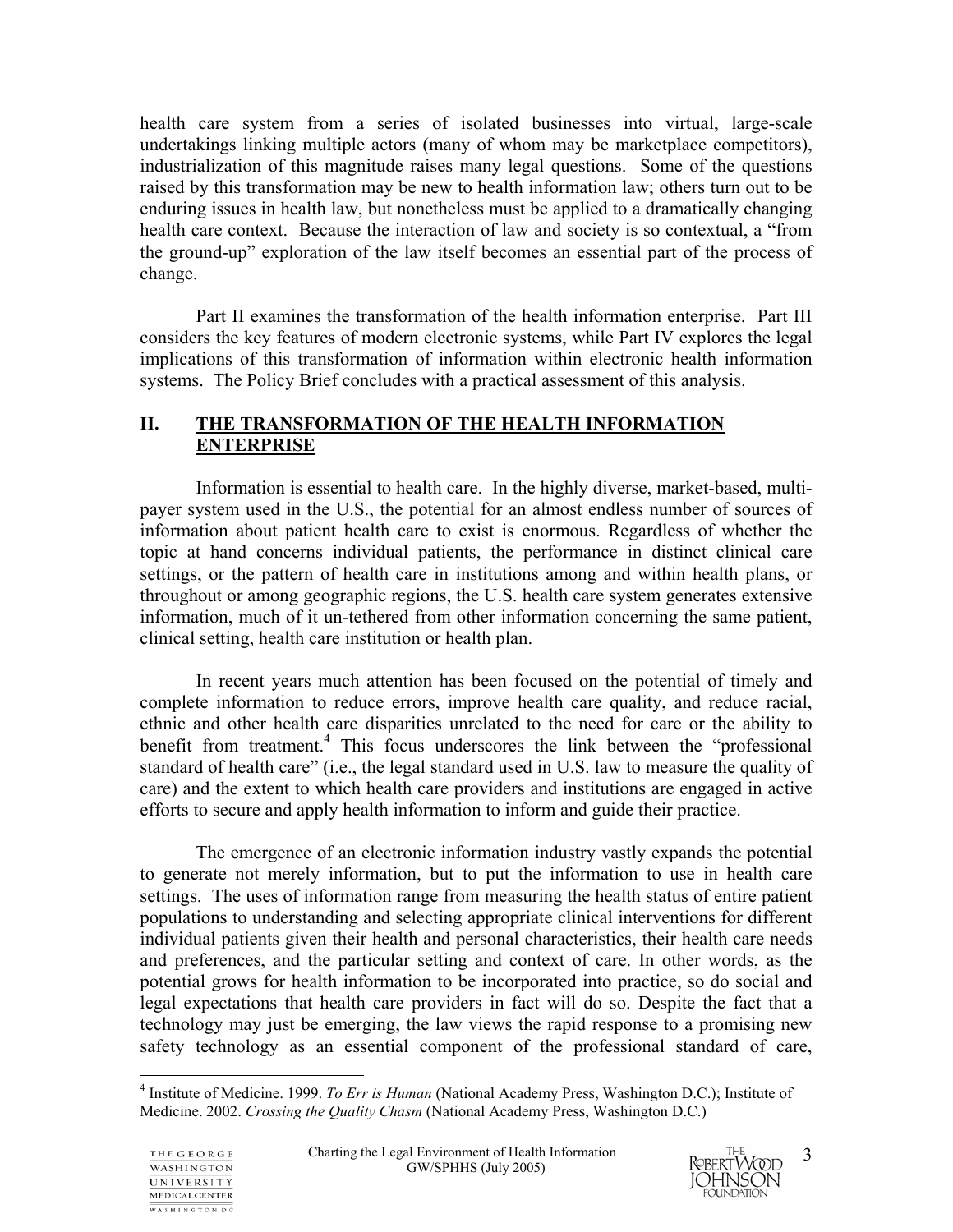particularly when the technology is accessible and available at a relatively reasonable  $cost<sup>5</sup>$ 

 Despite the advent of an electronic information industry, a recent study by the Commonwealth Fund examining physicians' use of information technology suggests that physicians are only in the early stages of transitioning to electronic health information, with most users focused on use of electronic information in a billing and payment context.<sup>6</sup> Without a forceful presentation of a strong business case for using these systems, health professionals may reject active adoption of information systems, aside from perhaps facilitating insurance coverage determinations. Physicians and other health professionals continue to enter information by hand into paper medical records and cull information as needed – and using elementary techniques – in order to address clinical management needs. Much of this information never leaves individual patient medical records.

 In a paper-driven system, health professionals have no ready means for comparing performance and outcomes across their patient populations, nor do they have a means of examining their patients against those cared for by other professionals and health systems. Insurers, employer and publicly sponsored health plans, and corporate suppliers of health care goods and services (such as diagnostic tests, medical equipment and supplies, and pharmaceutical products) may have more sophisticated information systems, and although some effort has been made to create clinical decision point of service support, these systems remain isolated and disconnected from the actual course of patient care, as well as from patient medical record information.

 The importance of modernizing health information has been a focus of considerable analysis for a number of years, particularly since the publication of a series of seminal studies by the Institute of Medicine, including *To Err is Human<sup>7</sup>* and *Crossing*  the Quality Chasm.<sup>8</sup> The role of electronic information in health care quality improvement has been a focus of extensive analysis by both private foundations<sup>9</sup> and the

www.markle.org/downloadable\_assets/flo\_sustain\_healtcare\_rpt.pdf; David Brailer, *Moving Toward Electronic Health Information Exchange, Interim Report on the Santa Barbara County Data Exchange*



<sup>1</sup> <sup>5</sup> *The T. J*. *Hooper*, 60 F.2d 737 (2nd Cir. 1932); *Washington v Washington Hospital Center*, 579 A.2d 177 (D.C. App. 1990).

<sup>6</sup> Commonwealth Fund. 2004. *Information Technologies: When Will They Make it Into Physicians' Black Bags?* http://www.cmwf.org/publications/publications\_show.htm?doc\_id=251984 (accessed December 12, 2004).

<sup>7</sup> Institute of Medicine, Kohn L., Corrigan J., Donaldson M., *To Err is Human: Building a Safer Health*  System (2000). Washington DC, National Academy Press.

<sup>&</sup>lt;sup>8</sup> Institute of Medicine, *Crossing the Quality Chasm: A New Health System for the 21st Century* (2001). Washington, DC, National Academy Press.

<sup>9</sup> *See* The Markle Foundation, *Connecting for Health; Achieving Electronic Connectivity in Healthcare, A Preliminary Roadmap from the Nation's Public and Private-Sector Healthcare Leaders* (July 2004) available at www.connectingforhealth.org/resources/white\_roadmap\_072004.pdf.; J. Marc Overhage, Regenstrief Institute for Health Care, *Design and Implementation of the Indianapolis Network for Patient Care and Research*, 83 (No.1) Bull. Med. Libr. Ass'n 213 (Jan. 1995) available at

www.pubmedcentral.nih.gov/picrender.fcgi?artid=225997&action=stream&blobtype=pdf. *See also* Markle Foundation*, Financial, Legal and Organizational Approaches To Achieving Electronic Connectivity In Healthcare* (October 2004) available at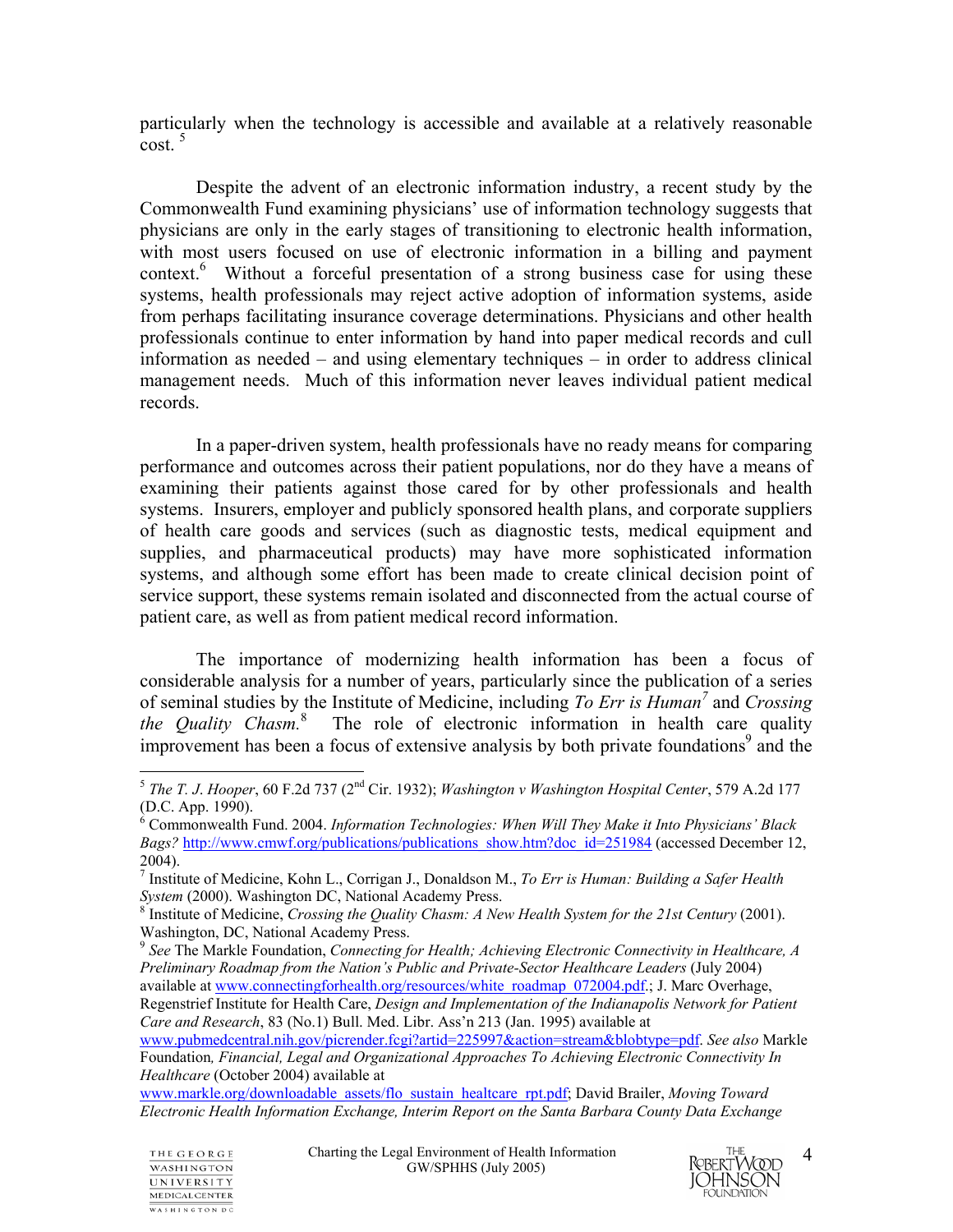federal government. In its most recent study, *The Decade of Information Technology: Delivering Consumer-Centric and Information Rich Health Care,*10 the United States Department of Health and Human Services called for the widespread creation of electronic health information as well as development of the capacity to transmit such information across many different groups of potential users in both the public and private sectors.

 The cumulative effect of this body of work has been a rapidly increasing interest in the modernization of health information and the growth of an electronic information industry capable of enabling the use of health information to improve quality and better manage costs. Notwithstanding the reluctance and slowness with which physicians have embraced the use of electronic health information, the climate and culture of the health information world is changing.

 Although sparked initially by private industry, a major driver of this change has been the federal government itself. The Health Insurance Portability and Accountability Act of 1996 (HIPAA) requires covered entities, including health plans and most health care providers, to comply with electronic data interchange standards (EDI) as well as transmit health data electronically for claims payment and eligibility purposes.<sup>11</sup> More recently, the Medicare Prescription Drug, Improvement and Modernization Act (commonly known as the Medicare Modernization Act or MMA) authorizes the Centers for Medicare and Medicaid Services (CMS) to develop and administer electronic data systems to facilitate provider quality measurement activities in connection with Medicare program administration.<sup>12</sup> The law also directs the Secretary to condition hospital payment on the electronic reporting of quality indicators and to tie the level of payment to quality measurement (i.e., "pay for performance").<sup>13</sup>

One of the most significant new drivers of modern health information systems is the incorporation of health information measurement and reporting capabilities into national industry accreditation standards. For instance, the National Committee on Quality Assurance (NCQA), an industry-based quality measurement and accreditation organization, measures the performance of health care organizations, health care institutions, and health professionals against quality metrics. Another example of quality

 $^{13}$  *Id.* at Section 501(b).





 <sup>(</sup>July 2003) available at www.chcf.org/documents/ihealth/SBCCDEInterimReport.pdf; Catherine Frey, *Wisconsin Patient Safety Institute: Striving for Positive Outcomes*, 100 (No. 6) Wis. Med. J. 14 (2001)

available at http://www.wisconsinmedicalsociety.org/uploads/wmj/100-6-FA-Frey.pdf.<br><sup>10</sup> Accessed November 30, 2004 at http://www.hhs.gov/healthit/frameworkchapters.html.<br><sup>11</sup> Sections 261-262 of HIPAA (Public Law 104-191(1 for certain financial and administrative health care data. The Secretary of HHS was required to adopt uniform national data elements and code sets to support the electronic exchange of information by Medicare, Medicaid and all private health care plans and providers. All governmental and private payers (including both self-insured and insured group health plans, health insurance issuers, FEHBP, CHAMPUS, etc.) are required to conform to these national standards. Transactions subject to these standards would include claims, enrollment and disenrollment, eligibility, payments and remittances, premiums, and claims status.

<sup>&</sup>lt;sup>12</sup> The Medicare Prescription Drug, Improvement and Modernization Act (MMA), Public Law 108-173 (2003).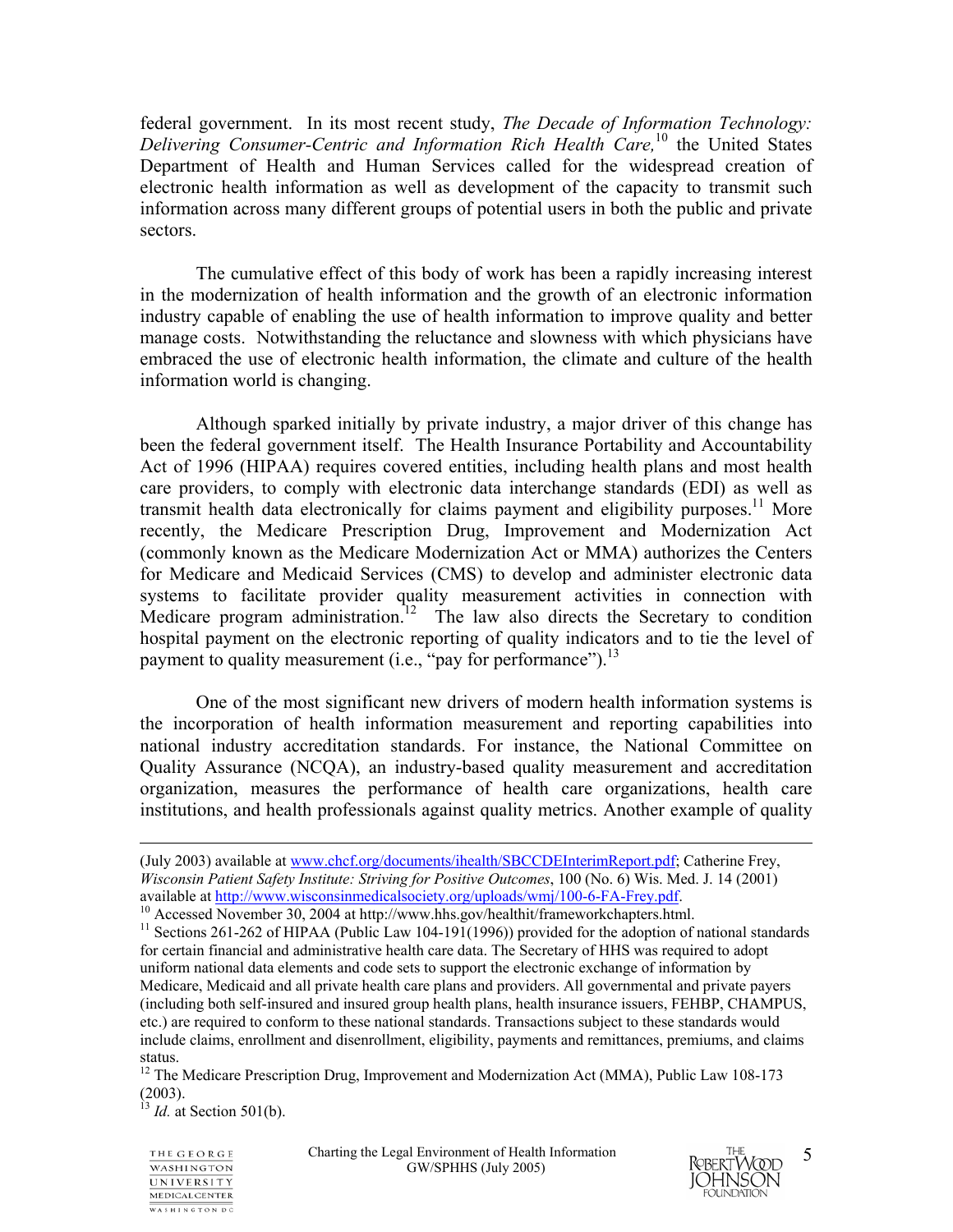measurement from a large purchaser perspective is the Leapfrog Group for Patient Safety, which has developed guidelines for hospital care and which is now focused on physician care.14 Even more significantly perhaps from a legal standpoint, the Joint Commission on the Accreditation of Healthcare Organizations (JCAHO) has now proposed to make the collection of data on patient race, ethnicity, and primary language spoken a basic aspect of organizational accreditation for managed care organizations and integrated systems, and in both ambulatory and institutional settings.<sup>15</sup>

By themselves, industry accreditation standards do not have the force and effect of law, but standards such as practice guidelines prepared by the National Committee on Quality Assurance (NCQA), The National Quality Forum, The Leapfrog Group, and other measurement systems, as well as formal accreditation standards themselves, signal the increasing importance of quality benchmarking in practice and the need for effective information to support practice improvements. As government payers, private insurers, and industry-self monitoring enterprises all come to embrace information competency, these expectations become part of the standard of professional performance that patients come to expect.

## **III. EMERGING DISTINCTIONS BETWEEN ELECTRONIC HEALTH INFORMATION SYSTEMS**

 Because law is intensely contextual and fact-driven, it is important, before turning to the legal discussion, to describe the emerging electronic health information systems. This technology is obviously still in its infancy and can be expected to change dramatically in the coming years, understanding their structure and capabilities as a backdrop to any legal analysis is immensely valuable.

 The systems that exist today show important differences, and these distinctions in architecture, connectivity, and operational capabilities have implications for the range of legal issues raised. All of the systems are similar in that they attempt to link together multiple health care actors, either within or between health care enterprises, in order to expand the pool of data about patients and services. For example, a health insurer may link to its provider network in order to administer its various health plans. But these information systems can differ in how many sources of data are linked, how many different health care enterprises in turn link themselves together (e.g., multiple insurers or payers), and the extent to which the information systems allow for the merger, aggregation, and de-identification of data so that aggregated data results and can be used for purposes beyond the simple act of claims review and payment.

 Through consultation with experts in the field, we were able to identify several important distinct characteristics, each of which is briefly described below. While each system has unique properties which may give rise to specific legal questions, they all

<sup>15</sup> JCAHO. 2004. Joint Commission Seeks Input on Proposed MCO IDS Standard to Collect Information on *Race, Ethnicity, and Primary Language* (Washington D.C.)



 $14 \frac{\text{http://www.leafroggroup.org/}}{\text{http://www.leafroggroup.org/}}$  (accessed January 25, 2005).

http://www.jcaho.org/news+room/news+release+archives/nr\_12\_2.htm (Accessed, January 23, 2005).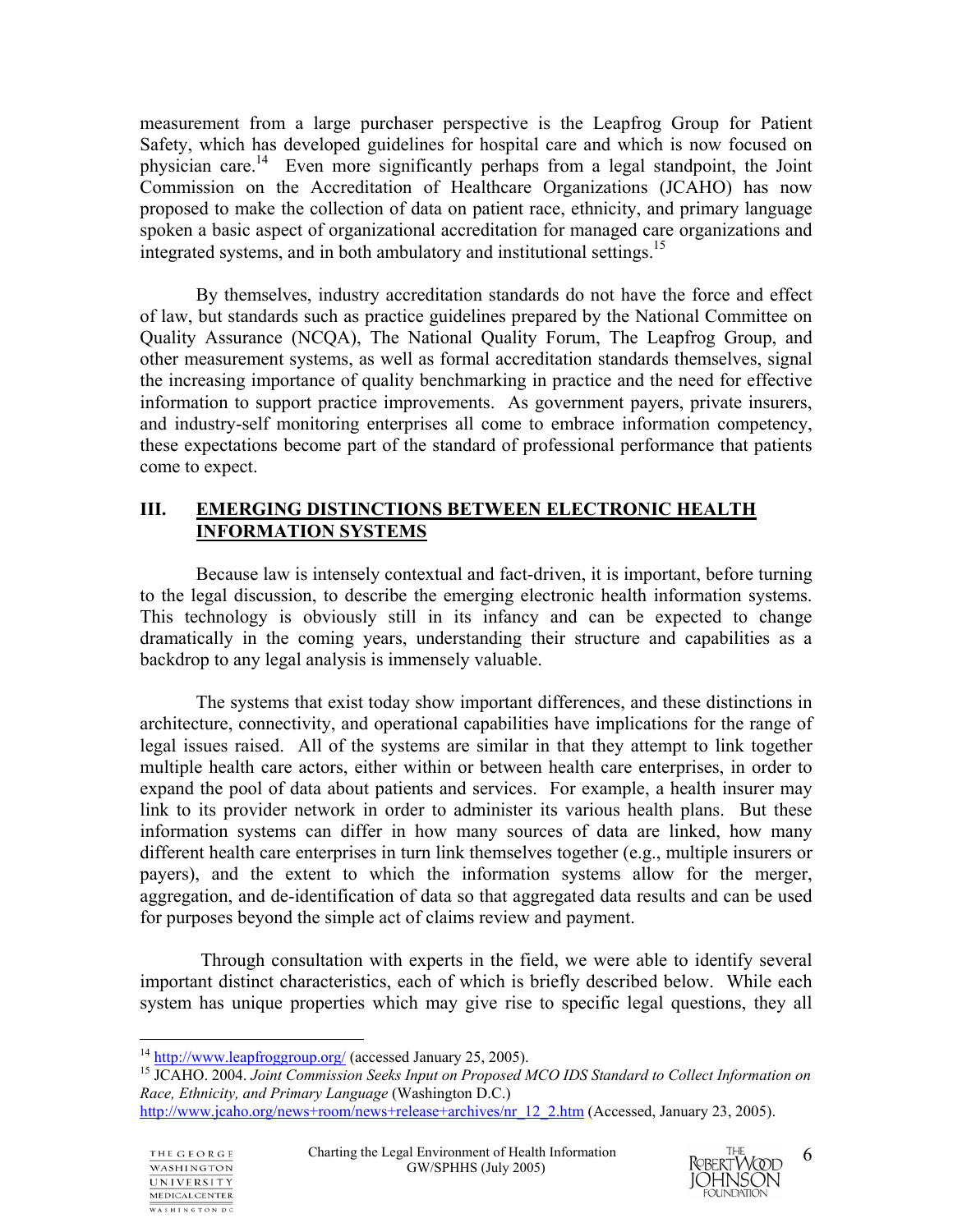share two fundamental qualities. The first is the potential to produce unprecedented amounts of information about the total health care process experienced by patients, across the domains of health care. The second is the ability to transfer massive amounts of information across and throughout the health care market, as well as to government agencies. We have summarized below some of the most important distinctions among existing health data systems. These distinctions are not mutually exclusive and a single system may embody several of these features.

## a. Decentralized and Centralized Systems

 A focus of discussion at our first meeting of experts was whether the electronic health information system in question was "decentralized" or "centralized." (Appendix A provides a detailed analysis of emerging decentralized and centralized electronic health information systems currently in use). In a decentralized system, the data generated from a health care provider's query are not stored in a permanent record or central database, but exist "virtually" and solely for the use of that specific health care provider making the request. In this type of indexing system, each system user possesses and houses its own data which are then indexed and accessible to other users that query the system, but the requested data are transitory in nature, existing within the entire system only for the moment in time when the query is made, and in a manner similar to an oral exchange of information between two individuals in an unrecorded conversation. Once the provider exits the screen, the information retreats back to its original source and out of the overall system until queried again through a separate request. There is an audit trail of who made the inquiry. This type of architecture allows a health care provider to confirm a patient's enrollment in a health plan as well as whether a particular procedure is covered. It also avoids computer hacking. But the information cannot be aggregated, and thus this limited function makes it inadequate for quality improvement and research.

In a centralized system, the data are standardized and stored in a central database, thus enabling research and quality improvement activities. Queries from providers to payers and vice versa are essentially captured and stored for further use; thus, for example, a centralized system can be used for health care quality improvement efforts and can produce real-time feedback reports and comparison data on population-wide performance benchmarks. The information is deposited into a central data warehouse, where it may be used for analysis.

## b. Uses of Data: Administrative and Clinical Data Exchange Systems

 A key distinction in considering legal issues arising from health information has to do with the purposes for which data are used. An *administrative data exchange system*  seeks to reduce health care administration costs by enabling health care providers and insurance companies to exchange the information necessary to process and pay claims. This patient-specific administrative data can confirm a patient's insurance status for a particular service, the terms of coverage (e.g., coinsurance, co-payments, and coverage limits) and can capture other information such as patient address.



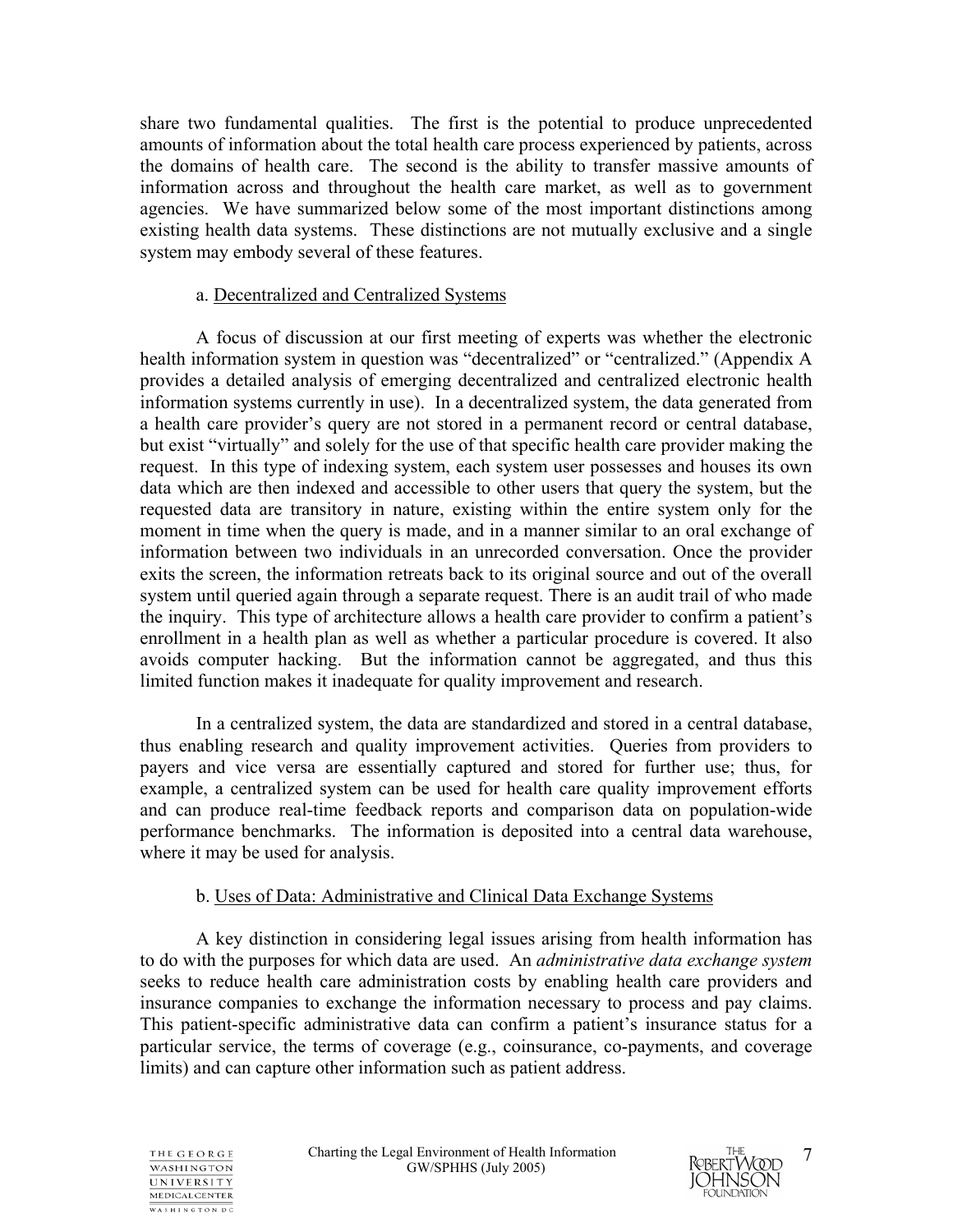A *clinical data exchange system* offers patient-specific information at the point of care. This type of system shares patient demographics, medical records, medical transcription, eligibility and referral information, laboratory, radiology, and pharmacy data, as well as information concerning eligibility verification, online referrals or authorizations, and quality performance reporting. The exchange of clinical data generally occurs on an institution–to-consumer or institution-to-physician basis. This clinical data, as opposed to administrative data, serves as the critical resource for population-based research needed to address quality of care and disparities issues.

 CMS also offers an electronic data exchange system for various entities participating in the Medicare program, which it uses to monitor the quality of care offered to Medicare beneficiaries. Through Quality Improvement Organizations (QIO), CMS collects data on specific illnesses and treatments in order to provide feedback to the participating hospitals regarding quality.

## c. Access to the System

 The method by which access to the health information system is determined constitutes another distinction among systems. One method to regulate access is by contracts that link health care payers and providers, all of whom agree to enter into legally binding agreements to be part of any particular health information exchange system. These contracts detail, among other things, who can (and cannot) use the system and for what purposes, what entity actually owns the system itself (the participants may or may not have an ownership interest), the software utilized to make the system run, and applicable security standards. Depending on the specific system, participants may include health insurers, physician groups, individual physicians, state and federal governments, employers, hospitals, local and state health departments, pharmacies, and public school clinics. Specific systems may allow any dues-paying entity to become a participant, while others restrict access only to those new participants that are approved by existing participants.

 Access to a health information system can also arise from participation in an enterprise overseen by a single entity. In this scenario, the entity (for instance, a private foundation) finances the creation of a data exchange system and invites individual health care organizations to participate in the system, termed a "care data alliance." Each common undertaking then agrees on unique data sharing goals based on individual member interests. These systems may or may not allow patient access to the data and may or may not relate to claims payment and insurance administration.

 Medicare-participating hospitals can gain access to a data exchange system through QIOs for the purpose of quality improvement efforts. CMS contracts with QIOs to monitor and improve the care delivered to Medicare beneficiaries. Hospitals that choose to participate transfer certain health information to the QIO which then deposits the data into a central data warehouse. This data may be accessed by participating

 $\overline{a}$ 



<sup>&</sup>lt;sup>16</sup> The term "care data alliance" is specific to the Santa Barbara County Care Data Exchange system and denotes specific groupings of entities engaged in electronic health information data exchange.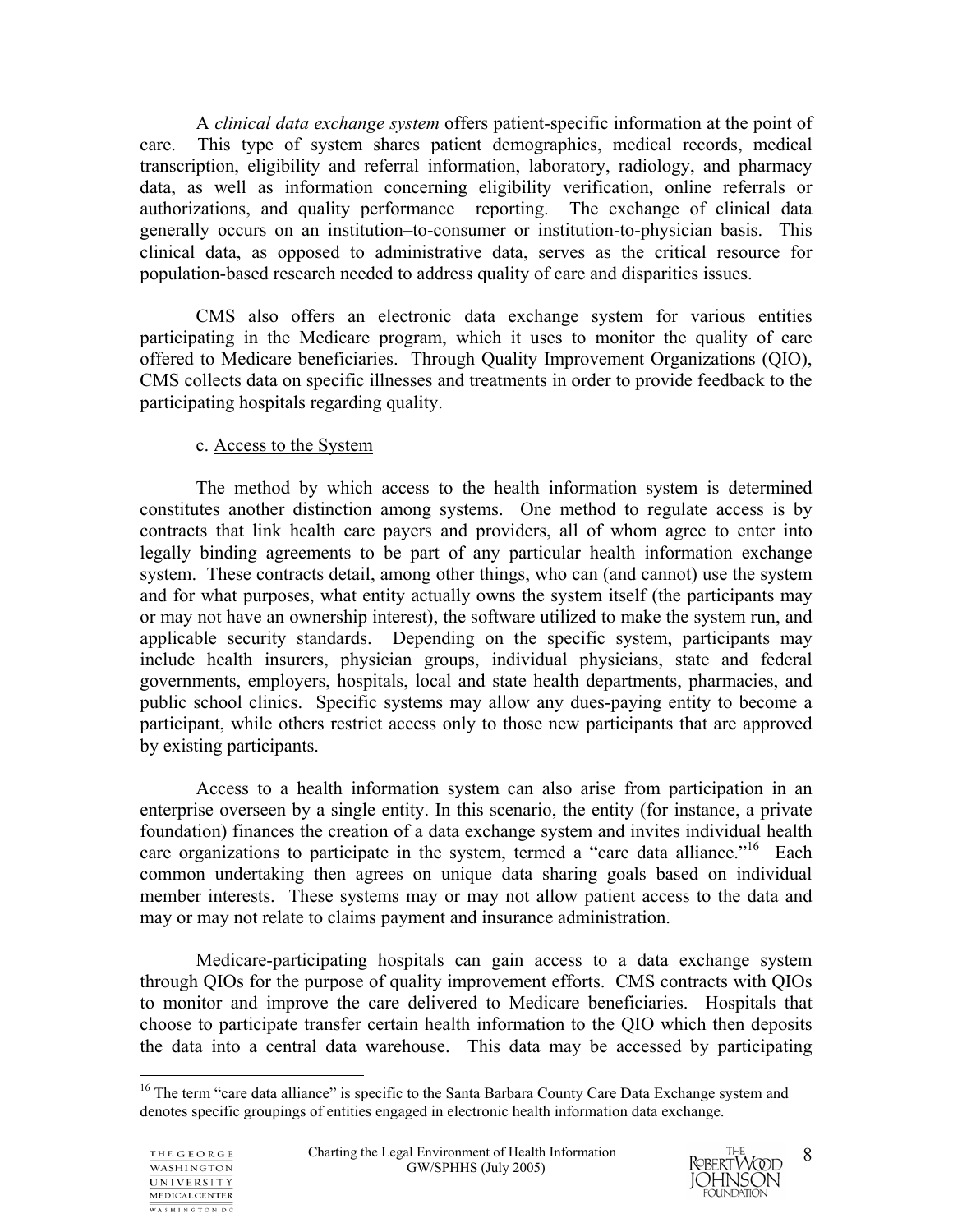providers in the form of real time feedback reports, comparison data on statewide performance benchmarks, as well as clinical and analytical tools.

Table I presents a summary of some of the critical distinctions among electronic health information systems and provides examples of each.

| <b>Distinguishing Feature</b>    | <b>Example</b>                                                                                                                     |
|----------------------------------|------------------------------------------------------------------------------------------------------------------------------------|
| Decentralized versus Centralized | Decentralized: New England Health EDI Network (NEHEN)<br>Centralized: Medicare Health Care Quality Improvement Program<br>(MHCQIP) |
| Uses                             | Administrative: NEHEN<br>Clinical: Santa Barbara County Care Data Exchange (SBCCDE)<br>Quality of Care: MHCQIP                     |
| Access to the System             | Contract: NEHEN<br>Care Data Alliance: SBCCDE<br>Medicare Participating: MHCQIP                                                    |

Table 1. Distinctions Among Electronic Health Information Systems<sup>17</sup>

Depending on the system's innate structure and uses, as well as considerations related to access to the system, specific legal questions may arise. At the same time, certain common categories of questions apply across all systems. Examples of these cross-cutting questions are whether the system is structured to comply with all applicable state and federal laws, questions of ownership have been identified and resolved, information use procedures conform to applicable laws, applicable privacy safeguards are in place, and special procedures for information access under specific circumstances have been established.

## **IV. ASSESSING THE LEGAL ENVIRONMENT OF HEALTH INFORMATION**

## In General

 For well over a hundred years, the production of written and personal health information has raised legal questions, and this longstanding link between health information and the law has been particularly visible in a privacy context.<sup>18</sup> While the law has been concerned with health information privacy for well over a century, $19$  the



<sup>1</sup>  $17$  See Appendix A for detailed descriptions of the electronic health information systems noted in this chart.

<sup>18</sup> *See De May v. Roberts*, 9 N.W. 146 (Mich. 1881) (holding physician liable for allowing a non-medical associate to attend physician-patient interview in non-emergent setting); Compare *Simonsen v. Swenson*, 177 N.W. 831 (Neb. 1920) (concluding physician is privileged to reveal patient's highly contagious and

<sup>&</sup>lt;sup>19</sup> For an extremely helpful article tracing the history of privacy law in numerous contexts, *see* Daniel Solove, "The Origins and Growth of Information Privacy Law", 748 PLI/PAT 29 (June 2003). Professor Solove, who writes on the extensive body of federal and state privacy law, traces its roots to Americans' focus on individual autonomy and privacy beginning in Colonial times, a fact which underscores the close relationship between society and law. Indeed, Professor Solove traces federal lawmakers' concern about the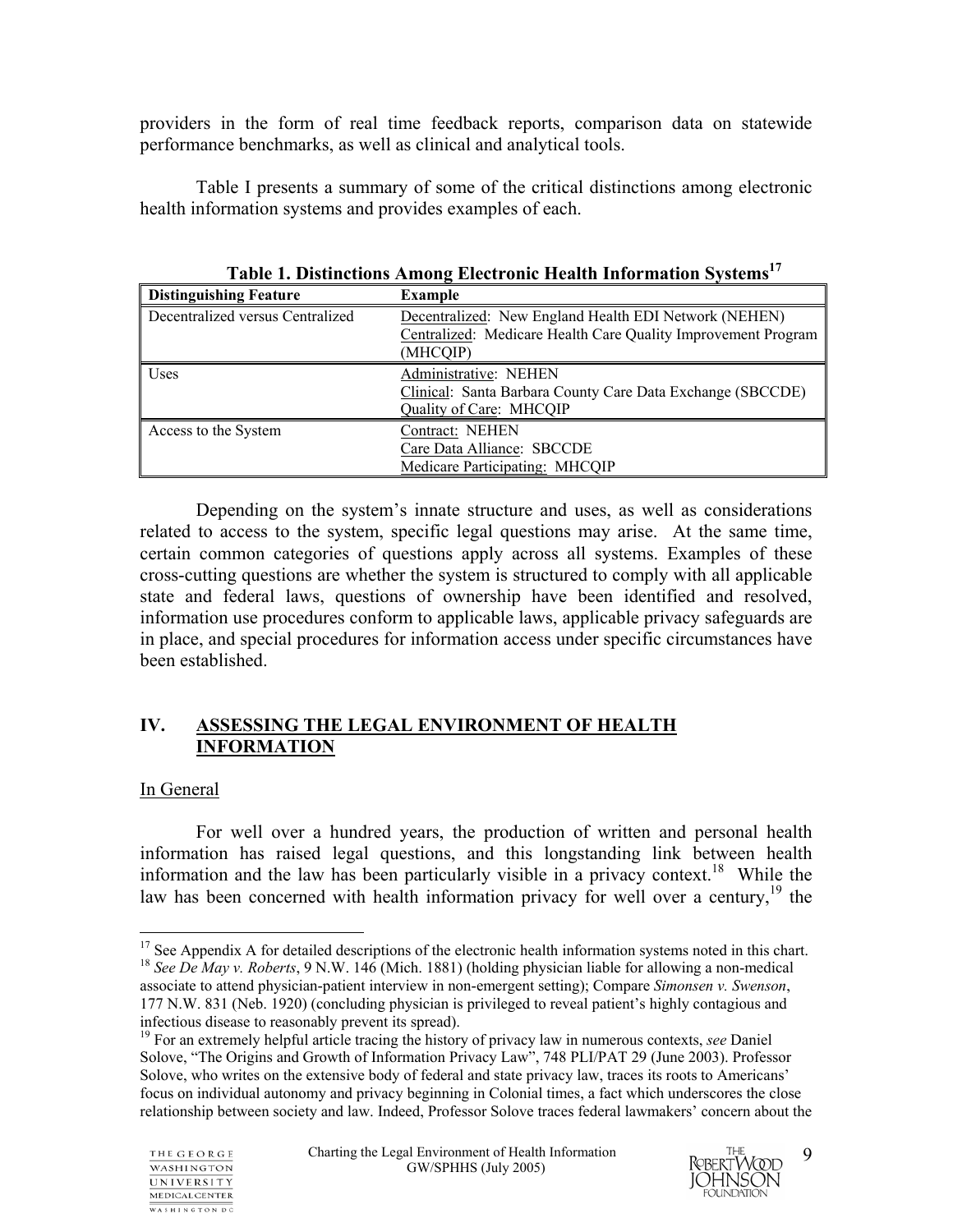arrival of electronic information technology has triggered even more intense debates, since the potential damage flowing from a failure of privacy safeguards can be far greater, simply because of the sheer volume and extent of information.<sup>20</sup> What a generation ago may have been an unsecured dumpster filled with abandoned patient psychiatric records from a single practice may now be an unsecured electronic database holding psychiatric care data on tens of thousands of individual patients gleaned from hundreds of practices. Although the general perception that the electronic transmission of data results in a more accurate, efficient, and secure system may not necessarily hold true in every case, it is also evident that electronic systems hold the promise of more reliable, and safer data, particularly with their capabilities in the areas of encryption protection and security software to protect privacy. Moreover, the HIPAA privacy, security and electronic data transmission regulations mandate standards for electronic improvements in electronic health data safety that in many respects, are more likely to provide greater protection for patients than those applicable to a paper-based system.

 In the "pre-electronic" world of health information, breaches of privacy required overt physical acts of some sort. A health provider might impermissibly divulge information either orally or in writing, carelessly throw out medical records in unsecured trash receptacles, or leave files lying around. If the government wanted to seize private health information, authorities had to make a physical demand for it, thereby placing individuals or information custodians on notice that the information was being sought. But electronic information increases both the ramifications that can flow from a privacy breach (i.e., the number of persons injured through a single unauthorized disclosure), as well as the potential for government officials (and others) to obtain access to information without individual knowledge or consent (i.e., by culling the data from health data warehouses or central repositories). As the diagrams set forth in Appendix A suggest, the very existence of data warehouses could be perceived as creating unprecedented opportunities for privacy breaches.

 The long-standing law of health information does not, however, stop at matters of information privacy. From an examination of numerous legal texts and treatises which address the issue of health information from various vantage points, $21$  it is possible to



improper use of personal health information back to the first appearance of health questions in the 1890 census, which was followed by federal legislation at the turn of the  $20<sup>th</sup>$  century aimed at proscribing improper use of data. By the early  $20<sup>th</sup>$  century, courts were also modifying the common law to recognize the tort of invasion of privacy, with the common law tort of breach of confidentiality emerging in 1920. *Id*. at 45-50.

<sup>20</sup> *See* Paul M. Schwartz, *Privacy and the Economics of Personal Health Care Information*, 76 Texas L. Rev. 1 (1997); Paul T. Kostyack, "The Emergence of the Health Care Information Trust," 12 *Health Matrix*  393 (Summer 2002); Daniel Solove, *Access and Aggregation, Public Records, Privacy, and the Constitution,* 86 Minn. L. Rev*.* 1137, 1140 (2002); Daniel Solove, "The Origins and Growth of Information

Privacy Law," 748 PLI/PAT 29 (June 2003).

<sup>&</sup>lt;sup>21</sup> *See, e.g.*, Barry Furrow et. al, *Health Law* (West Publishing, 5<sup>th</sup> ed.) 2001; Rand Rosenblatt, Sylvia Law, and Sara Rosenbaum, *Law and the American Health Care System* (Foundation Press, NY, NY) 1997; Rand Rosenblatt, Sara Rosenbaum, and David Frankford, *Law and the American Health Care System,*  (Foundation Press, NY, NY 2001-02 Supplement); Kenneth R. Wing, *The Law and the Public's Health* (Health Administration Press, 5<sup>th</sup> ed.) 1999; Clark C. Havighurst, James F. Blumstein, Troyen A. Brennan,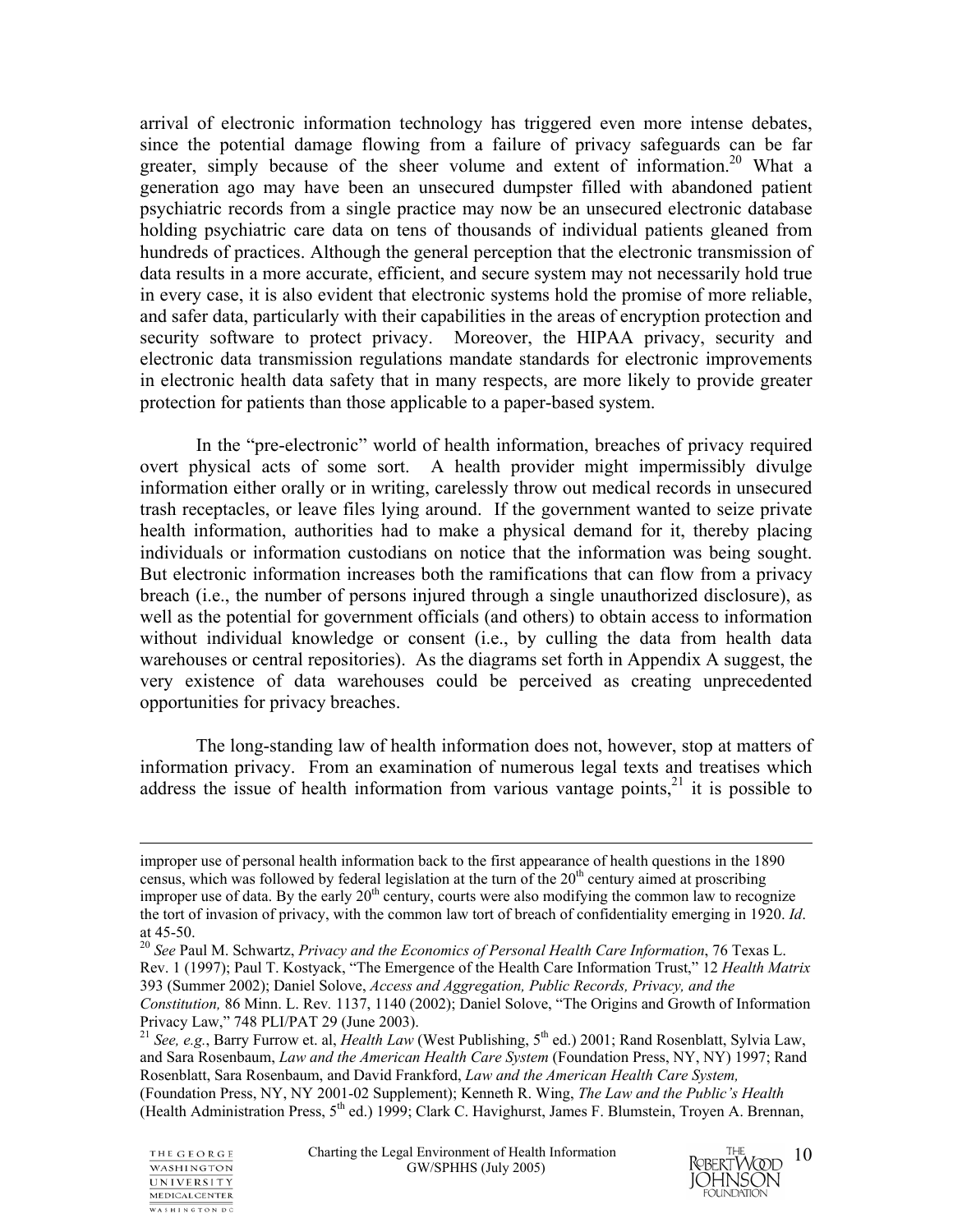group these longstanding legal principles into eight major categories related to the overarching themes of privacy and health care accountability. Each category raises distinct legal questions that are discussed in sections IV(A) and (B) below. The categories are as follows:

- 1. Questions regarding the ownership of health information (e.g., whether a patient owns his or her own medical records and the circumstances under which access to personal health information must be furnished);
- 2. Questions regarding the appropriate use and disclosure of personal health information to third parties (e.g., releasing prescription drug practices or psychiatric treatment notes in contexts other than treatment, payment, or health care operations);
- 3. Questions regarding the power of government to compel the collection and disclosure of personal health information as part of public health oversight or law enforcement (e.g., state law reporting mandates regarding sexually transmitted diseases, federal requirements related to the provision of treatment data for purposes of quality measurement or fraud investigations);
- 4. Questions regarding the power of health insurers to compel the collection and disclosure of data (e.g., patient treatment notes) as a condition of payment or for purposes of performance measurement or evaluation of the extent to which a health care provider is in compliance with governmental requirements;
- 5. Questions regarding data access as a result of privately-mounted civil litigation claims based on one or more theories of liability (e.g., demands for data as part of legal discovery requests, in order to aid an injured party in fashioning and proving a civil claim of medical negligence, breach of a legal duty, or violation of law, such as federal or state civil rights laws);
- 6. Questions regarding data access by government law enforcement agencies to support civil or criminal investigations (e.g. demands for medical records related to abortions performed late in pregnancy in order to investigate allegations of unlawful abortion procedures); $^{22}$
- 7. Questions regarding the use and ownership of personal health information for biomedical, behavioral, and health services research as well as the corollary fiduciary duties of disclosure and notice of conflicts of interest to the patient when such health information yields important research potential<sup>23</sup> (e.g., the

*Northwestern Memorial Hospital v. Ashcroft,* 362 F.3d 923 (7<sup>th</sup> Cir. 2004); *Planned Parenthood Federation of America, Inc. v. Ashcroft*, 2004 WL 432222 (N.D. Cal. March 5, 2004).<br><sup>23</sup> *See Moore v. Regents of the Univ. of California*, 792 P.2d 479 (Cal. 1990).

 $\overline{a}$ 



*Health Care Law and Policy* (Foundation Press, NY, NY) 1998; Lawrence O. Gostin, *Public Health Law Power, Duty and Restraint* (University of California Press) 2000.<br><sup>22</sup> *See National Abortion Federation v. Ashcroft*, 2004 WL 292079 (N.D. Ill. Feb. 6 2004) *affirmed by*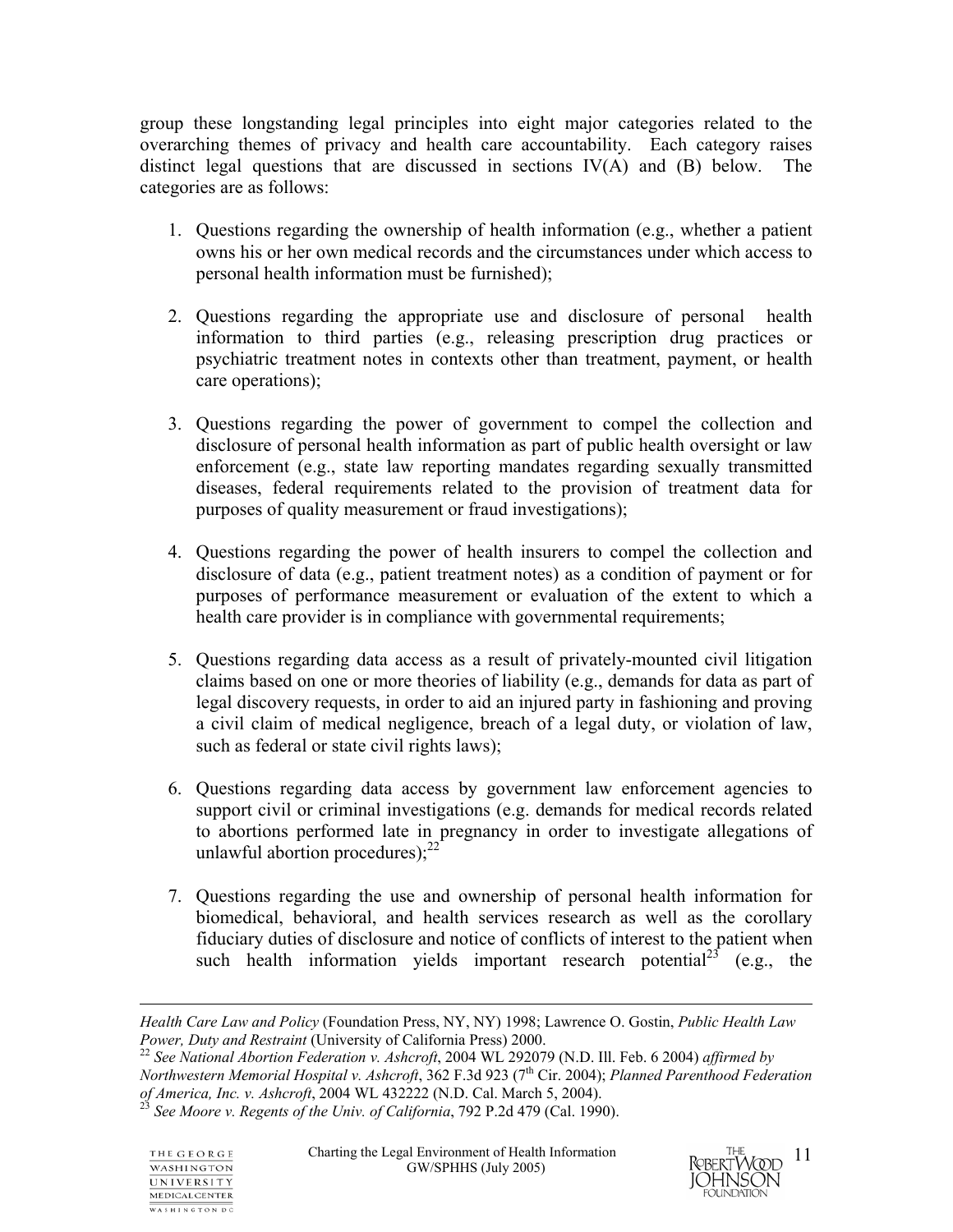circumstances under which researchers can gain access to personal health information data, when data must be de-identified, and restrictions on publication of information regarding research subjects); and

8. Questions regarding the legality of race and ethnicity data collection by the government or private industry for quality improvement purposes.

 Furthermore, the emergence of an electronic health information industry can be thought of as having added a ninth category of law related to health information, namely, the "law of industrial design and corporate transactions." That is, as innovation leads to the growth of an actual electronic health information industry, numerous questions arise regarding the nature and design of the information system itself and the personal property versus intellectual property rights that arise from the very creation of the system. Many of these questions can arise in any type of corporate creation enterprise, but as noted previously, these questions may raise special issues where the enterprise has health information as its final product.

 For example, the application of laws ostensibly prohibiting information sharing as a form of anti-competitive conduct may lead to one type of result where the information concerns a relatively fungible consumer product such as television sets. Where the information sharing enterprise concerns improved health care as the product, the result may be very different because of countervailing considerations specific to the health information industry. That is, the goal of improved health care quality may be so important to society that certain forms of information sharing among competitors will be tolerated – and even encouraged.

 Similarly, corporate informational activities which may look suspect in other contexts become acceptable, and even desirable, in the context of health information. For example, questions designed to identify the race of individuals could be thought of as a form of "racial profiling" in violation of federal and state civil rights laws prohibiting discrimination on the basis of race or national origin. In that context, racial and ethnic data are being collected for an entirely impermissible use (i.e., to identify suspected legal violators or individuals who may be subject to service exclusion or discrimination). In the context of health care quality, however, a health care corporation may be seeking this same data in order to compare the experiences of individual patients and ensure care of equal quality. For instance, the Aetna Health Insurance Company has developed a data system for precisely this purpose.<sup>24</sup> In this context, the collection and use of the data would make the enterprise not only lawful but desirable.<sup>25</sup>



 $\overline{a}$ 24 The Robert Wood Johnson Foundation and America's Health Insurance Plans, *Health Insurance Plans Address Disparities in Care: Challenges and Opportunities*, June 2004; The Robert Wood Johnson Foundation and America's Health Insurance Plans, *Health Insurance Plans Address Disparities in Care: Highlights of a 2004 AHIP/RWJF Quantitative Survey Collection and Use of Data on Race and Ethnicity*, June 2004.

<sup>&</sup>lt;sup>25</sup> Congressional Quarterly Healthbeat News, "Health Plans, AHRQ, Join Forces to Reduce Health Care Disparities," December 14, 2004, available at

http://www.cq.com/display.do?dockey=/cqonline/prod/data/docs/html/hbnews/108/hbnews108- 000001456690.html@allnews&metapub=CQ-HBNEWS&seqNum=2&searchIndex=&prod=5; The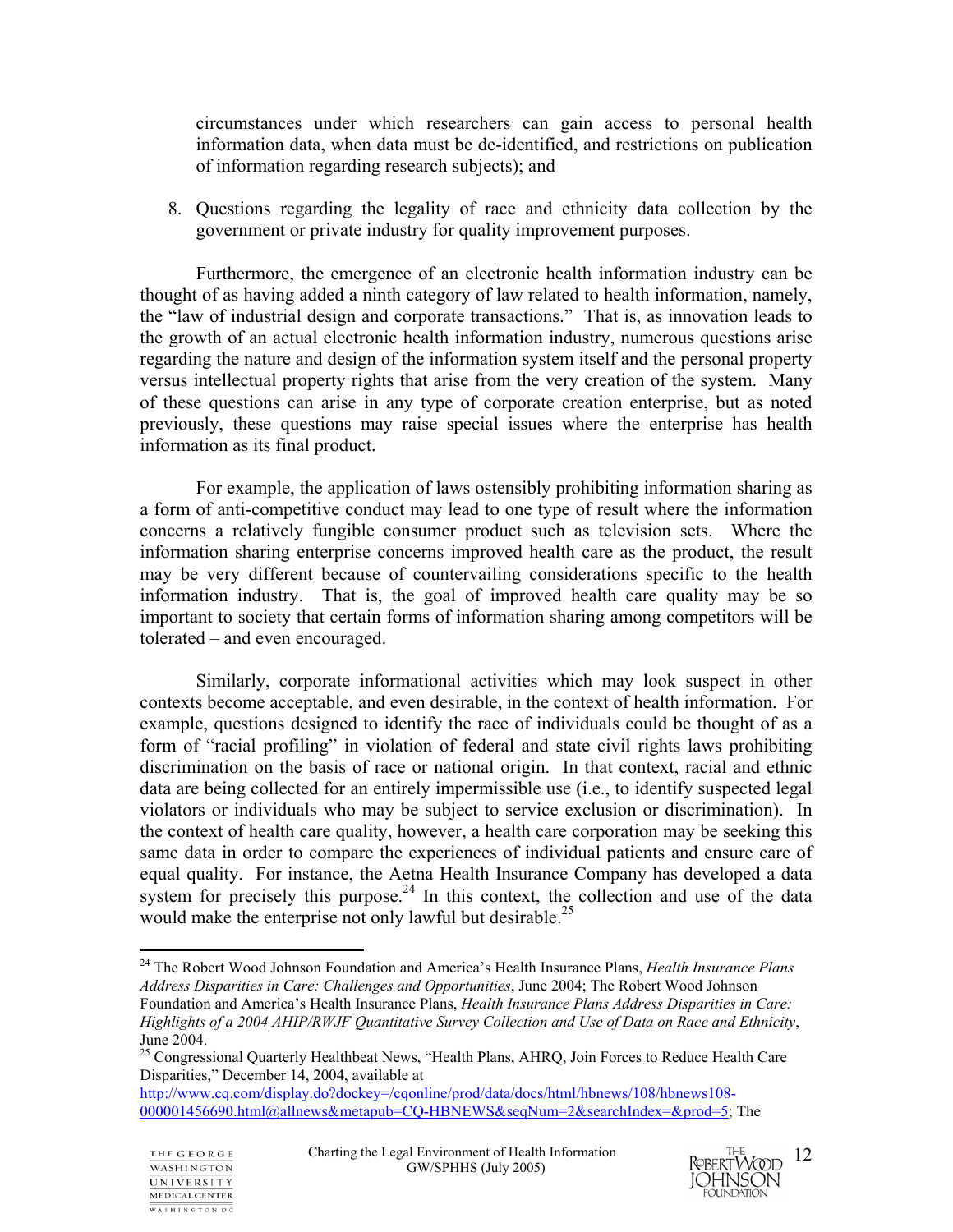The legal environment surrounding health information is made further complex by the fact that the U.S. legal system is dense, multi-level and multi-dimensional. Both federal and state law come into play where health information is concerned, and the sources of law can range from judge-made common law (the bedrock of the American legal system) to constitutional principles, federal and state statutes, and the regulations imposed by hundreds of public agencies operating at both the federal and state levels of government.<sup>26</sup> While the well-known federal laws regarding health information often become the focus, more stringent state laws that co-exist with the federal scheme can be the key hurdles to overcome. $27$ 

 In every instance of health information collection and disclosure, resolving the legal issues is an intense and fact-driven exercise. Furthermore, the legal answer may depend not only on the specific factual context, but also on broader public policy considerations (e.g., whether the law should allow the collection or disclosure, or should be modified to do so because of larger societal interests that outweigh legal concerns).

In sum, many of the most important legal debates now arising in the current version of the discussion regarding the use of electronic health information raise questions and tensions that are long-standing and well-recognized in the law. What *has*  changed, however, is the nature of health and health care information itself, and in this transformation, not only are many long-standing questions recast in seemingly new contexts, but the very nature of this changing information enterprise raises issues never before thought of as being part of the law of health information.

#### Specific Issues in Health Information Law

Our discussions with legal experts yielded a wealth of issues requiring careful study and further resolution. Many of the issues raised appear to be amenable to resolution through clarification of the requirements and provisions of a wide array of current law such as federal tax law, federal and state laws designed to prevent anticompetitive conduct, federal privacy law, and federal civil rights law.<sup>28</sup> Other issues may require the enactment of new legal standards or the legislative modification of existing standards. The following discussion aims to identify specific legal issues on the horizon, while the next phase of the project will propose options for addressing these legal issues.

A number of the legal issues which surfaced over the course of our discussions involve considerations of privacy and the use — and misuse — of personally identifiable health information. However, experts also focused on many other aspects of the legal



National Health Law Program and Summit Health Institute for Research and Education (SHIRE), *Racial, Ethnic, and Primary Language Data Collection: An Assessment of Federal Policies, Practices, and* 

*Perceptions*, October 2001.<br><sup>26</sup> *See* Furrow, et. al., *supra* n. 21.<br><sup>27</sup> For example, while most view the federal HIPAA law as the regulatory control over health information privacy, numerous state laws that are stricter must also be met.<br><sup>28</sup> For example, the legality of the collection of race and ethnicity data for permissible purposes under

federal civil rights law has been clarified. 42 U.S.C.A. §2000e et. seq. (2004).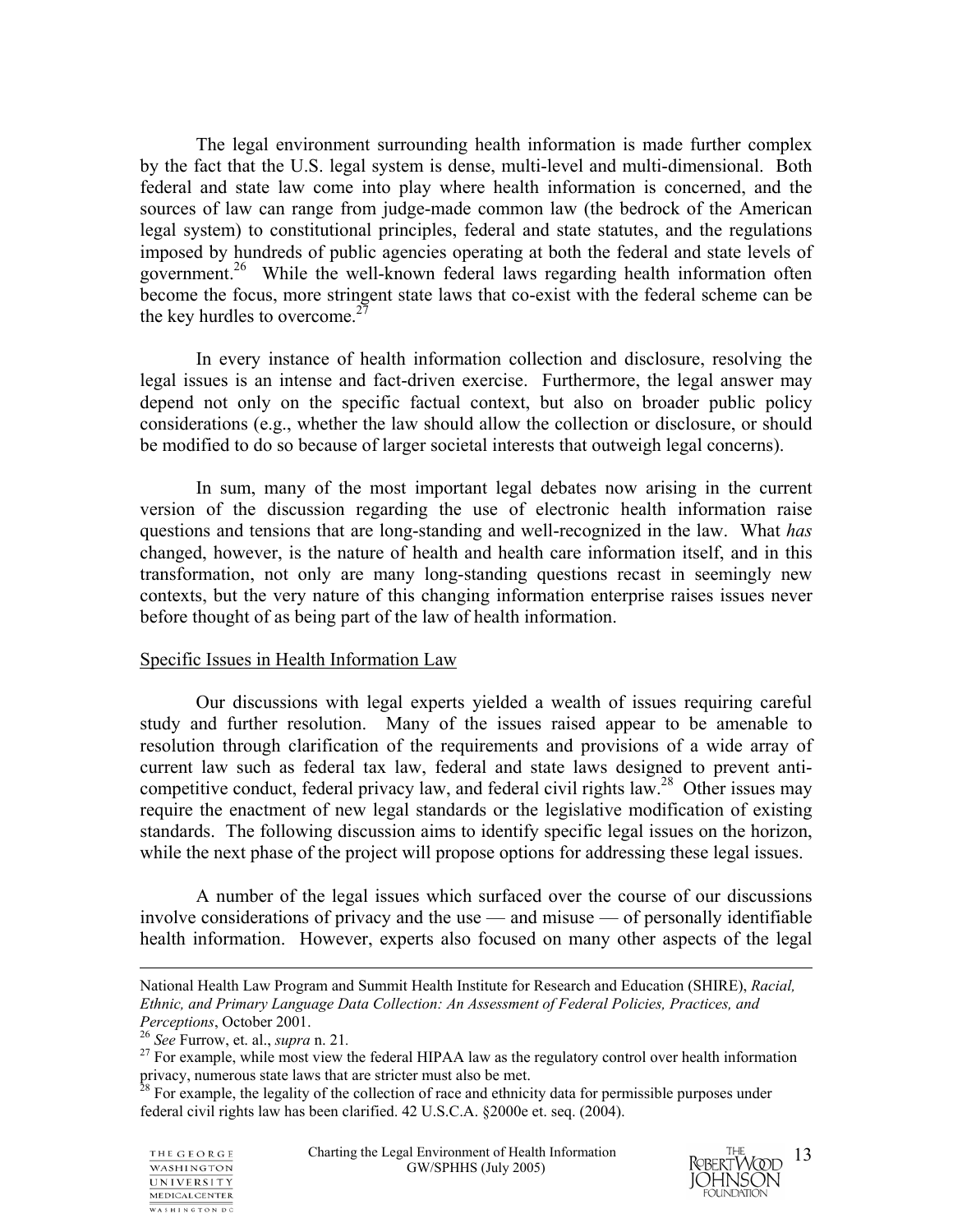environment, which may act as possible impediments to greater production and use of health information. One of these aspects is the potential for information to be used to pursue a variety of legal liability claims against health care professionals and institutions that voluntarily engage in health information practices, for conduct unrelated to health information privacy. A second area of focus was on the ways in which current legal standards related to the formation and operation of large industries may impede the development of the industry because of the absence of the types of clarifications which are necessary to stimulate and advance formation of a modern health information industry.

For ease of discussion, the following section is divided between legal issues which relate to health information privacy, and legal issues which entail non-privacyrelated aspects of the legal environment for health information systems.

## **A. PRIVACY-RELATED LEGAL ISSUES**

## **Constitutional Right to Privacy**

Because certain electronic health data collection models described above involve state actors, a constitutional right to informational privacy could be relevant. The Constitution itself does not expressly provide for a right to informational privacy. Outside of the Fourth Amendment, the Supreme Court has not articulated a strong standard for a constitutional right to informational privacy.<sup>29</sup> However, the Supreme Court has recognized a limited right to informational privacy as a liberty interest within the Fifth and Fourteenth Amendments in the case of *Whalen v. Roe*. 30 Specifically, *Whalen* stands for a narrow right to informational privacy with regard to the disclosure and security of data held in governmental databases – a right that must be protected through adequate safeguards in the governmental system. Yet attempts to interpret the breadth of the constitutional privacy protections articulated in *Whalen* have been inconsistent at best,<sup>31</sup> leaving us with a right in progress. Thus *Whalen* has failed to create a powerful constitutional right to medical information privacy.<sup>32</sup>

## *Implications*

What type of state involvement is necessary to trigger a potential constitutional issue? Is there a difference in the likelihood of implicating potential constitutional issues among the models? For example, if the data is not held in a government database, are the potential legal issues minimized? If the government is a contractual partner in the system



 $\overline{a}$ <sup>29</sup> For an excellent discussion of  $4<sup>th</sup>$  Amendment protections – or lack thereof – with regard to information privacy, *see* Daniel J. Solove, *Digital Dossiers and the Dissipation of Fourth Amendment Privacy,* 75 S. Cal. L. Rev. 1083 (2002).<br><sup>30</sup> See Whalen v. Roe, 429 U.S. 589 (1977).

<sup>&</sup>lt;sup>31</sup> Paul M. Schwartz, *The Protection of Privacy in Health Care Reform*, 48 Vand. L. Rev. 295, 317 (1995) (*citing Walls v. City of Petersburg*, 895 F.2d 188 (4<sup>th</sup> Cir. 1990) (applying a non-disclosure interest to a right of privacy); *but see Gutierrez v. Lynch*, 826 F.2d 1534, 1539 (6th Cir. 1987) ("legitimate requests for medical information do not constitute an invasion of the right to privacy")).<br><sup>32</sup> *Id.*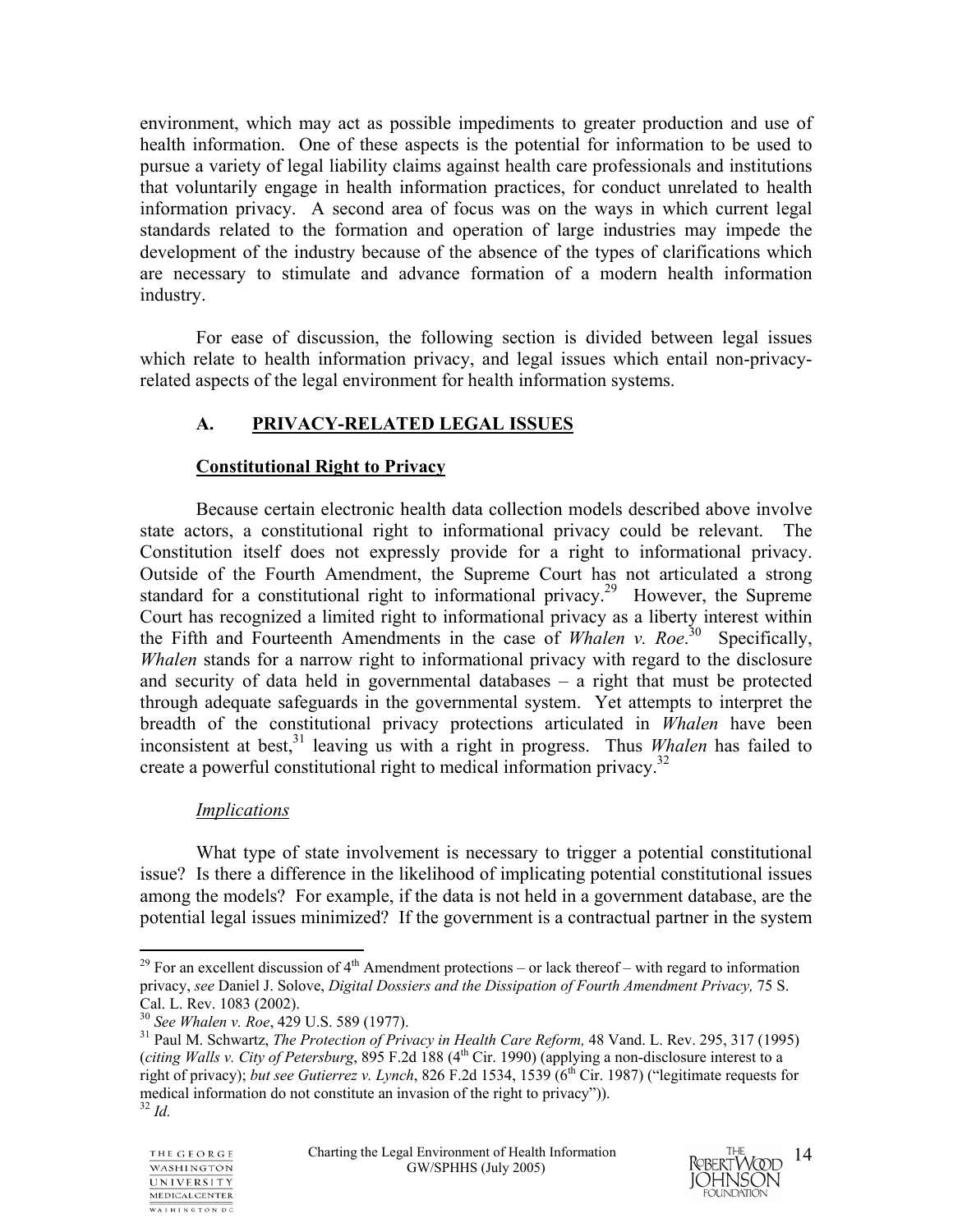design, is state action present? As a practical matter, how can individual requests for confidentiality regarding certain medical data be honored? This issue is related to the potential interaction of state law protections for patients regarding sensitive medical information, such as diagnoses and treatment for medical conditions, such as mental health, substance abuse, HIV-AIDS, and family planning services. However, breaches of confidentiality become less likely in decentralized system since the requested data is only aggregated for a moment in time to respond to a particular query and then reverts to its original source.

### **Common Law Privacy Protections**

The common law in most states recognizes the duty of confidentiality of certain health care providers not to disclose health information. However, this common law duty of confidentiality has been eroded and is not sufficient to protect the privacy interests of patients because this duty is predicated on the doctor/patient relationship. In the modern health care system, a great deal of data collection and transmission is based only in part on this relationship, thus creating gaps in the duty. Nevertheless, the common law duty of confidentiality must be considered in any electronic data exchange system.

#### *Implications*

To what extent does the doctor/patient privilege protect information necessary for quality assessment and improvement purposes? Can certain data be treated differently or does the common law protection affect all data and for all uses? What about aggregate data? Can some of the important outcomes data be stripped of patient identifiers and still be useful? What are the liability considerations when a physician is induced by a third party to disclose certain patient information?<sup>33</sup> These questions are particularly relevant in light of the previously raised issues of accommodating patient requests for confidentiality that may be grounded in state-based legal protections. Again, a decentralized system in which the data are not aggregated would pose less of a privacy risk. Moreover, an administrative system would arguably contain less protected health information and therefore be less risky in a privacy context.

## **Health Insurance Portability and Accountability Act of 1996 (HIPAA)**

Generally, the federal privacy regulations under HIPAA (also referred to as the "Privacy Rule") regulates uses and disclosures of protected health information (PHI) by "covered entities" (health plans, health care clearinghouses, and certain health care providers).34 Covered entities cannot use or disclose PHI except as permitted or required under the Privacy Rule. "Use" includes an examination of PHI while "disclosure" generally entails divulging or providing access to PHI.35 The Privacy Rule applies to all



 $\overline{a}$ 



<sup>33</sup> *See Hammonds v. Aetna Casualty & Surety Co.*, 243 F. Supp. 793 (N.D. Ohio 1965) (holding one who induces doctor to divulge confidential information in violation of doctor's legal responsibility to patient may be held liable for damages).

<sup>34 45</sup> C.F.R. §§ 160-164.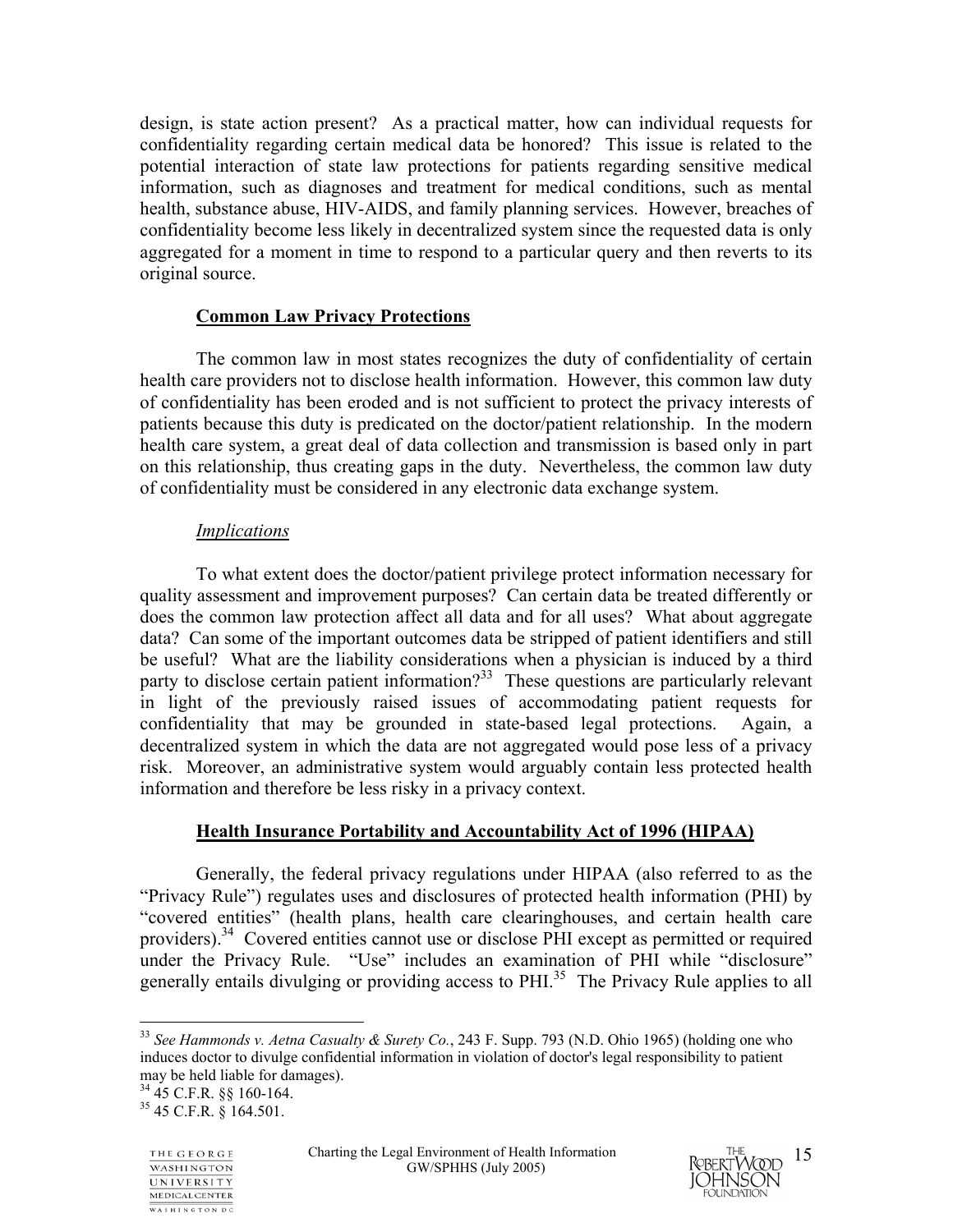PHI, regardless of the form in which it exists (i.e., written, oral and electronic PHI are all covered)

Under the Rule, covered entities are permitted to use or disclose PHI without specific individual authorization for treatment, payment and health care operations (TPO). Although the only required disclosures are to the individual who is the subject of the information, to the individual's personal representative, and to the Secretary of HHS to investigate or determine compliance with the privacy requirements, permitted disclosures pursuant to an authorization from an individual or if required by law are allowed.<sup>36</sup> A violation of the Privacy Rule by the covered entity can result in severe criminal and civil penalties.37

However, information that would otherwise be PHI is not considered PHI if the individualized health information in question is de-identified, and the federal HIPAA regulations allow for the use of PHI to create de-identified information.<sup>38</sup> De-identified health information is that which "does not identify an individual and with respect to which there is no reasonable basis to believe that information can be used to identify an individual . . . ."<sup>39</sup> The Rule includes certain "safe harbor" provisions listing particular identifiers that, if removed from PHI, renders the information de-identified. $40$  Thus, covered entities are free to disclose and use de-identified health information without having to comply with the Privacy Rule. Moreover special rules govern the use of PHI for research.

Additionally, HIPAA established other requirements relating to the standards that must be used by covered entities to transmit PHI electronically in connection with a financial or administrative transaction.<sup>41</sup> And the HIPAA security rules are effective in April 2005 (2006 for small group health plans). In addition to federal regulation of privacy and confidentiality practices, states also have laws and regulations covering these topics. HIPAA specifically protects state laws that are "more stringent" than the federal rules. In other words, if the state laws are more protective of a patient's rights, they can be enforced and are not suspended merely because federal regulations exist covering the same subject matter.

#### *Implications*

 The collection and sharing of health information by electronic health data systems described above (and detailed in Appendix A) involve both PHI and de-identified health information. Can most of the necessary data be used or disclosed as part of the "health care operations" function under HIPAA by covered entities? What would be needed to comply with HIPAA privacy rules if non-covered entities also had access to data



 $36$  Id.

<sup>36</sup> *Id.* 37 42 U.S.C.S. § 1320d-6.  $38$  45 C.F.R. § 164.502(d)(1).  $39\,45$  C.F.R.  $\frac{8}{3}$  164.514(a).

 $40$  45 C.F.R. § 164.514(b).

 $41$  42 U.S.C.S. § 1320d-2(a).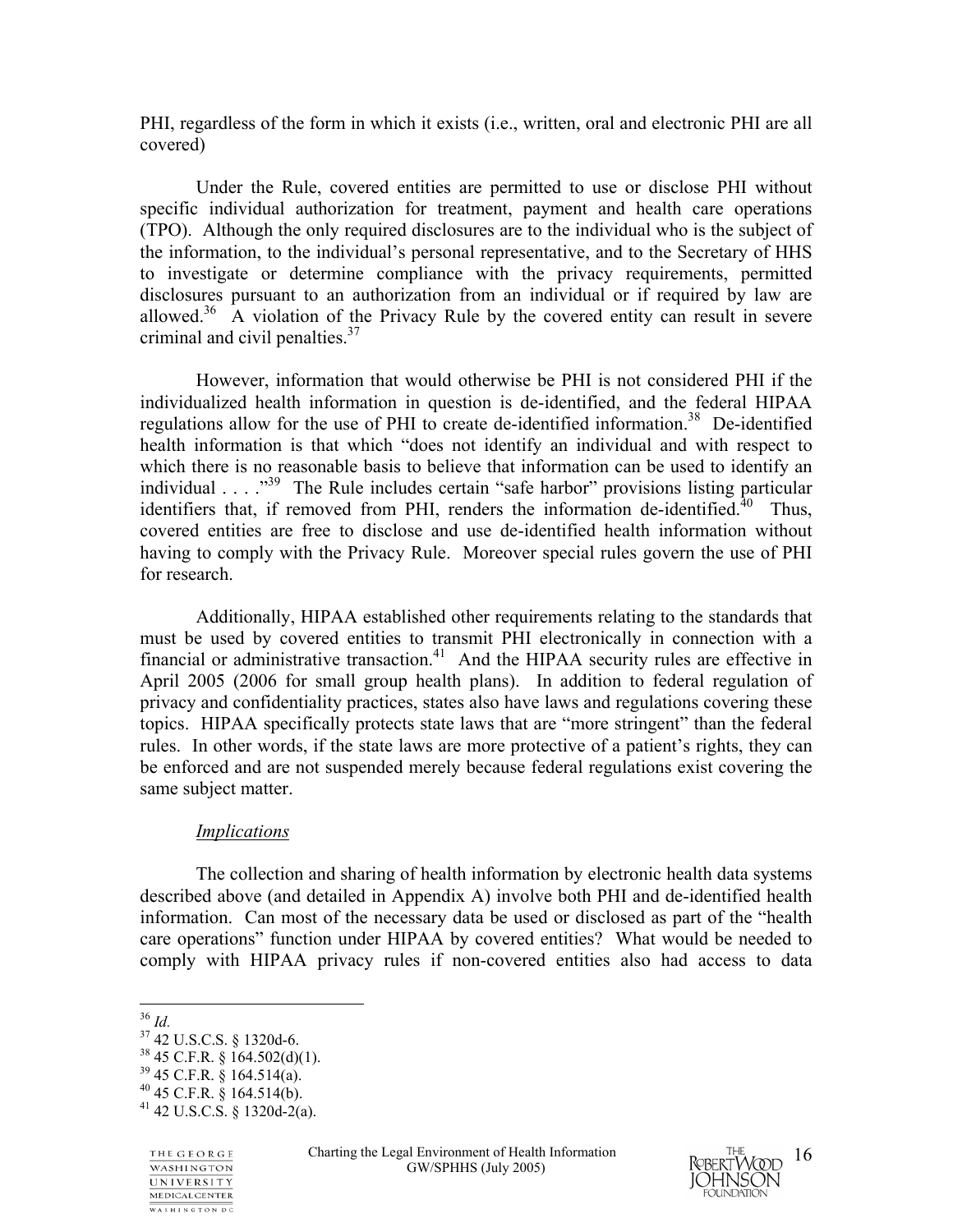collection systems containing PHI? To the extent that the data is collected for research purposes, what additional safeguards are necessary and to whom would they apply? Can any of these legal questions be answered by establishing firewalls? The designers of each of the existing models claim that their electronic health data systems are "HIPAA compliant". What does that mean? Compliant for privacy purposes? EDI (electronic data interchange) purposes? Security purposes?

Although the legal experts with whom we consulted believed that HIPAA poses some challenges to the establishment and use of electronic health data systems, the experts agreed that although the HIPAA issues needed to be addressed and carefully analyzed, rather than ignored, ultimately HIPAA was not likely to be a substantial legal barrier. There exists a general misunderstanding of what HIPAA actually requires that has created a misplaced fear regarding the difficulty of compliance. Lawyers for some health care providers and institutions may currently perceive HIPAA to be a greater obstacle to data collection and use than it really is. A clarification of what the law covers would assist in resolving this misunderstanding. On the other hand, less clear is the barrier that state laws might pose since these laws vary considerably and will have to be evaluated on a circumstance by circumstance basis to determine whether each provisions of state law is more stringent than the related HIPAA provision. Moreover, it is not always clear which state laws will need to be analyzed since, depending on the system design and users, more than one state law may be implicated.

## **Privacy Act of 1974**

The Privacy Act of 1974 established a comprehensive data collection and management procedure for the federal government. Under the Act, federal agencies cannot disclose identifiable information about an individual derived from a "record" within a "system of records" without the specific individual's consent.<sup>42</sup> To fall within the protection of the Privacy Act, the record must be maintained by an agency and contain any personally identifiable information. The Act only applies to disclosures by the federal government or third party contractors maintaining government records,  $43$  and thus does not cover private parties even if the information held by the private parties matches the information held by the government.<sup>44</sup> Moreover, the Privacy Act does not apply to de-identified information.<sup>45</sup>

## *Implications*

The federal government utilizes Model III (Appendix  $A$ ) – a centralized system – which could potentially implicate the Privacy Act of 1974. Does CMS only gather data for quality improvement purposes and not disclose PHI? If the federal government decided to establish another type of data base along the lines of Model I (Appendix A)

 $\overline{a}$ 



 $42$  5 U.S.C.S. § 552a(b) (1989 & Supp. 2004).

 $43$  5 U.S.C.S.  $\frac{8}{9}$  552a(m)(1) (1989 & Supp. 2004).

<sup>44</sup> *See Lohrenz v. Donnelly*, 187 F.R.D. 1 (D.D.C. 1999). 45 45 C.F.R. § 5b.1(h).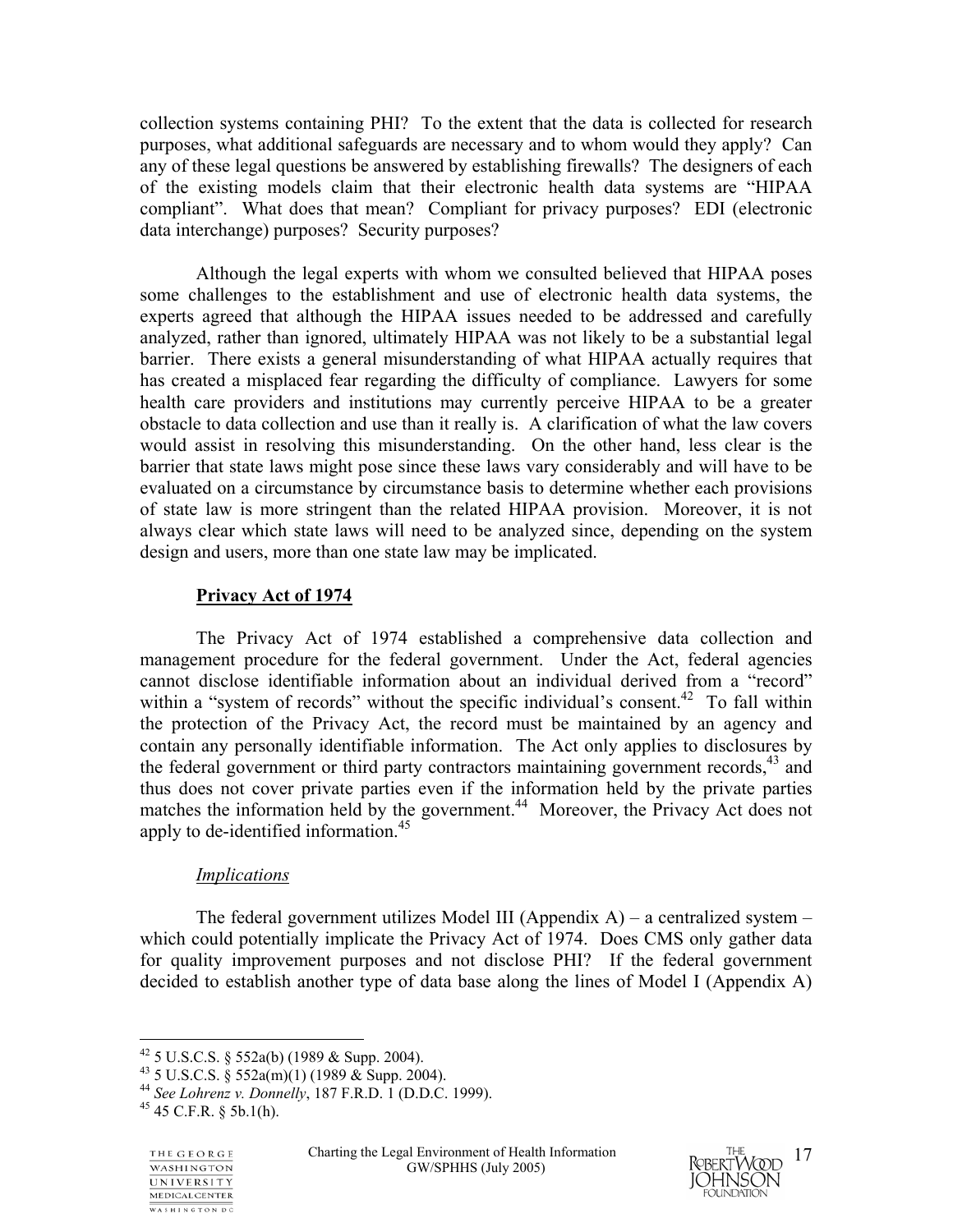with its "virtual" (decentralized) data base approach, would the Privacy Act still apply, since there is not a single "record" within a single "system of records"?

## **Gramm-Leach-Bliley Financial Services Modernization Act of 1999**

 This Act contains comprehensive federal privacy protections for consumers/customers of financial institutions which, under the Act, include health insurers.<sup>46</sup> The privacy protections contain requirements applicable to nonpublic The privacy protections contain requirements applicable to nonpublic personal information obtained by a covered institution, even if the information is not financial in nature.<sup>47</sup> The central aim of this Act is to require financial institutions to notify consumers of their information disclosing policies and allow consumers to opt out of having their personal information shared with nonaffiliated third parties.

### *Implications*

 Does this law have any application to the collection and use of data collection systems used solely for health purposes by health care providers or institutions other than insurance companies? Would HIPAA preempt the less-stringent standards of GLB? If a health insurer participated in a health information sharing model with other noninsurance entities, would the opt-out rules for individuals apply, since these other entities are likely to be non-affiliated third parties? Would the participation of an insurance company covered under GLB taint the operation of the information system and cause everyone else to be forced to operate under the GLB rules?

## **State Legislation**

A patchwork of state legislation regulating privacy implicates the models for the collection and sharing of health information. Regarding state collections of data, most states have passed laws that parallel the Federal Privacy Act discussed above.<sup>48</sup> Additionally, some states have enacted legislation that provides broad and comprehensive protections of health information collected, acquired, used, or disclosed within the state.<sup>49</sup> Certain states have passed disease-specific laws that include very strong security protections for certain types of health information, such as HIV status, sexually transmitted diseases, public health information, or genetics.<sup>50</sup>

 $\overline{a}$ 

<sup>50</sup> *See* Gostin et al., *Balancing Communal Goods and Personal Privacy Under a National Health Informational Privacy Rule,* 46 St. Louis U. L.J. 5 (2002).



 $^{46}$  15 U.S.C.S. §§ 6801-6810 (Supp. 2004).<br><sup>47</sup> *Id.* 

<sup>47</sup> *Id.* <sup>48</sup> *See e.g.* N.Y. Pub. Off. Law §§ 91-99 (McKinney 2004). 49 *See e.g.* Cal. Civ. Code §§ 56-56.35 (West 1982 & Supp. 2004) (law intended to protect confidentiality of individually identifiable medical information obtained from patient by health care provider, while at same time setting forth limited circumstances in which release of such information to specified entities or individuals is permissible).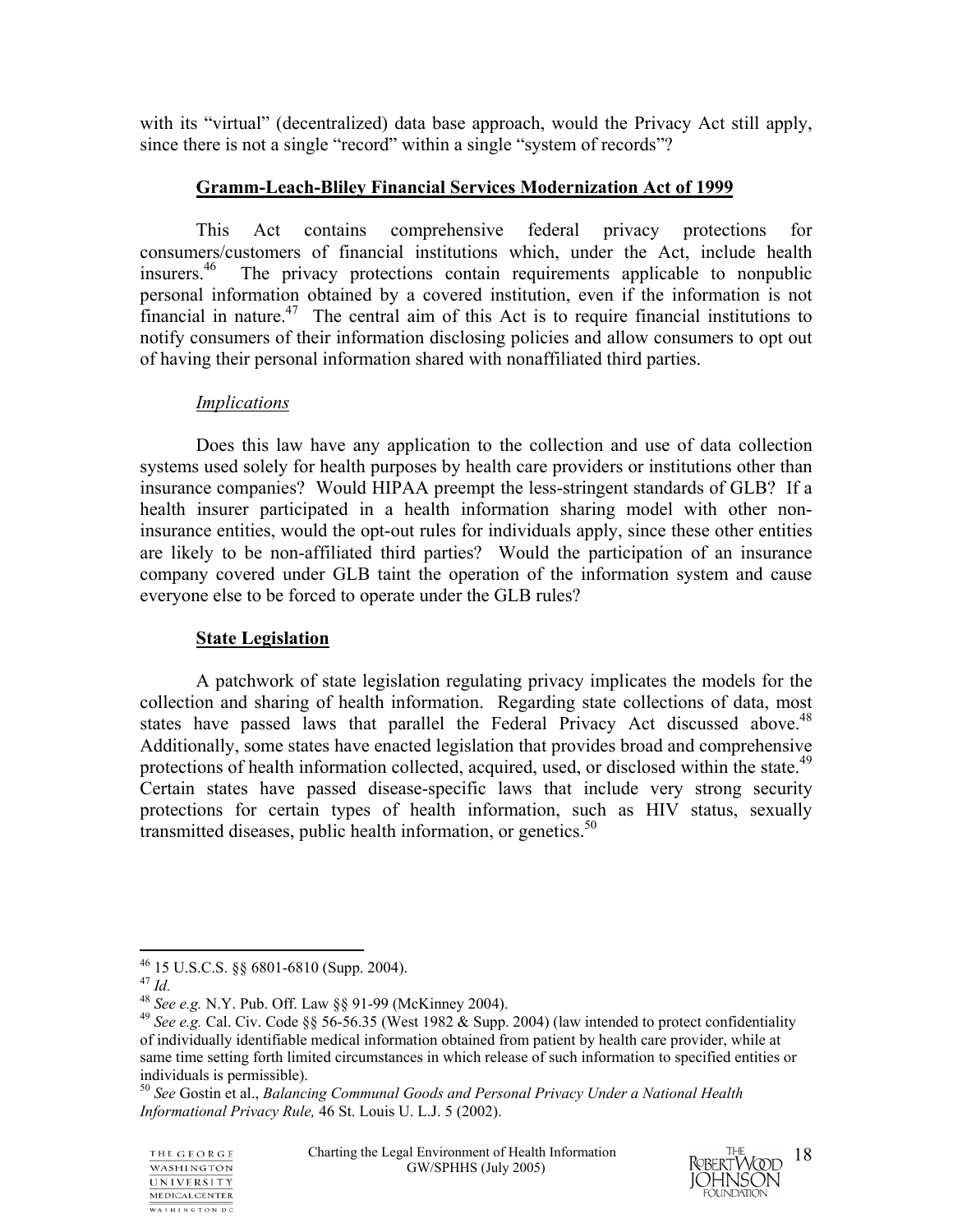### *Implications*

Which of the state laws would not be preempted by HIPAA (those state laws that are more stringent (i.e., more protective of individuals) are not preempted)? What special legal obstacles would have to be overcome if the data collection system's users were located in more than one state but through contract entered into a partnership? What if the individuals whose PHI was being collected and used were from differing states? How would the conflicting state privacy laws be reconciled? How would state implementation of stricter federal privacy provisions affect the ability of certain Federal programs such as Medicare or the VA Health System to participate in data consortia?

## **B. NON-PRIVACY-RELATED LEGAL ISSUES**

## **Health Care Fraud and Abuse**

## (a) Federal False Claims Act

The federal government has been using its power through prosecutions under the False Claims Act  $(FCA)^{51}$  to provide incentives for active efforts to both improve health quality and report the results. The FCA authorizes the federal government to investigate and sanction health care facilities for providing poor quality of care.<sup>52</sup> The Act does not require a specific intent to defraud. Liability under the FCA attaches to those who "knowingly" – defined as deliberate ignorance or reckless disregard – present or cause to be presented "a false or fraudulent claim for payment."<sup>53</sup> U.S. Attorneys are now applying the FCA to Medicare/Medicaid transactions involving care of very poor quality. The theory is facilities that provide care of substandard quality and then seek government reimbursement are making "false claims."

The OIG has stated that it will focus on quality of care in nursing homes through the use of the FCA.<sup>54</sup> Much of the litigation has been focused in the Philadelphia area, and in the vast majority of cases the DOJ forces a settlement because of the enormous costs of defending such an action.<sup>55</sup> For example, in September 2004, the DOJ reached a settlement with the Green Acres Nursing home after alleging inadequate services regarding nutrition, provision of medication to residents, falls, pressure ulcer care including the prevention and treatment of wounds, and incontinence care. The settlement provides for the following:

1



<sup>51 31</sup> U.S.C. §§ 3729 et. seq. (2004).

<sup>&</sup>lt;sup>52</sup> In addition, private "relators" can come forward under a separate "qui tam" authority to report false claims. If the government declines to prosecute, the relator can step into the shoes of the U.S. government and pursue the case and recover the money damages.

<sup>53 31</sup> U.S.C. § 3729(a)(1) (2004).

<sup>54</sup> *See* "IG Rehnquist Sees Health Fraud Crackdown, Promises Additional Interagency Cooperation," BNA's HEALTH CARE DAILY REP. (May 17, 2002).

<sup>55</sup> *See* http://www.usdoj.gov/usao/pae/Documents/ElderAbuse.htm for a list of FCA actions and settlements in the Philadelphia area.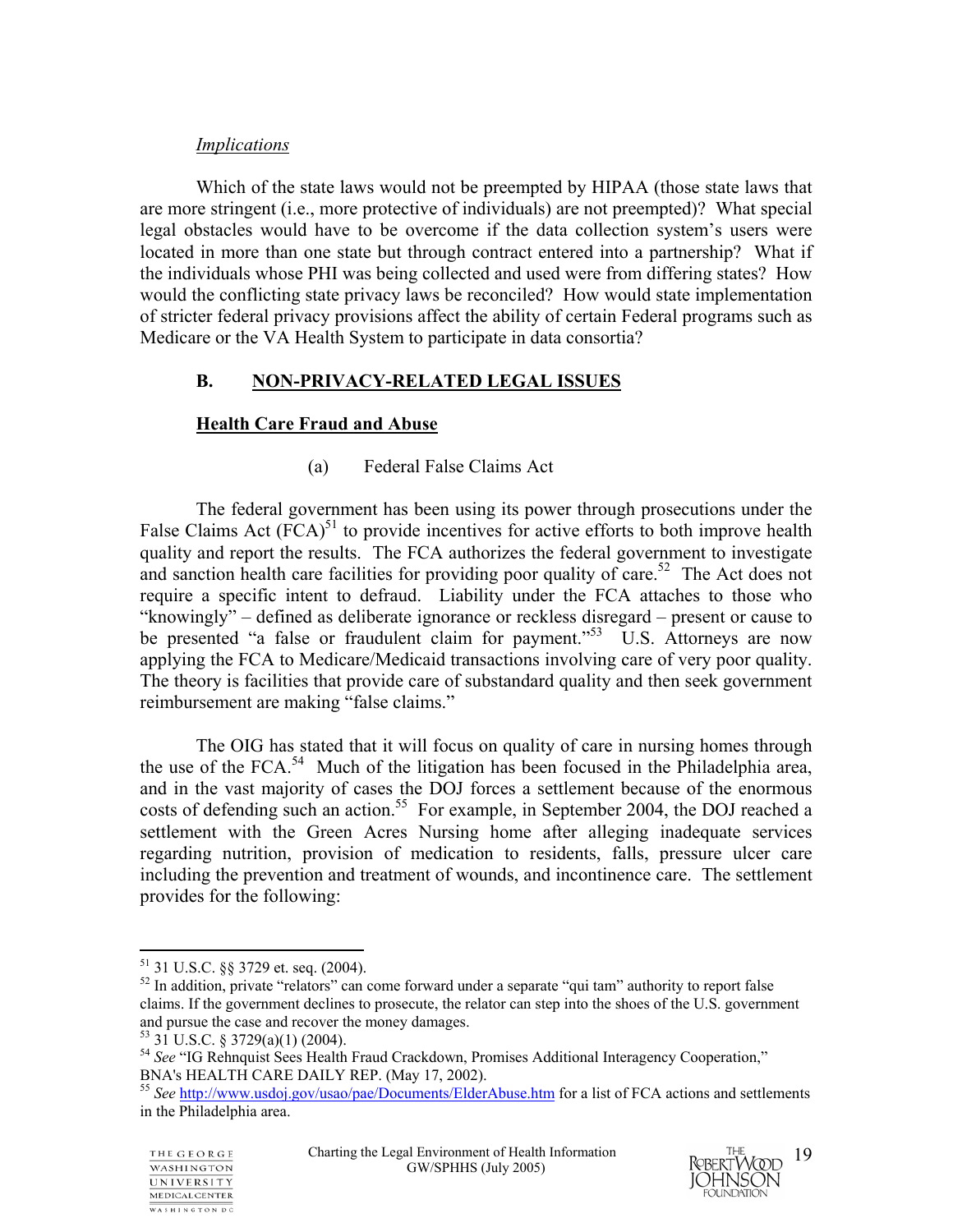1. Payment of \$143,000 to the government.

2. Creation of a Quality of Care/Quality of Life Fund in the amount of Twenty Five Thousand Dollars (\$25,000) that will be used within a year to purchase services and/or equipment that would enhance the quality of life of the residents;

3. For at least a one year period, use of independent third-party consultants selected by the United States to assist in and assess Green Acres' compliance with the settlement agreement.

4. Greenacres Health Systems agrees to develop a Corporate Compliance Program that sets forth the structure for reporting and addressing all components relevant to the provision of adequate care. This compliance program will apply to all of the health systems long-term care facilities.

5. Conduct training at least semi-annually for staff on issues identified by the facility's Compliance and Quality Assurance Committees and/or the government.

This case marks the fourteenth nursing home failure of care case resolved in this district by means of the FCA within the last eight years.<sup>56</sup>

## *Implications*

The potential use of any of the models for gathering data to assess the quality of care could implicate the FCA. To the best of our knowledge, this tool has been used in an institutional context only, but there is no reason why it could not be applied to individual professionals as well. Perhaps one of the most interesting aspects of this FCA strategy is the role of Health Care Corporate Compliance (item #4) in preventing FCA sanctions. The IG has emphasized that one critical means for addressing exposure to FCA is prophylactic activities on the part of institutions so that they can demonstrate that they have vigorous systems for nipping problems in the bud. For this to work in a FCA context, the institution presumably would have a rigorous quality improvement program which includes standard setting, oversight of staffing and the process of care, measurement of key outcomes, and collection and analysis of data. In other words, demonstrating an active effort to internally investigate and improve quality could help a facility defend against a false claims charge.

## (b) Physician Self-Referral (Stark) Law

 The Stark law protects against conflicts of interest that may arise between physicians and other health care entities. Physicians cannot refer patients to an entity for certain health services if the physician (or an immediate family member) has a financial relationship with that entity. The law also prohibits such entities from billing for any services resulting from such referrals unless an exception applies, however such exceptions are insufficient to cover all the potential arrangements in which physicians

 $\overline{a}$ <sup>56</sup> *Id.* 

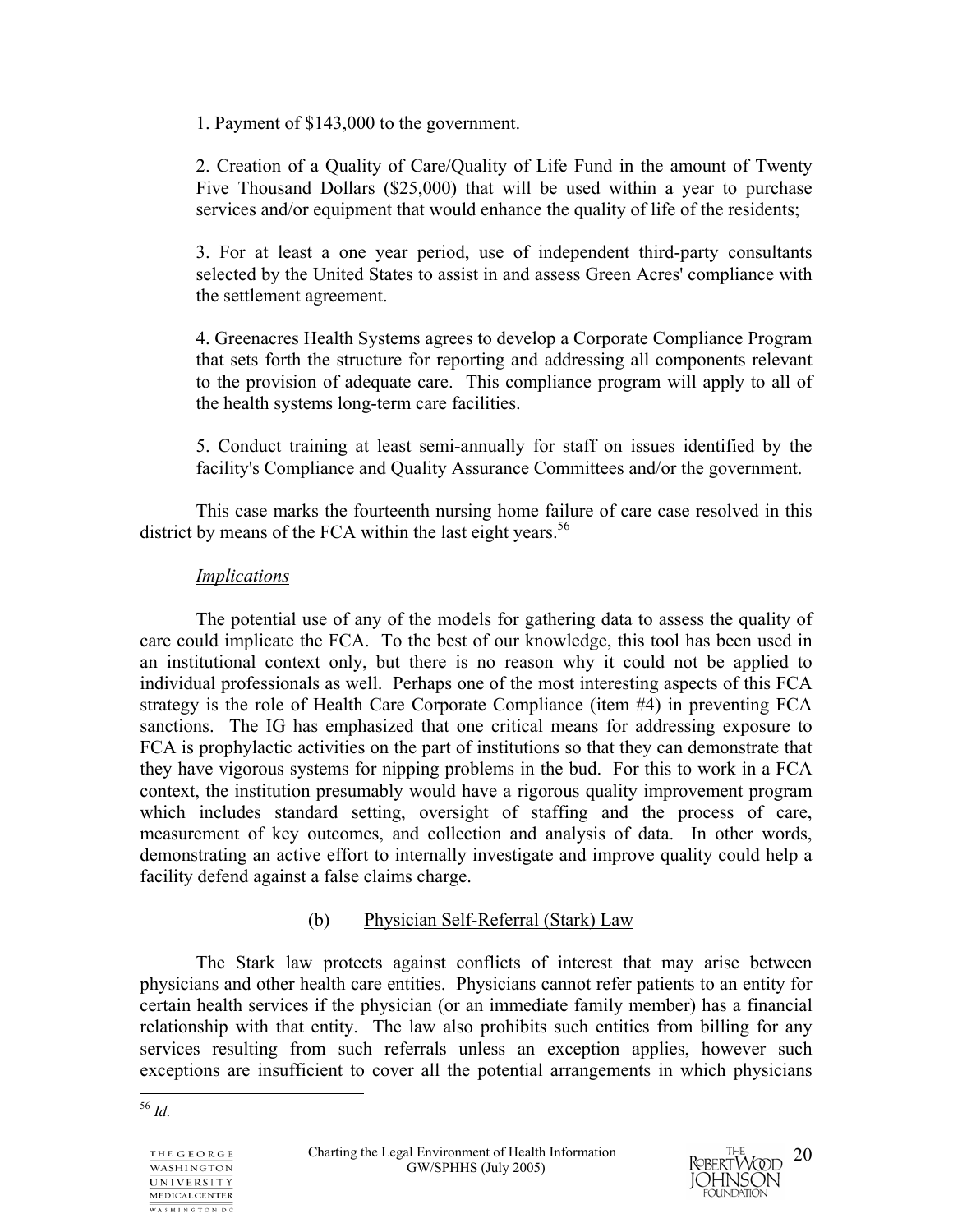and health entities may wish to engage to promote heath information technology.<sup>57</sup> Because many physicians find health information technologies cost prohibitive, they often accept hardware, software, or other resources from a hospital or other provider. If the physician then refers a patient to an entity that has provided these technologies, the Stark law could be triggered. Violations can result in exclusion from federal health programs and civil penalties. The Medicare Prescription Drug, Improvement and Modernization Act of 2003 does call for HHS to establish exceptions to facilitate electronic prescribing, and CMS is currently revising a rule after receiving comments that creates a new exception to the Stark law for the building of "community-wide health information systems."58

## *Implications*

 Given the fact that many physicians do not currently have computer capacity in their offices, in some cases, physicians have been given incentives to assist in the development that capacity, including furnishing of free or low-cost computers, hardware, software, and computer instruction. In addition, physicians participating in any one of the models may, from time to time, accept various types of health information technologies from others for start-up purposes or upgrades. Do subsequent referrals to those organizations for health services violate the Stark law? There are statutory and regulatory exceptions to the self-referral laws. Do they sufficiently cover all potential arrangements in which the parties may wish to engage? Some experts claim these fraud and abuse laws will not be implicated when only private funds are used, but without confirmation that this is correct, some physicians may be reluctant to participate in these programs.

## (c) Anti-Kickback Laws

 Anti-kickback laws strictly prohibit individuals or entities from knowingly and willfully offering or accepting remuneration to induce a patient referral for or purchase of an item or service covered by any federal health care program.<sup>59</sup> Violations can result in exclusion from federal health programs, civil and criminal penalties. Some exceptions exist, but again, none are sufficient to cover all potential arrangements regarding health information technologies. HHS noted the difficulty in "crafting safe harbors that exclude abusive arrangements,"60 and no parallel exception for "community-wide health information systems" exists under the anti-kickback laws.

*Implications*



 $\overline{a}$ 57 42 U.S.C. § 1395nn (2000).

<sup>58</sup> Interim Final Rule on Medicare Program; Physicians' Referrals to Health Care Entities With Which They Have Financial Relationships (Phase II), 69 Fed. Reg. 16054-16146 (March 26, 2004).

<sup>59 42</sup> U.S.C. § 1320a-7b(b) (2000).

<sup>60</sup> *HHS's Efforts to Promote Health Information Technology and Legal Barriers to Its Adoption*, The United States Government Accountability Office, GAO-04-991R at p. 47 (August, 2004).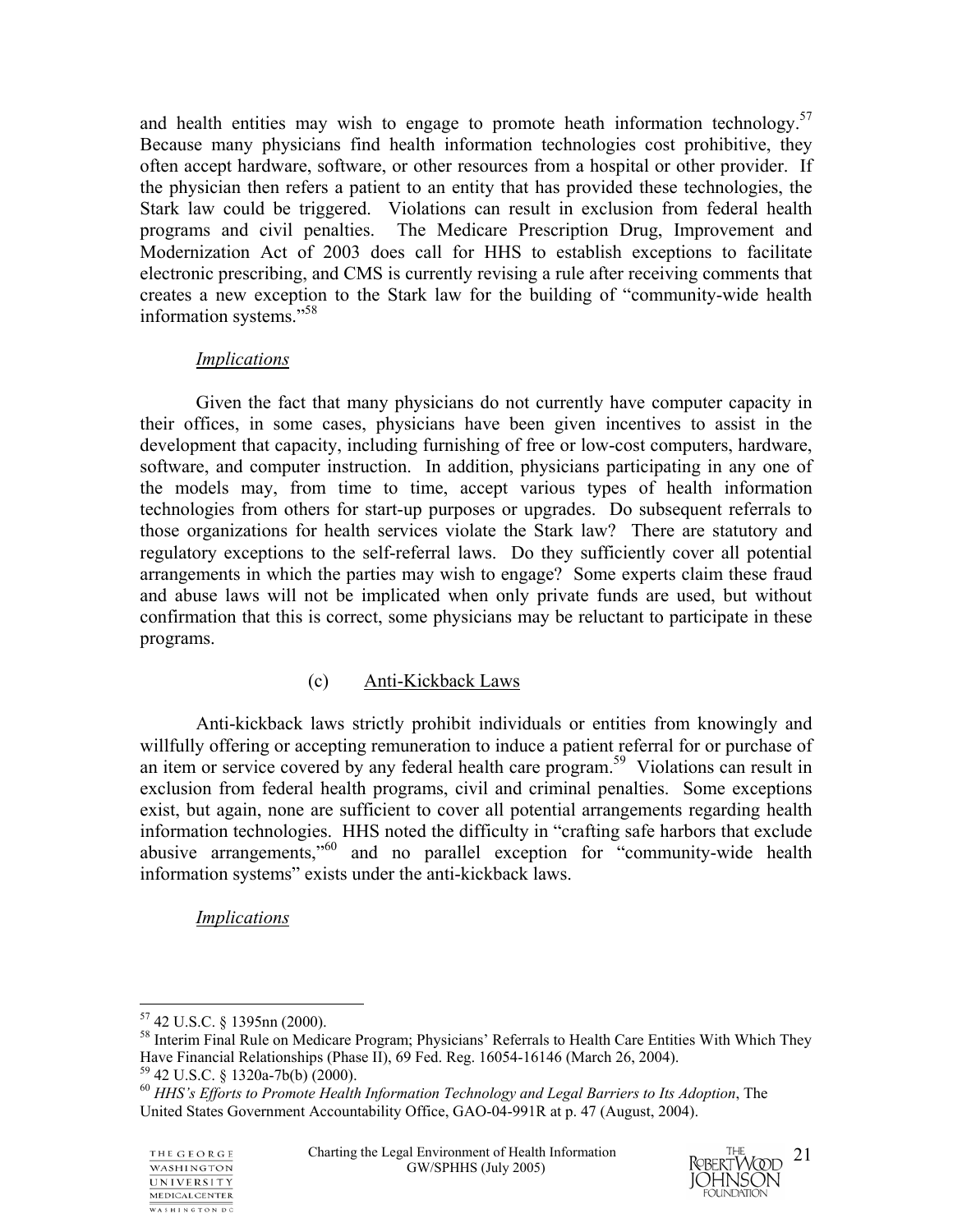Much like the Stark law, anti-kickback laws could potentially be triggered if, after the acceptance of health information technology from a hospital or other provider, the physician then refers a patient to that hospital or provider for government services and the health information technology is subsequently viewed as remuneration. There are statutory and regulatory exceptions to the anti-kickback laws, but do they sufficiently cover all potential arrangements in which the parties may wish to engage? Again, some experts claim anti-kickback laws can be avoided if only private funds are used.

#### **Antitrust**

 Antitrust laws exist to promote competition by avoiding monopolistic behaviors that knowingly and unreasonably limit competitors in a given field.<sup>61</sup> It is unclear what exactly constitutes a violation with respect to the impact of health information sharing arrangements among several providers and payers. The Department of Justice has issued opinions stating that to the extent the benefits of such arrangements outweigh any anticompetitive impact, they are unlikely to violate federal antitrust law.<sup>62</sup> However, as one expert meeting attendee noted, "today's collaboration is tomorrow's execution."

#### *Implications*

 Contract agreements among various entities described in the models could implicate antitrust laws in a number of respects. If the use of one of these models becomes necessary to compete in the marketplace, does antitrust law get triggered if certain entities are excluded through the contract terms? If the models eventually serve to determine pay for performance quality assessments, must all types of models do so uniformly using the same set of criteria? Will a model be deemed an essential facility and thus require access for all providers and payers? Adoption of health information systems could be perceived as exclusionary or anticompetitive. Does several providers and payers working together to utilize a health information system constitute collusion? Are incentives offered to potential participants violative of antitrust law? Several experts noted the NEHEN system (Appendix A) avoids antitrust implications because it is a nonexclusive community-wide model that any entity can freely join or leave. NEHEN is, however, dues-based which could be deemed prohibitive for smaller entities.

## **Federal Tax Laws**

#### (a) Private Inurement/Benefit

 The possible participants in the various health information models could include physicians, hospitals, payers, pharmacies, pharmacy benefit managers, the entities created to run the systems themselves, such as NEHEN, and their subcontractors. The taxexempt status of any one of these entities is dependent on several requirements. One such requirement prohibits tax-exempt organizations from providing financial or other

 $\overline{a}$ 



 $61$  15 U.S.C. § 1 et. seq. (2000).

<sup>62</sup> GAO Report at 48, *supra* n. 60.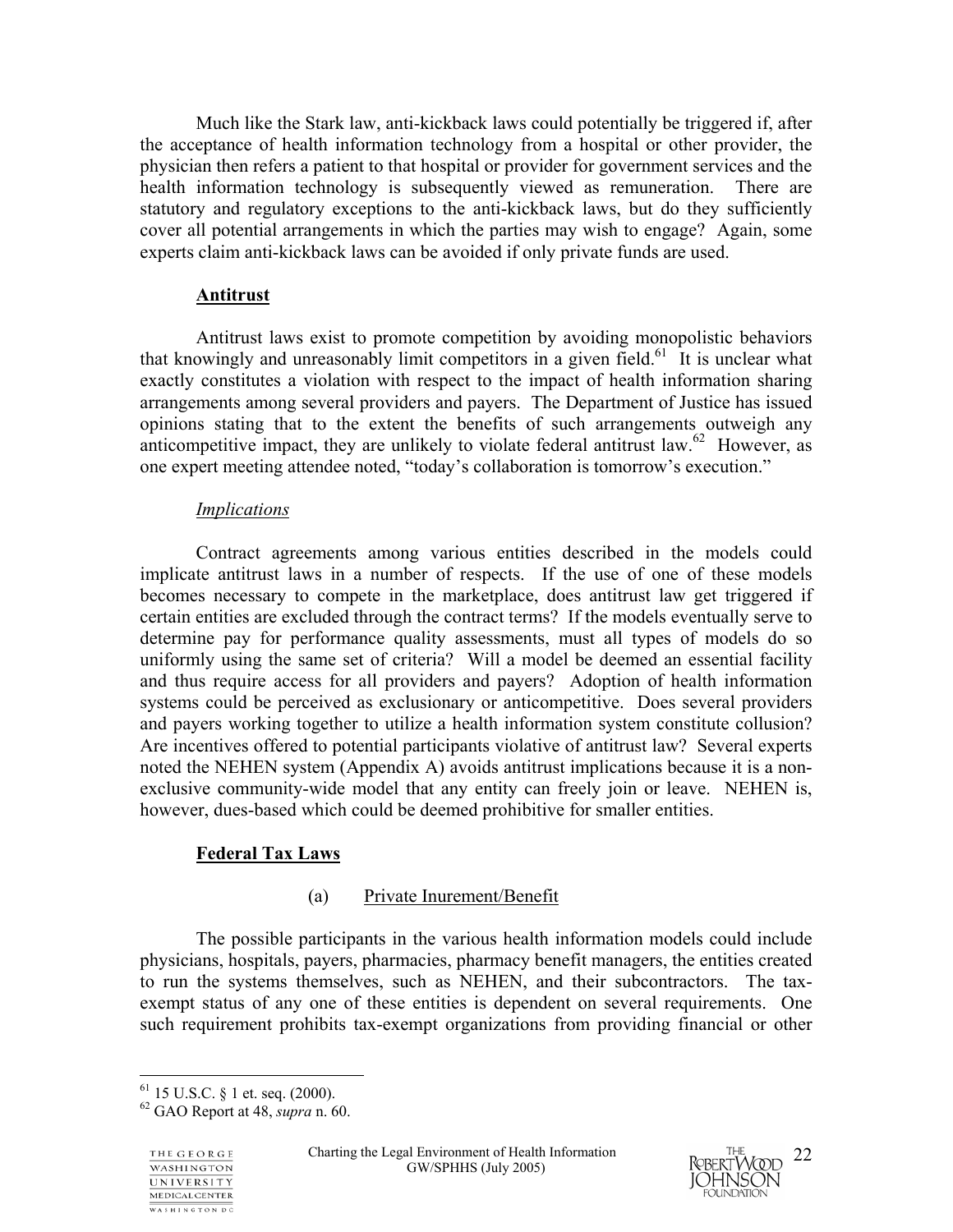benefits to private individuals. $63$  Put another way, the net earnings of a tax-exempt organization may not inure to the benefit of a private person (including a private entity). This prohibition against private inurement embodies the primary distinction between taxable and tax-exempt entities. $64$  This rule is rigidly enforced; for example, a taxexempt social club lost its exempt status because it served lunch and a snack to its members.<sup>65</sup>

#### *Implications*

 The parties contracting or joining a care alliance to form the health information system may include one or more tax-exempt entities. The accounting practices of any tax-exempt entity will be heavily scrutinized to ensure that no private inurement occurs. If several taxable insurance companies, hospitals, and physician practices engage in a partnership for the electronic transmission of health data, and that system is run and managed by a tax-exempt partner, do the savings realized by the partners inure a private benefit?

Likewise, the provision of health information technologies and other resources by tax-exempt organizations to physicians could jeopardize the tax status of these organizations if the health IT resources are viewed as a benefit conferred to a private individual.

## (b) Unrelated Business Income

 Income generated by a tax-exempt organization from a business activity not substantially related to the role that created the tax-exempt status is taxable income.<sup>66</sup> For a business activity to generate unrelated business taxable income, the activity must be conducted regularly and not sporadically. For example, if a tax-exempt organization sells cars once a year at an exhibition, the income generated is not unrelated business income. Once classified as an unrelated trade or business, the organization must compute its unrelated business taxable income and pay tax thereon. $67$ 

## *Implications*

 Again, the organization of the partnership that includes a tax-exempt member – the entity running the system itself – must take into consideration unrelated business income. It is not at all clear how the flow of money (dues, savings, administration costs, etc) will be captured in tax law, and thus taxation of the tax-exempt entity in the partnership may occur if certain charges are deemed to be outside the purpose for which



 $\overline{a}$  $63$  26 U.S.C. § 501(c)(3) (2000).

<sup>64</sup> *See* Darryll K. Jones, *The Scintilla of Individual Profit: in Search of Private Inurement and Excess* 

*Benefit*, 19 Va. Tax Rev. 575, 577 (2000). 65 *See Spokane Motorcycle Club v. United States*, 222 F. Supp. 151, 154 (E.D. Wash. 1963). 66 26 U.S.C. §§ 501(b), 513(a) (2000).

<sup>67</sup> *See* 44 Tax'n for Acct. 378, 1990 WL 361175 (W.G.&.L. 1990).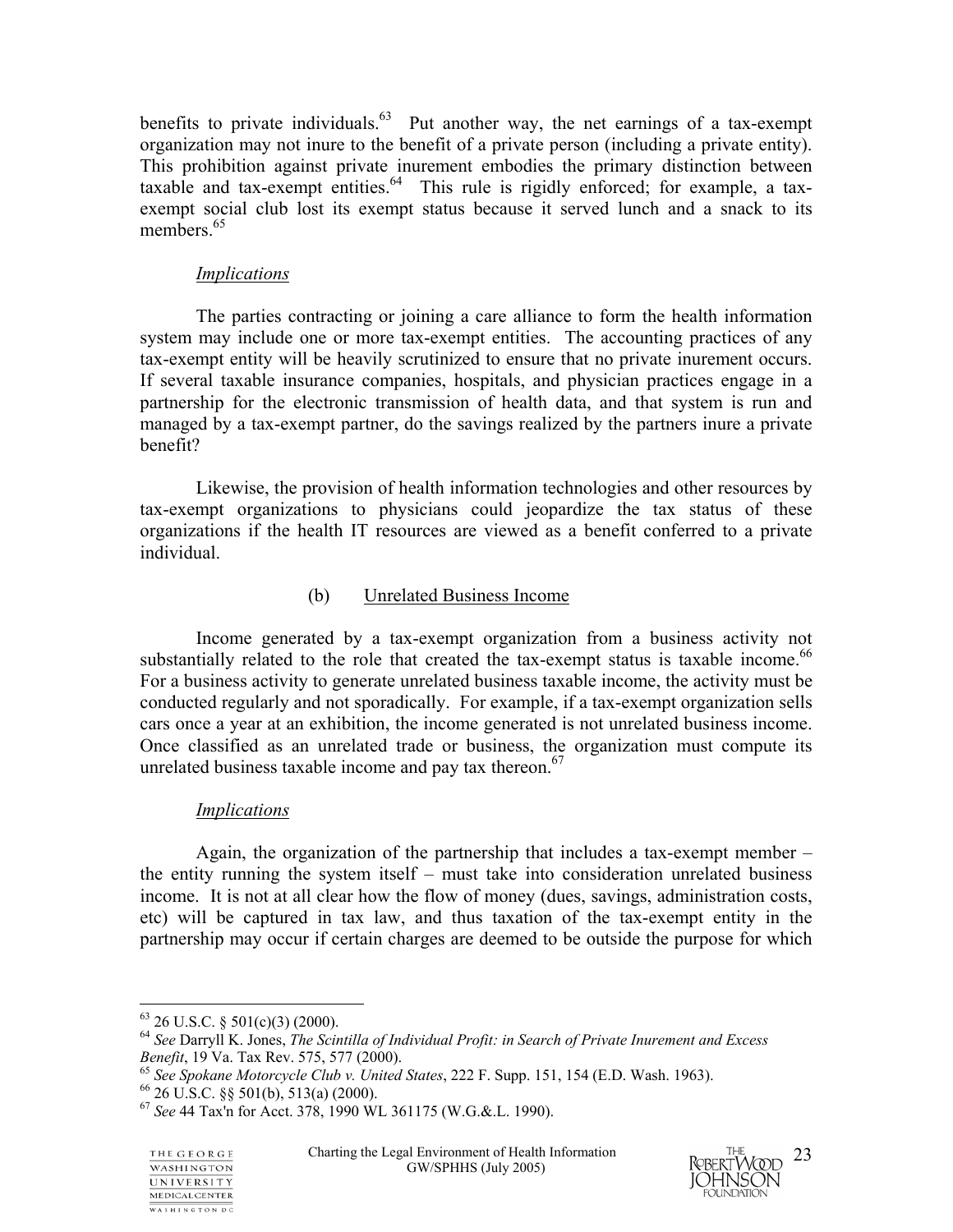the tax exempt status was sought. Charges that tax-exempt hospitals impose on others for using health IT resources financed by the hospital may be taxable.

### **Civil Liability in a Health Quality Context**

 In certain key respects, the thorniest legal questions that arise perhaps may have to do with the implications that could flow from more data – and more access to data. Liability problems are popularly associated with the legal consequences of privacy and security failures that lead to unlawful data access and use. But as the volume of data reported by – and indeed, present within – information systems grows, the potential also grows for greater data access related to legal enforcement efforts undertaken by individuals and government agencies to enforce standards of quality and accountability.

## (a) Professional Liability for Substandard Quality Care

State malpractice laws define the standard of care that must be followed in carrying out treatment activities. The systematized collection of health data and its analysis for quality assessment and improvement purposes should make it easier to identify and ultimately prevent medical errors. However, these collection and analyses activities may also make it easier to identify health care institutions and providers with below-average patient outcomes and those who may arguably be delivering substandard care. The availability of this information could also lead to referral liability if a physician refers a patient to another doctor with a poor quality rating.

#### *Implications*

It is possible that any system distinction could increase physicians' risk of malpractice claims. However a centralized model allowing for quality research imposes more potential liability than a decentralized model. Simply because the centralized model that warehouses all clinical data together could be researched using certain quality metrics, providers could be "graded" and a poor evaluation used as evidence in a malpractice suit. Depending on the extent to which outcomes and treatment data is publicly available or is not protected from discovery in liability litigation or other quality of care enforcement actions, physicians and other health care professionals and healthcare institutions and suppliers may be less willing to participate in data collection and exchange programs. Moreover, the increased availability of the health information itself could raise the standard of care by requiring physicians to evaluate all available health information on a given patient in making treatment decisions. If physicians have the ability to use these systems to identify quality measures, what then becomes the industry standard? Also, does a flawed design in the system itself that leads to medical errors carry liability?

Other medical malpractice concerns include treatment based on incorrect or incomplete information in the electronic data. Indeed, incorrect or incomplete information problems continue to plague the paper system in the form of the deficient or



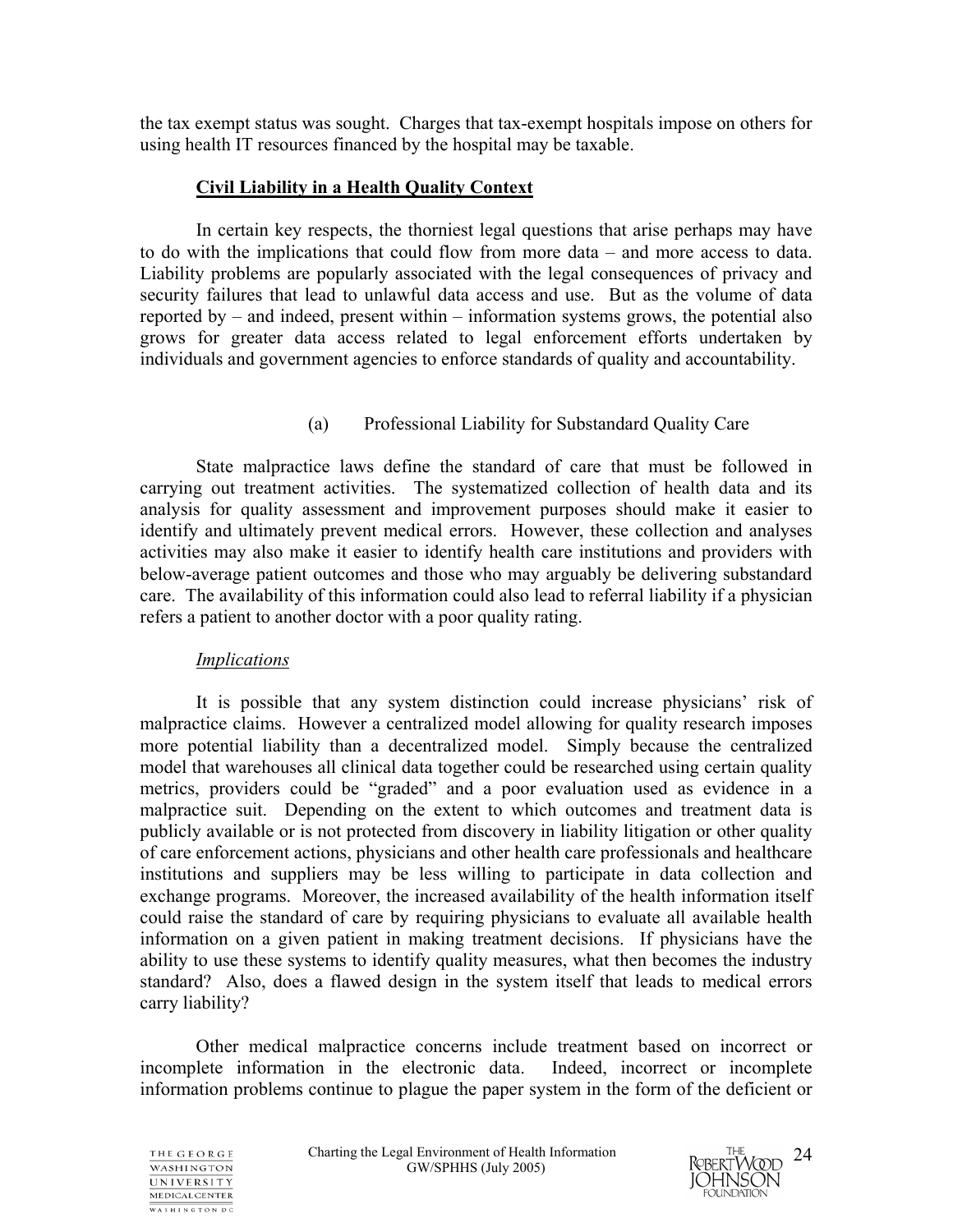missing charts, and the transformation to an electronically-based health information system will not automatically solve the liabilities stemming from acting upon an incomplete or erroneous medical record. An automated system could certainly be set up to catch and thus reduce these errors, however the errors that remain have increased their exposure exponentially. In fact, the electronic medium enables vastly more providers to treat based on potentially flawed information thereby broadening liability. For example, even the designers of the identification correlation process in the Santa Barbara model admit it is not perfect and could conceivably result in a misidentification of the proper patient receiving treatment. Even if no injury results, is there an obligation to correct the error? Also, certain sensitive health information is often filtered out of electronic transmissions which a treating physician may need to render adequate care. Can it be released for emergency care? The Santa Barbara and NEHEN models operate under a "user beware" contract term in which all participants agree that occasional errors in the electronic data are inevitable. But what then is the system of record? And what rights does a patient have if treatment is provided based on a provider's evaluation of the medical record of another patient?

Note that this is one of the areas in which the legal questions are not substantially different when the medical record system is a paper one. Such patient mix-ups are possible even without an electronic medical data system. However, one of the arguments in support of electronic systems is that the chances of such a mistake are reduced because there are many additional ways to screen out such mistakes in an electronic system.

Additional implications arise if the physician uses the data for purposes to which the patient did not consent. Is this a breach of the duty of confidentiality? Also, what is the medical liability if the patient accesses his or her own health information with the physician's aid and then, armed with this health information, acts in a way that injures the patient? And who is permitted to grant this access to patients? In fact, the issue of ownership of the medical record itself is critical, and the next phase of our research will attempt to resolve the record ownership question through a consensus of experts.

## (b) Corporate Liability for Substandard Quality Care

 In addition to medical malpractice, corporate liability in a health care context imposes civil liability on the various entities (hospitals, managed care organizations, physician groups) involved in the provision of care to patients if the structure of the health services themselves proximately causes injury. For example, an HMO that contracts with a physician not properly licensed can be held liable for sending patients to that individual for treatment. Entities participating in an electronic health information system that is structured to collect race and ethnicity data for quality measurement purposes (which is a lawful practice under current federal civil rights law) may fear the potential for civil corporate liability if the data reflects substandard care for specific groups of people. Additionally, simply amassing such data and then failing to address the problems the data highlight may also result in corporate liability.



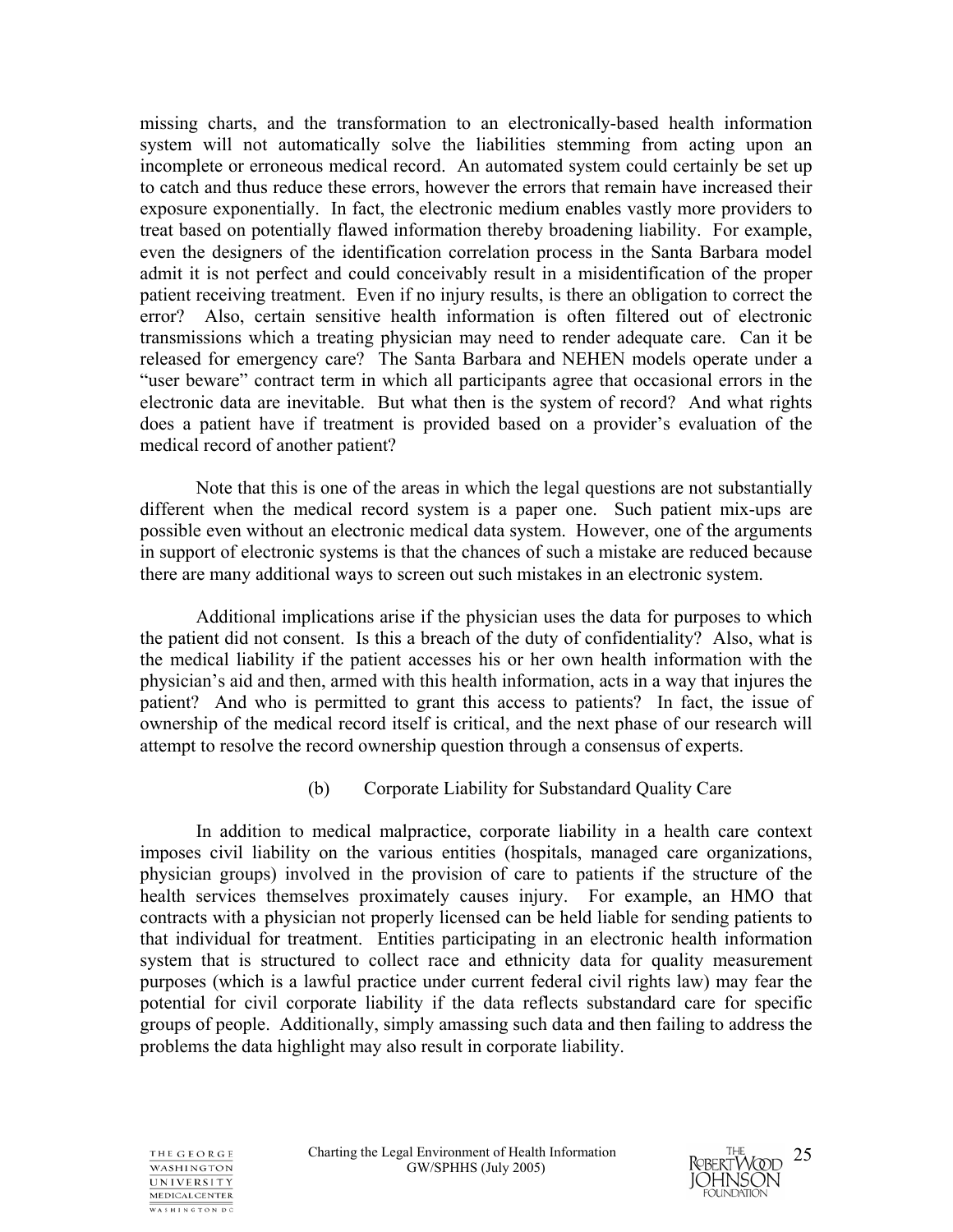#### *Implications*

 The law is unclear regarding what, if any, corporate liability implications arise from the collection of race and ethnicity data for quality control purposes. If the data are collected, can a plaintiff use this information to support an allegation of poor quality care in the case of minority patients, quite apart from a claim of legal discrimination against minority patients under Title VI of the 1964 Civil Rights Act? Even where a defendant's actions cannot be challenged for their discriminatory effects, could a minority patient use evidence of suboptimal care for minority patients to bolster a quality claims? Would the absence of data suggesting disparities in care bolster a defense that the quality of treatment met legal standards? How far does the concept of privilege extend in litigation of this sort? If an entity has the capability to collect this type of data but chooses not to do so, does corporate liability attach?

### (c) Defamation

The law of defamation embodies the notion that individuals and entities should be able to enjoy their reputations free of any false or misleading attacks.<sup>68</sup> A reputation that is defamed is one that has been subject to untrue derogatory statements which denigrates the opinion that others in the community hold of that individual.<sup>69</sup> One potential goal of the health information models is to identify quality gaps in the provision of health services both at the provider and hospital levels through systematic research of the clinical data in centralized systems. Inevitably certain practitioners will be at the bottom of the list after quality measures are evaluated.

#### *Implications*

The use of a centralized model to collect data for quality assessment purposes will eventually create a ranking. Although the current systems are not designed to measure quality, in the near future they will be and thus allow health care regulators and consumers to rate providers against one another. A lawsuit for defamation could be brought by the physician or the hospital if either believes the poor quality assessment is unjustified or unfairly determined, and that determination harmed its reputation. Because in such a case the only defense would be to prove the truth of the poor quality allegation, a messy piece of litigation could result attempting to determine whether the physician or hospital actually provided poor quality of care.

## **Contractual Breaches**

Contracts will govern most of the activity that occurs within the various models. When participants contract with one another to create a partnership, those contracts will detail the rules of the game as to the use of the health information system. Providers and payers will use contracts to define the rights and liabilities for issues pertaining to personal property, intellectual property, confidentiality of the health data, the use of trade

<sup>69</sup> *Id.*





 $\overline{a}$  $68$  50 Am. Jur. 2d Libel and Slander § 2 (Supp. 2004).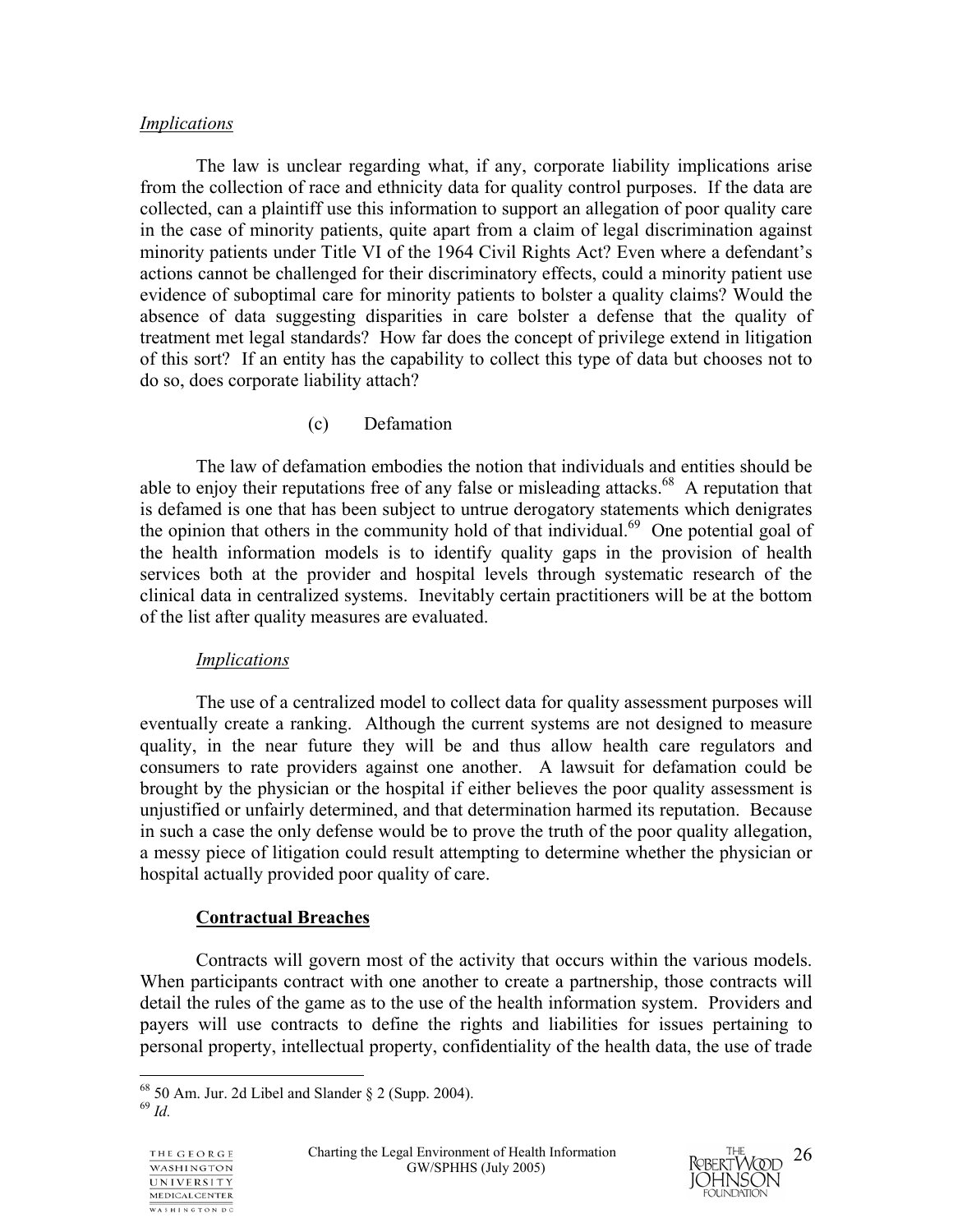names, system security, medical malpractice liability for errors in the data, and data standardization. It is important to note that in addition to intellectual property notions regarding ownership of the information system, certain personal property rights also exist in the data itself. Likewise, personal property rights to an individual's health record continue to remain in question and will be analyzed in future phases of this project.

#### *Implications*

Several experts noted that many thorny issues can be solved though the use of contracts. Nonetheless, reaching the point where the participants contractually agree on issues that are still unclear in the law becomes the real obstacle. Who actually owns the information traveling back and forth? Who incurs the liability when erroneous data contaminates the system? Who has the ownership rights in the intellectual property developed from standardizing the data? What about the very standards themselves? Copyright protections as they now exist may be inadequate to protect the interests of newly developed health information technologies.<sup>70</sup> Also, what is the fair market value of an electronic medical record? Can the rights to it be bought and sold?

Additionally, the concept of a "third-party beneficiary" may be implicated with respect to the contracts. When two parties contract for the benefit of a third party, that third-party beneficiary usually has the right to enforce the contract even though that thirdparty may not have been involved in the agreement itself.<sup>71</sup> This type of arrangement is most commonly seen in the use of trusts where a trustee and a settlor contract for the benefit of a third party. If the models are used under the auspices of improving the quality of care (presumably for the benefit of the patient), the patient could claim thirdparty beneficiary status and sue, possibly contending that the payer and provider are not providing the intended benefit to the patient.

## **State Licensing Matters**

 Physicians must be licensed in any state in which they practice medicine, and the licensing requirements vary from state to state.

## *Implications*

If a health IT system enables a physician to provide advice across state lines, it is possible the physician may be viewed as practicing in a state without a license. Indeed, providers that practice telemedicine must be aware of the licensure requirements of the states *where the patients are located*. Most states maintain "full licensure" laws that require telemedicine practitioners to be fully licensed in the state where the patient resides, while a handful of other states offer "special purpose licenses" for out-of-state physicians that exempt certain licensure requirements for the practice of telemedicine.

 $\overline{a}$ 



 $^{70}$  17 U.S.C. § 106 (2000).

<sup>71</sup> *See* Howard O. Hunter, THE MODERN LAW OF CONTRACTS § 20:2 (2003).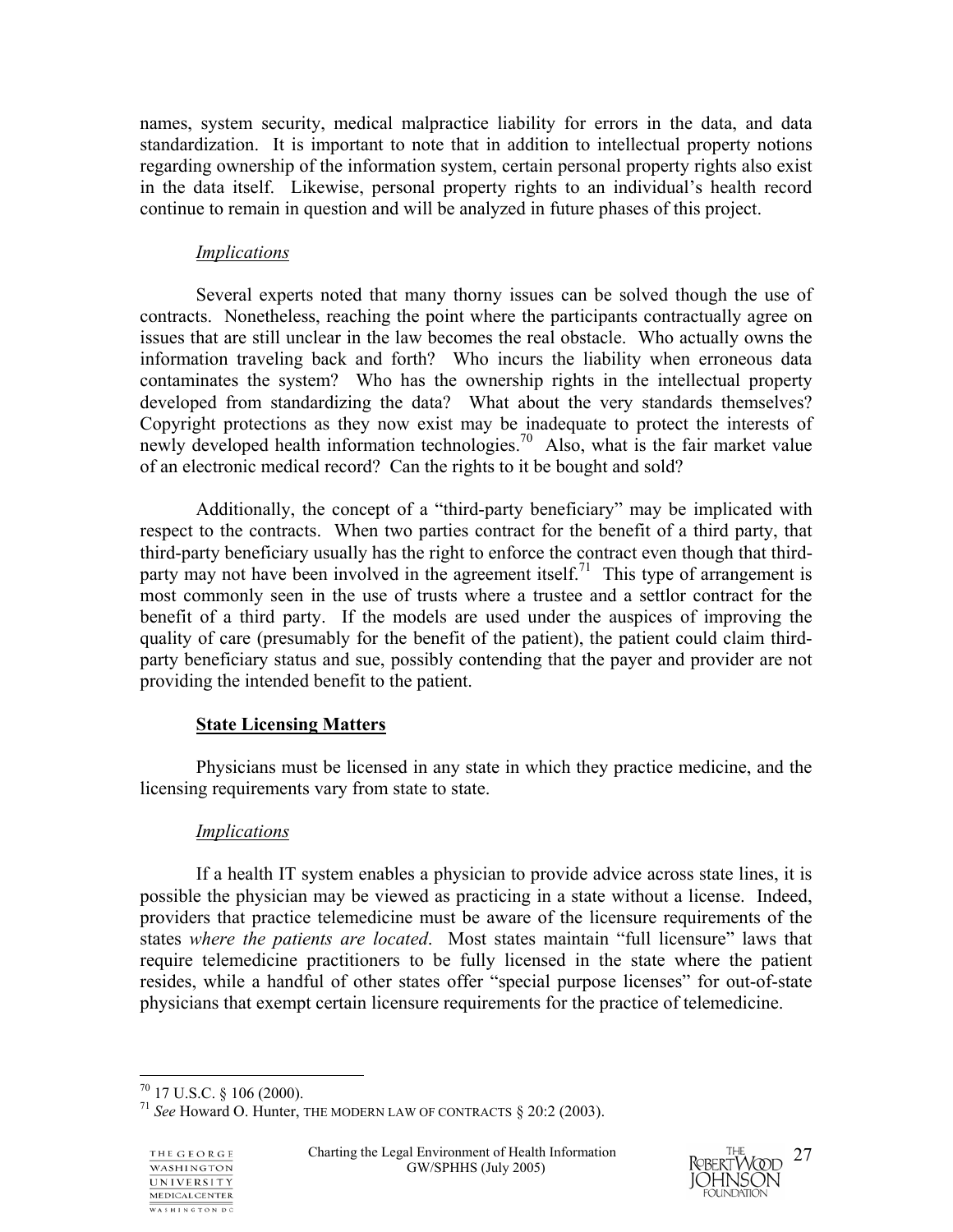## **Civil Rights**

 Title VI of the Civil Rights Act of 1964 prohibits recipients of federal assistance from discriminating on the basis of race, color or national origin. The Americans with Disabilities Act (ADA) prohibits discrimination against qualified persons with disabilities by places of public accommodation, which have been defined to include health care providers.<sup>72</sup> Although the ADA remains enforceable by individuals, the United States Supreme Court ruled in 2000 that private litigants could challenge only intentional, and not *de facto*, acts of discrimination by recipients of federal financial assistance under Title VI.<sup>73</sup> The Secretary of Health and Human Services retains full enforcement rights over all forms of discriminatory conduct under civil rights laws, but the enforceability of civil rights laws by private individuals is now significantly constrained.

There exists a common misperception that civil rights law prohibiting discrimination on the basis of race and ethnicity would somehow bar collection and analysis of racial and ethnic data as part of a project to reduce disparities and improve health care quality. Racial and ethnic data have been shown to be integral to analysis of health care quality for a patient population; as a result, while the use of such data to achieve discriminatory results would be barred, its collection would not be, and its use to improve health care quality would appear to be entirely consistent with the purpose and structure of anti-discrimination laws. Indeed, Title VI expressly grants authority to the federal government to mandate the collection of racial and ethnic data, and the Secretary has the authority to order collection for quality improvement purposes. Nothing in federal law would appear to prohibit a covered entity from collecting data for quality improvement.<sup>74</sup> State laws permit the collection of data for quality improvement purposes, although the terms used under state law vary. <sup>75</sup> Notably, the State Children's Health Insurance Program (SCHIP) provides for state collection and reporting of race and ethnicity data regarding health care services to the federal government in quarterly reports.76

## *Implications*

 Collecting and analyzing health data through the use of a centralized system by race, ethnicity and gender or by certain measures of health status and functioning may be useful in identifying and correcting racial and ethnic disparities across health care institutions and providers. However, concerns have been raised that the availability of this type of information could be used improperly for racial and ethnic profiling, the design of benefit plans which discriminate on the basis of health status or disability, and

 $<sup>75</sup>$  For example, Maryland, New Hampshire, California, and New Jersey implicitly allow data collection on</sup> race and ethnicity but explicitly prohibit heath insurers and managed care organizations from requiring this information on the application form. *See* National Health Law Program, *Assessment of State Laws, Regulations, and Practices Affecting the Collection and Reporting of Racial and Ethnic Data by Health Insurers and Managed Care Plans* (2001). <sup>76</sup> 42 C.F.R. § 457.740 (a)(3)(ii)(2001).

 $\overline{a}$ 



<sup>72</sup> *See Bragdon v Abbott,* 524 U.S. 624 (1998). 73 *See Alexander v. Sandoval*, 532 U.S. 275 (2001). 74 42 U.S.C.A. § 2000e et. seq. (2004).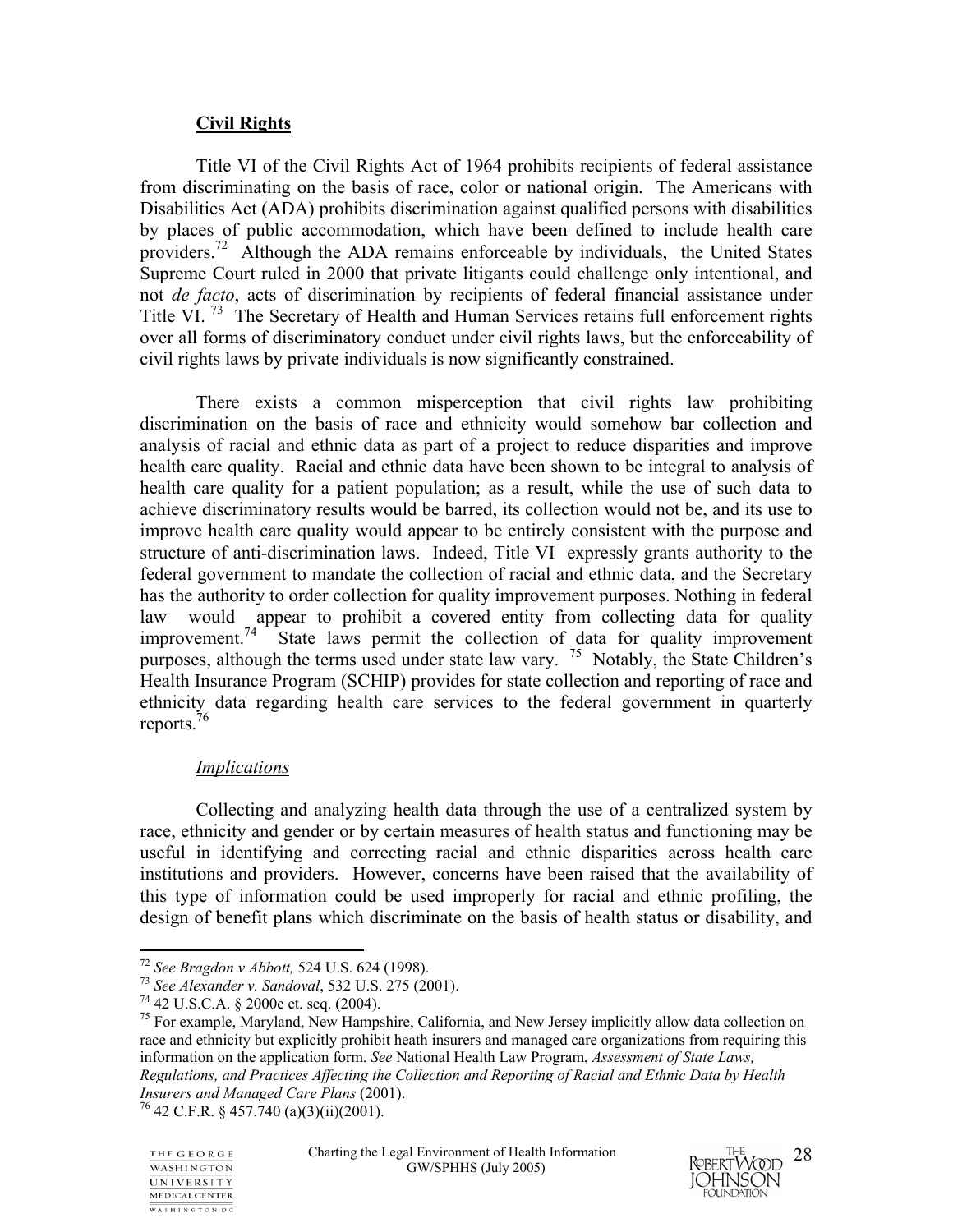discrimination based on genetic information. On the other hand, collection of this type of data could make it easier for health systems to understand how key populations gain access to and use health care, as well as understand their experiences in the health care system. Data also could be used to establish population-specific performance measurements and benchmarks as a means of incentivizing and measuring compliance with civil rights laws, and for adjustment in payment to reflect actual patient experiences. The real challenge lies in communication and outreach to educate the public, and specifically the participants in the health information system models, that the proper collection and dissemination of racial and ethnic data with regard to health disparities is permissible.

### **Intellectual Property/Personal Property Issues**

Ownership of health information and the ownership of the system that electronically transmits the health information should be considered as distinct legal concepts. The data itself could implicate personal property rights, with the patient, insurance company, physician and other entities making cognizable claims to ownership. The rights to the system (i.e. how it was built, how it runs, security measures, etc.) involve intellectual property. Both types of property are quite valuable, and thus the modern health care enterprise has elevated issues of ownership because of the interest of business investors in owning their products – either personal property or intellectual property – and thus being able to charge a licensure or use fee. Federal and state laws deal with the protection of rights and income that arises from the proprietary interests that flow from the creation and operation of business organizations, hospitals, physician group practices and other related organizations. These protections take many forms, such as reservations of rights through copyright, trademark, licensing, franchising, trade secrets. Under these laws, uses of the protected intellectual property may, under certain circumstances, be authorized through structured programs of permitted uses, including the payment of fees in connection with the use of protected property.

#### *Implications*

 Creation of interoperable electronic data systems, whatever the distinctions, in which data is exchanged among health care stakeholders, such as medical providers, hospitals, payers, and health plans raises substantial questions about the rights regarding the health data. Who owns the data? Who owns the rights to the system itself and its components? Are the methods through which data is shared and the processes used to format, encrypt, de-identify, and store data protected? If the data is standardized, who owns the right to that process and its product? These and other similar questions regarding ownership must be resolved at an extremely early stage of the process so that legal disputes are less likely to arise as the project progresses. Participants in data sharing arrangements will want to identify any potential system feature that has the potential to dilute property interests or to raise conflicts among competing property interests.

## **Governance of Data Sharing Arrangements**



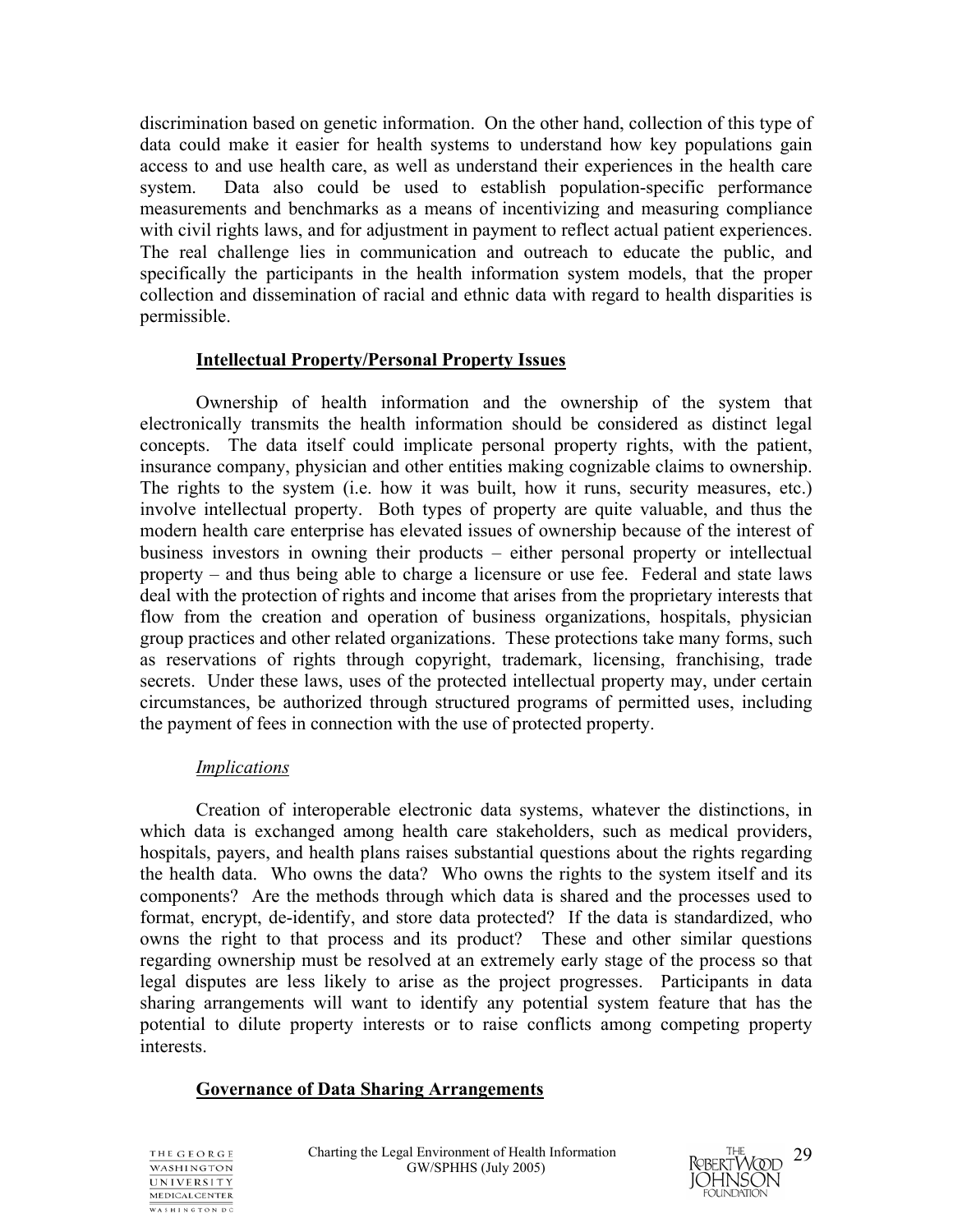An issue closely related to the personal and intellectual property questions is how the data sharing arrangement will be governed. Although these questions are typically governed by formal or informal agreements or contracts, state and federal laws in many related areas must be considered.<sup>77</sup>

## *Implications*

One of the threshold issues is whether a separate legal entity is necessary to accomplish the data sharing functions and if so, what corporate form should it take. Other issues might arise regarding the ability of corporations and other legal entities to enter into contracts, the ability of organizations of health professionals to participate in data sharing arrangements, and, to the extent that public funds might be involved in the establishment and operation of a data sharing arrangement, what constraints does that place on the system. Moreover, what is the organizational liability for acts or omissions of individuals and entities based on data sharing activities? Who decides what individuals and entities may participate in the electronic data sharing system and what are the criteria for participation? Who decides if the conditions for participation have been violated? What sanctions exist if agreed-upon protocols for use are violated? Resolution of governance issues can be very difficult, especially if the participants in a data sharing arrangement span more than one state.

## **V. IMPLICATIONS FOR HEALTH PRACTICE AND HEALTH INFORMATION**

Payers increasingly expect that health care providers will furnish extensive information on their patient practices both for payment and quality measurement purposes. Even more fundamentally perhaps, future generations of health care providers can be expected to be judged in the quality of their care by the extent of their active participation in health information systems that are capable of measuring, and providing them with timely feedback information about, the quality of their care. If legal expectations about information in a payment and quality context are to be realistic, then legal barriers to the development, diffusion, active use of health information systems, and legal ownership of the health record also must be addressed.<sup>78</sup> Indeed, resolution of these legal questions to be addressed in the next phase of our research – as well as new questions that emerge in the future – would appear to be essential to spurring a social willingness to invest in health information improvement.

This analysis underscores the scope and range of laws which collectively comprise the legal environment for health information. Much of this environment relates to the health care system's accountability to patients, health care purchasers and health

 $\overline{a}$ 



 $77$  Questions of corporate law may arise in the structuring of the various systems, however the data sharing agreements would not be affected by corporate structure.<br><sup>78</sup> While HIPAA clearly establishes an individual's right of access to one's health record, actual ownership

of the information contained therein is still ambiguous.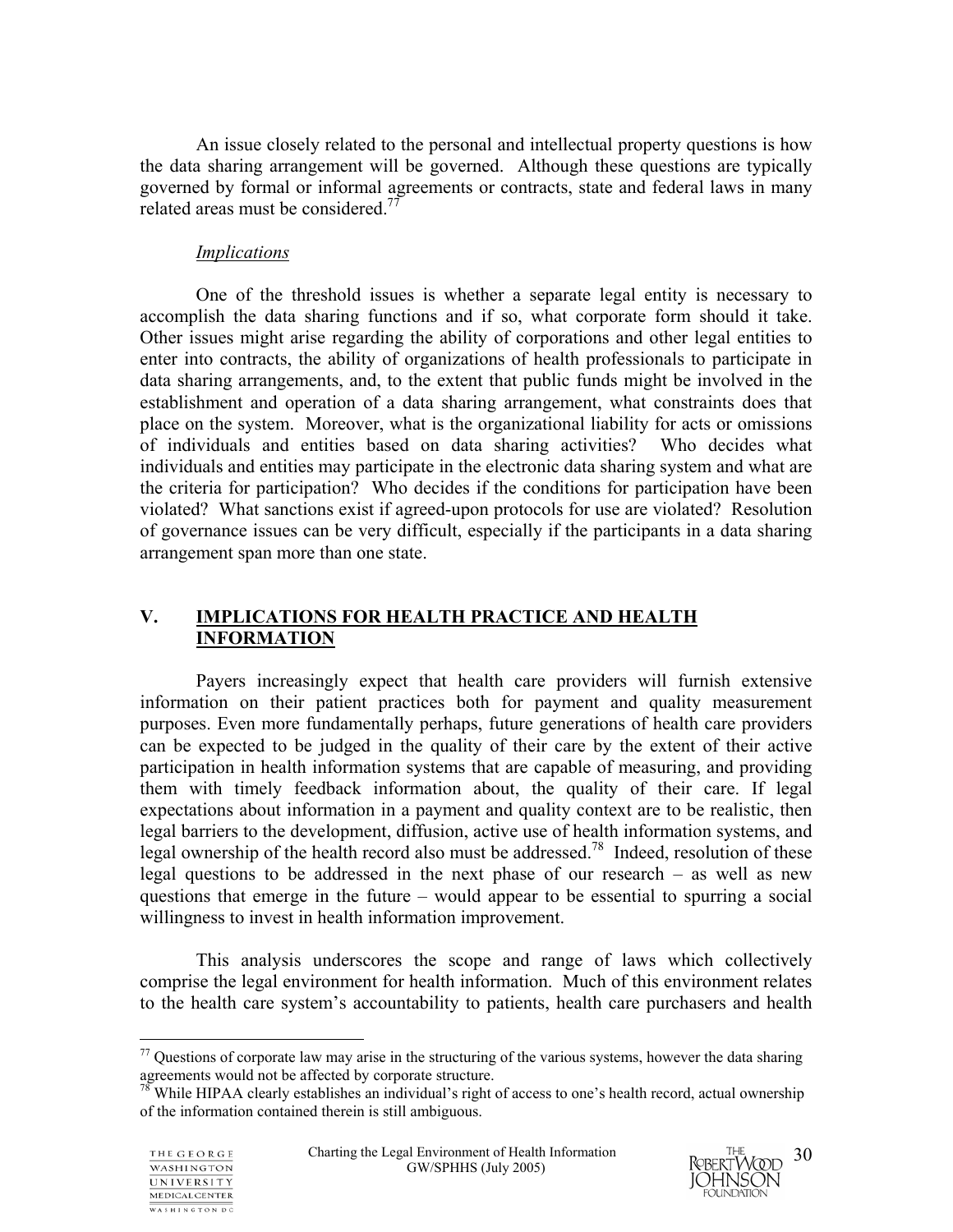care. This accountability comes in various forms: accountability for the integrity and privacy of personal health information; accountability to patients for health care quality, non-discrimination, and fairness in treatment of patients from disparate backgrounds; accountability to purchasers for health quality; and accountability to government over matters of public health protections, health care quality, and the integrity of health care transactions. Furthermore, this analysis suggests that this level of accountability is present regardless of whether information is paper or electronic, collected as a set of isolated information transactions or as part of a highly connected electronic information enterprise. In other words, at the level of the individual health professional, the arrival of an electronic information era probably adds little new to the law of health information. Nothing about the modern information age alters fundamental legal accountability for professional conduct.

That said, it would be naïve to assert that the modern health care information enterprise changes nothing. As far as the law is concerned, electronic systems have two types of effects. First, they provide the means to generate far more information about health care practice, and thus, the level of legal exposure under longstanding principles of legal accountability is elevated. Second, because providers' legal exposure may increase as large amounts of information about their health care practices become available, the advent of the modern health information system raises questions regarding the potential need for – and relative value of – added legal protections for health care providers who become active participants in the new enterprise.

Similar considerations come into play where formation of the electronic health information industry is concerned. Part of this pathway to formation inevitably must be clarification of existing laws in order to reconcile the legal environment with emerging business models. Our consultations with experts suggest that this need for coordinated and multi-agency intervention to ensure proper reconciliation is particularly true in the case of health care information privacy, business taxation, health care fraud, intellectual property, and antitrust law.

Whether additional protections are warranted entails a careful balancing of society's interest in generating a great deal of information about health care against society's equally great interest in avoiding so serious an exposure of health care providers to new levels of liability that they come to perceive the health care enterprise itself as generating too serious a legal exposure. An effort to carefully balance social interests is inherent to the adoption of legal standards; indeed, much of law is fundamentally a formal effort to reconcile competing social preferences and needs.

In some cases, the development of standards which allow the system to evolve without generating undue liability on the part of providers and businesses may be relatively simple and non-controversial (although we hesitate to add that nothing in law ever seems to be simple and without controversy). One example of a relatively simple and beneficial step would be the issuance of clarifications by federal and state civil rights agencies which are aimed at underscoring that the collection and analysis of data on the race and ethnicity of patients for purposes of quality improvement activities not only



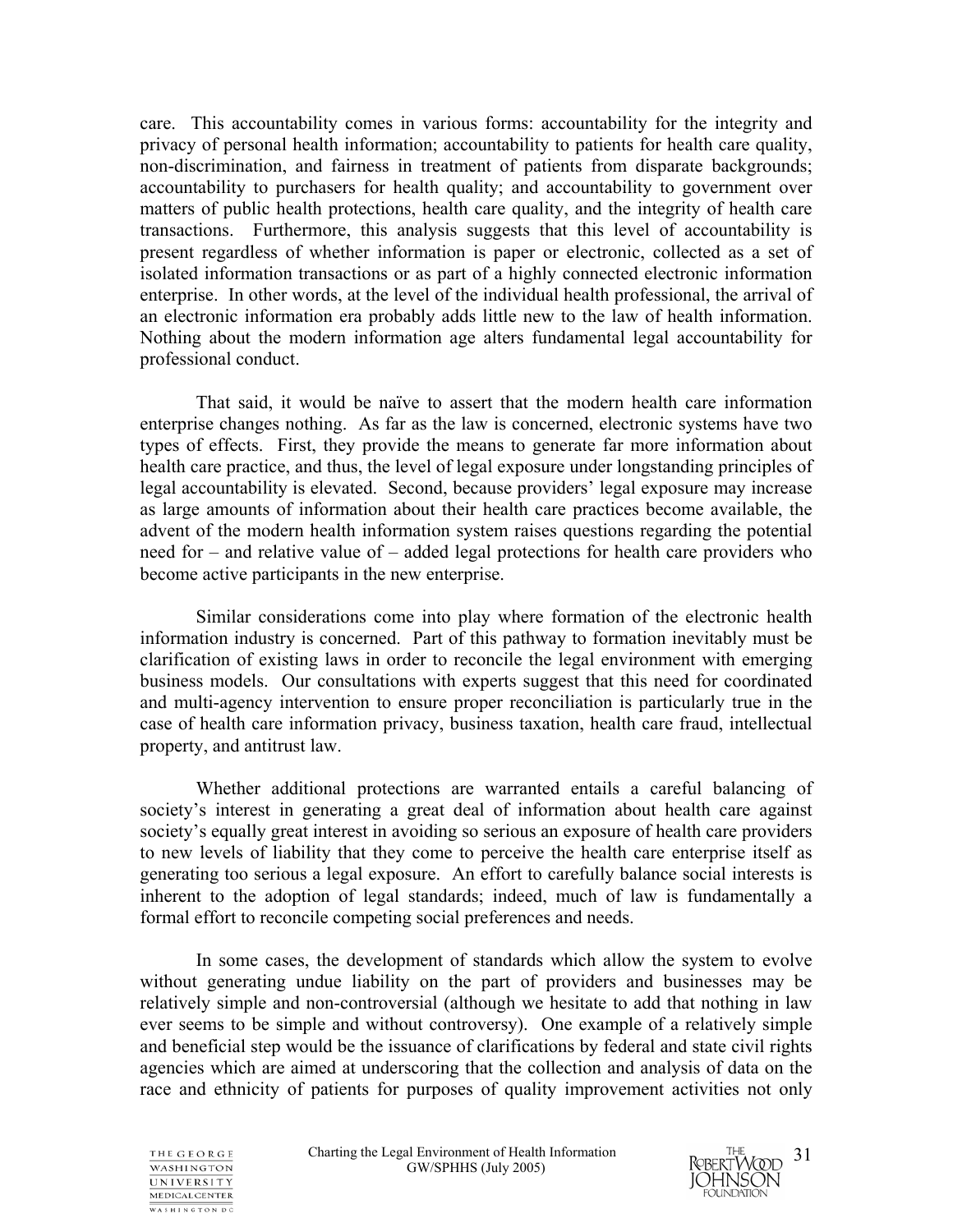poses no legal problem but would in fact be considered evidence of active compliance with civil rights standards. Moreover, federal legislation clarifying these misconceptions and promoting race and ethnicity data collection might be an important step forward.<sup>79</sup>

Another example – although one which undoubtedly is much less simple and more prone to the resolution of competing interests – would be the joint issuance of comprehensive standards across a series of federal agencies, which clarify the ways in which the emerging electronic information enterprise can proceed without running afoul of existing health privacy, tax, antitrust, and fraud laws. On numerous occasions in the past, federal government agencies have worked closely to jointly develop common standards covering a range of federal undertakings. Examples of coordinated federal activities to further health care activities can be found in uniform federal standards governing human subject research, health care information privacy, and civil rights compliance.

This analysis is intended to offer a first step towards trying to identify key legal issues and facilitate a consensus around the new conceptual legal framework on which the new health information system depends. The legal issues may vary somewhat as the purposes and uses of emerging systems change, and as decisions are made regarding which, if any, aspects of the system should be mandated in law. Our in-depth discussions with information and legal experts greatly assisted in identifying the shape of the legal environment and how its specific dimensions may need to be altered in the coming years.

 In broad terms, we believe that the following steps will help create a legal climate which encourages innovation in health information:

- (1) First, it is important to identify the legal issues for which sufficient expert consensus exists that a clarification of current law – rather than new law – will ease impediments to innovation.
- (2) Second, this consensus should be translated into specific actions aimed at encouraging health information activities. Clarification of permissible conduct is key to the diffusion of technological advances such as the use of health information, as well as health information technology, to improve health care quality and reduce disparities.

 $79$  In the 108<sup>th</sup> Congress, several bills on this issue as it relates to health care were recently sponsored but never enacted into law. *See* Faircare Act, S. 2594 and H. 5338, 108<sup>th</sup> Cong. (2004) (requiring the collection of data on race, ethnicity, highest education level attained, and primary language in federal health care programs); Closing the Health Care Gap Act of 2004, S. 2091, 108<sup>th</sup> Cong. (2004) (promoting the accuracy of data collection on race and ethnicity in public and private health plans); Health Information for Quality Improvement Act, S. 2003,  $108<sup>th</sup>$  Cong. (2003) (providing for demonstration projects for the collection of race and ethnicity data). However, race and ethnicity data collection is required at the federal level in other areas such as banking law which requires the collection of data on the "racial characteristics" of mortgagors and mortgage applicants. *See* Home Mortgage Disclosure Act, 12 U.S.C. §2803 (b)(4) (Supp. 1993). Likewise, a provision of the Fair Housing Act requires the collection of data on the "racial and ethnic characteristics" of persons eligible for assistance under the Act. *See* 42 U.S.C. §3608a (1988).



1

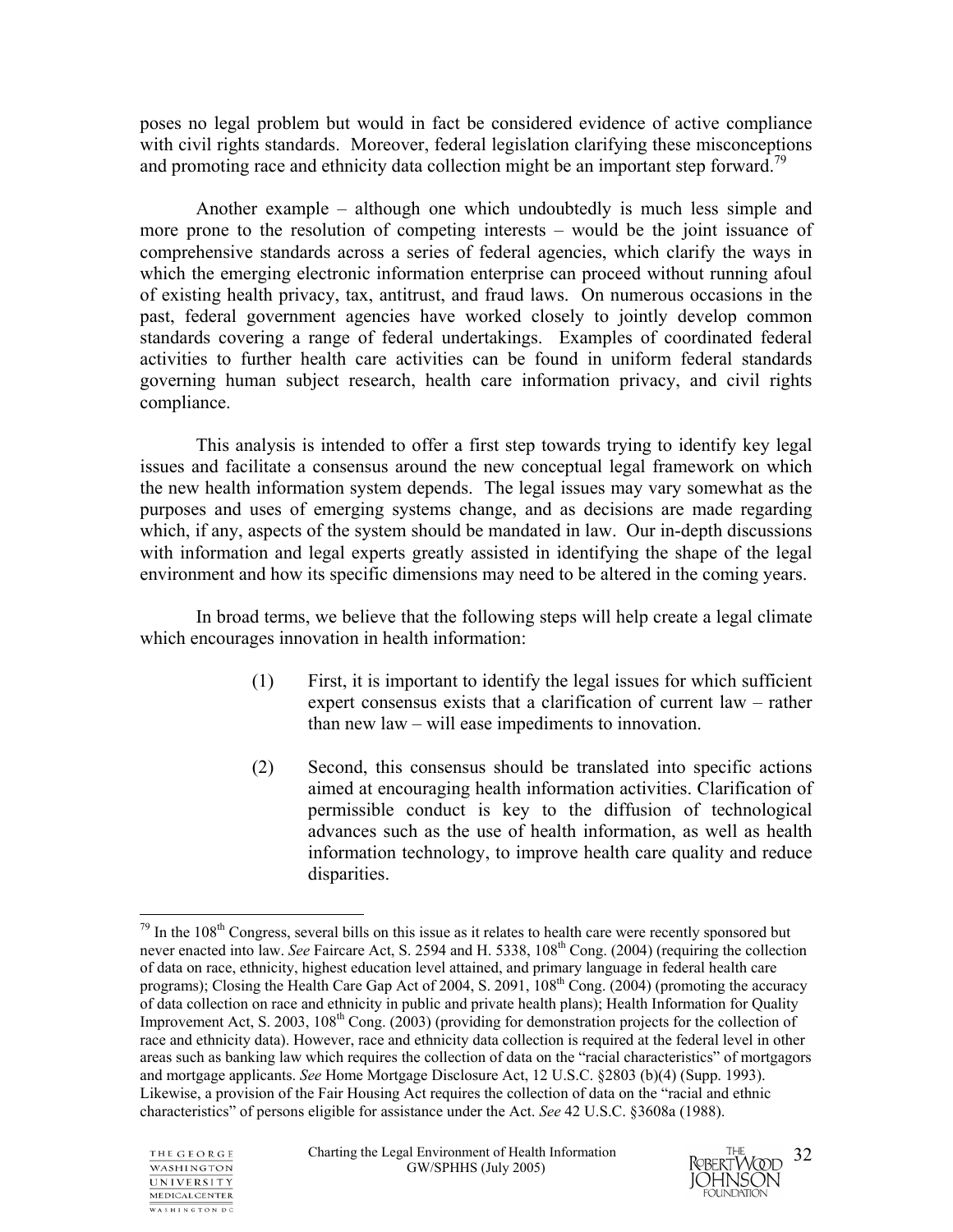(3) Third, where consensus emerges that more far-reaching changes in law should be pursued, it will be important to pursue these changes within the context of a conceptual legal framework which promotes advances in information without compromising the fundamental trust relationship between health care providers and their patients and the integrity of the health system itself. The singular nature of health care and health information is such that all efforts to alter the system so as to gain large amounts of knowledge about who gets health care, for what purpose, and to what end must, in our view, proceed only with the fundamental relationship between health professionals and patients clearly in view.

The technology revolution that will ultimately transform physician practices from their current reliance on paper records to a new frontier of electronic data records and rapid data retrieval and interchange may appear to be diffusing slowly. At the same time, greater clarity in health policy, coupled with further changes in policy where they are needed and financial incentives to support a transformed health system will produce the desired effect, just as a combination of policy reforms and financial underwriting have aided the diffusion of other innovations in health care. Over time, a transformed health information environment is poised to emerge not only as a basic component of health care quality, but as a central feature of the business of health care.

Given the momentum and commitment of these emerging public-private partnerships to drive change, it is critically important to assure that the legal framework and environment for these activities is not an impediment to progress, but rather facilitates it in a way that supports the advancement of these activities to improve patient care and health outcomes, while preserving essential patient protections. This is a daunting task, but one that we believe is both necessary and achievable.

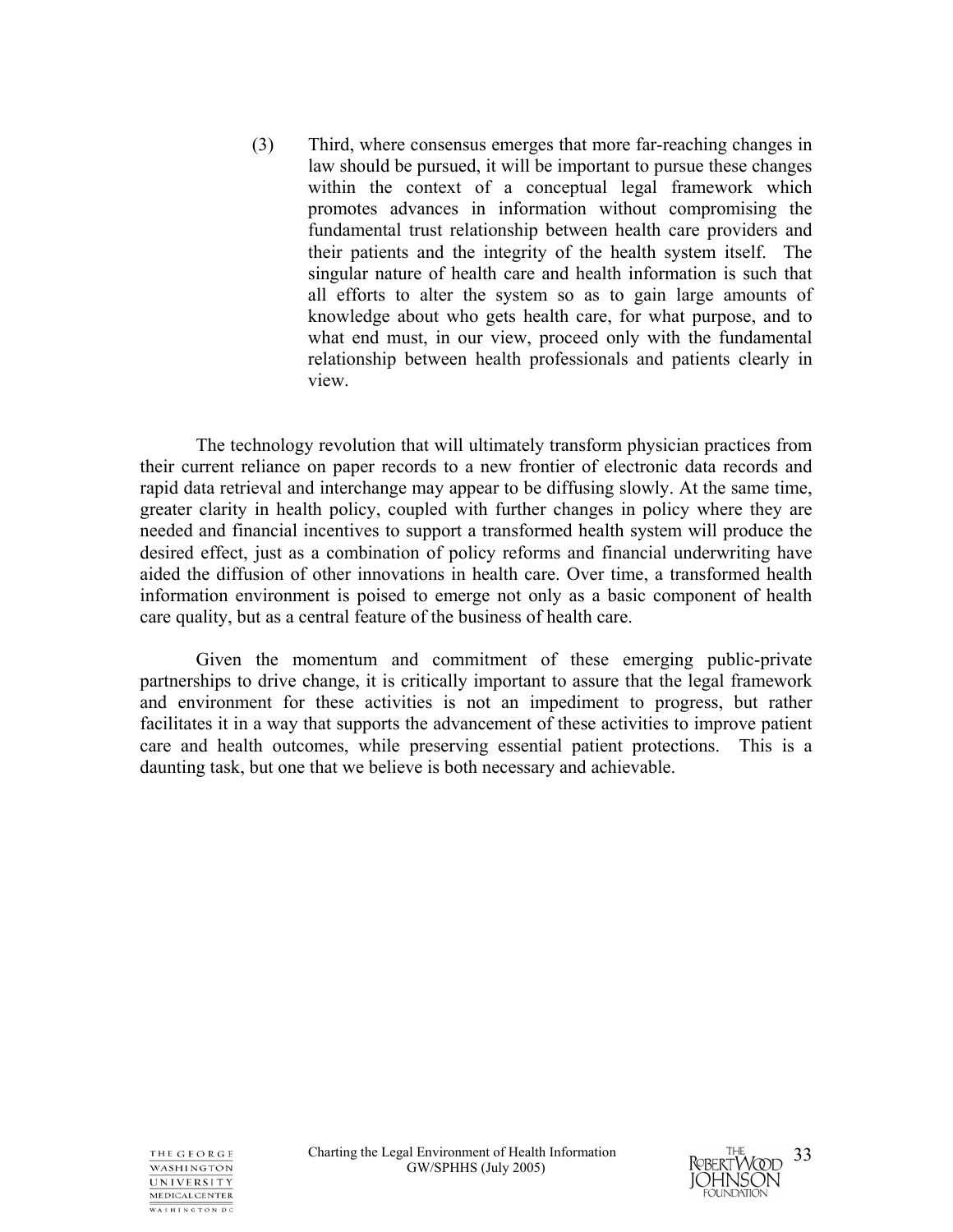## **APPENDIX A**

The following descriptions, developed with the assistance of several data experts,<sup>80</sup> are intended to illustrate the architecture of "decentralized" and "centralized" systems of electronic data exchange. These were developed for discussion at the October 26, 2004 meeting.

#### MODEL I: DECENTRALIZED ADMINSTRATIVE DATA EXCHANGE

#### **Example: New England Health EDI Network ("NEHEN")**

NEHEN is a data exchange system developed to reduce health care administrative costs. NEHEN consists of a consortium of 42 regional payers and providers (some of whom own shares in NEHEN) that have entered into agreements to exchange patient specific administrative data. The data are not stored in a permanent record, but exist "virtually" and solely for the use of the health care provider that requests the data. An authorized provider, for instance, may query NEHEN regarding a patient's insurance status for a particular service. NEHEN retrieves the requested information from the appropriate warehouse (i.e., the payer's warehouse in this instance) and displays it on the provider's computer screen.

The requested data are transitory in nature, existing only for the moment in time when the query is made; once the provider exits the screen, the information is lost. The electronic data transactions that NEHEN supports comply with the HIPAA electronic data interchange (EDI) standards.<sup>81</sup> NEHEN's limited purpose is to support and process claims-related transactions between payers and providers. It serves solely as a system of administrative data sharing and information cannot be aggregated. This limited function makes it inadequate for quality improvement and research. The diagram set forth below summarizes the NEHEN system of data exchange.

<sup>&</sup>lt;sup>81</sup> These include the following standard transactions under HIPAA: benefits/eligibility (HIPAA standard transaction 270/271), referral/authorization (HIPAA standard transaction 278), claims payment (HIPAA standard transaction 837), remittance (HIPAA standard transaction 835) and claims status inquiry (HIPAA standard transaction 834).



 $\overline{a}$ 



 $80$  We are extremely grateful for the assistance provided by data and information system experts, including John Halamka, M.D., Chief Information Officer, CareGroup Health System and Harvard Medical School and Chairman of the New England Health Electronic Data Interchange Network (NEHEN); David Szabo, Nutter, McClennen & Fish, LLP, Boston, MA; Nicholas Augustinos, Vice President, Care Data Exchange Group, CareScience, San Francisco, CA; and Greg DeBor, Partner, Global Health Solutions, Computer Sciences Corporation, Boston, MA; and Lori Evans, Senior Advisor, Office of the National Coordinator for Health Information Technology (ONC), U.S. Department of Health and Human Services (HHS).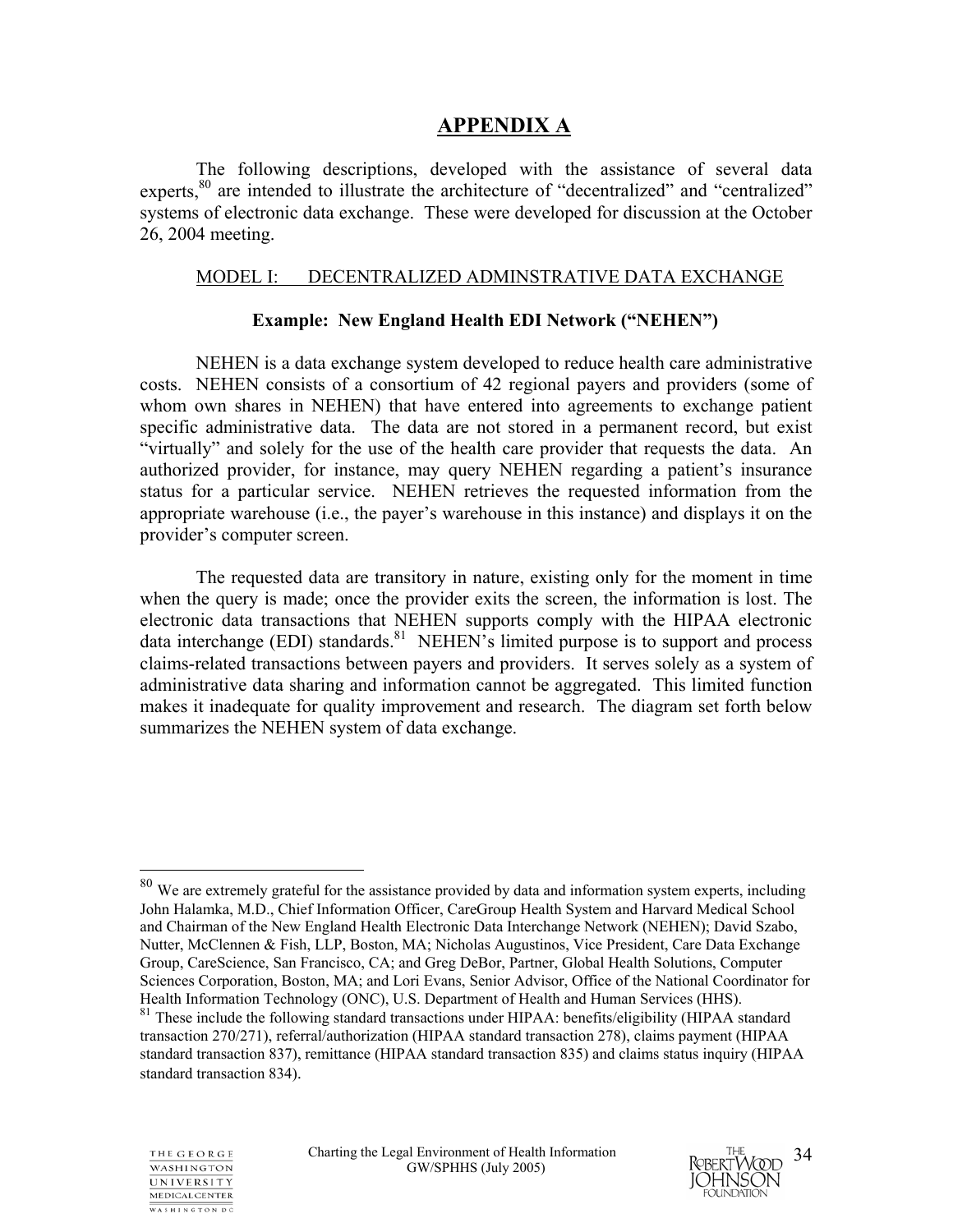#### **Model I**



## **Properties**

- NEHEN includes 42 member systems representing payers and providers, some owning a share in the NEHEN system itself.
- Patients may not access data through NEHEN.
- NEHEN is a "heartless" system in that there is no central data repository, and thus, the system of data exchange is very similar to faxing information between 2 individuals. Individuals may store and provide the data, but the fax machine fails to store any data independently or deposit the data in a central location. This avoids computer "hacking."
- NEHEN is HIPAA compliant (e.g., currently compliant with the HIPAA privacy and EDI rules).
- The private software licensed out by NEHEN handles the routing and delivery of information and is available at every member site.
- NEHEN member systems are responsible for creating transactions according to the national standards.
- No self-insured employer-sponsored group health plans are members of NEHEN at present.

## **Data Transmission**

 The specific information available to NEHEN members is determined by a set of authorized questions which the system is empowered to answer through data searches. These questions are predetermined by the members.

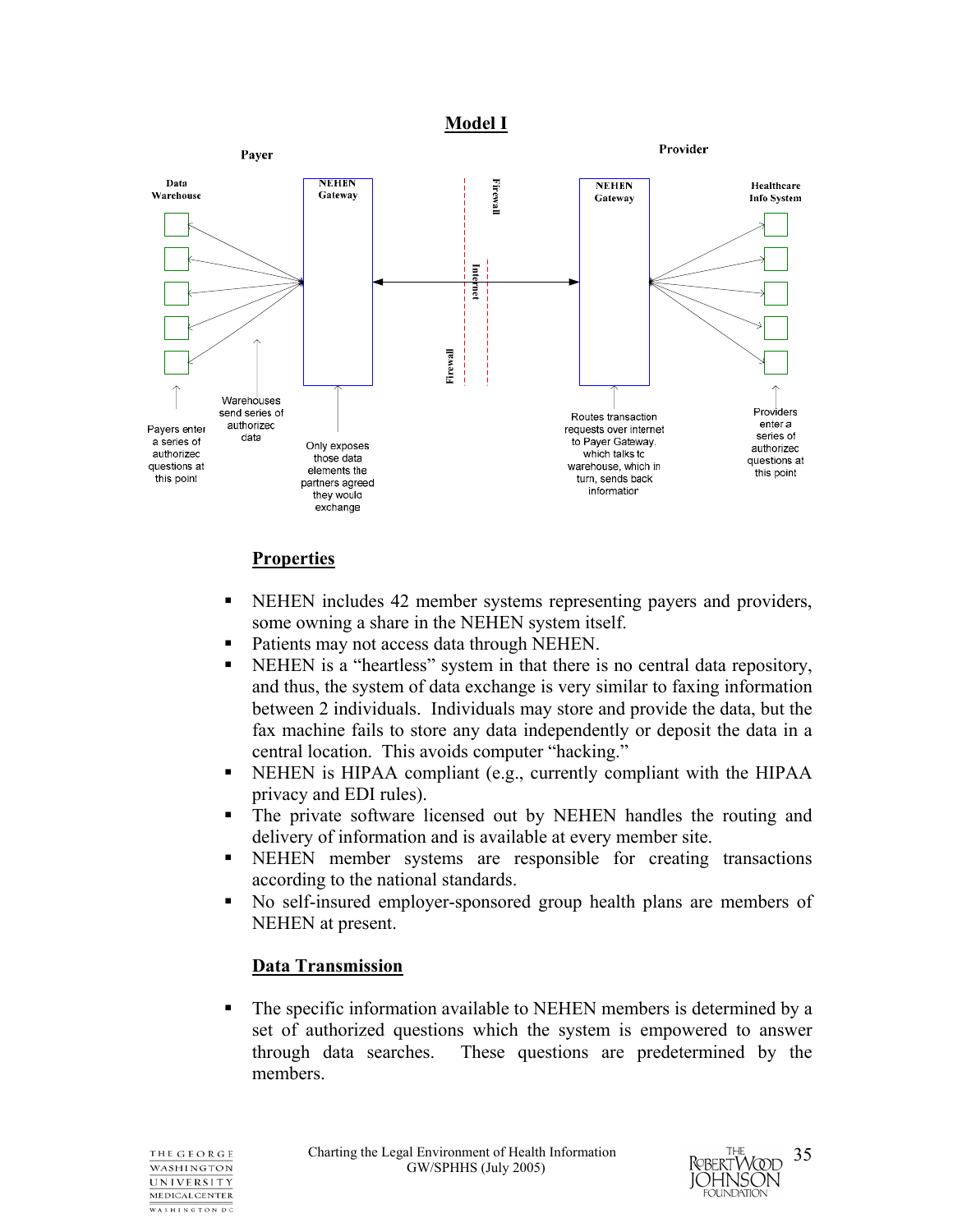- Data travels through the NEHEN gateway in both directions. The members (providers and payers) never send data directly between one another. The gateways retrieve and send data among the member systems and are primarily responsible for translating all information into a universal format. There is no central storage. An audit trail of questions, however, may be generated by holders of data.
- The Payer's gateway translates the information into a standard data format called under HIPAA the "271" format. $82$  The Provider's gateway receives data and distributes it to the appropriate provider.
- Each provider owns a data warehouse, which in the case of NEHEN, contains administrative data. A decentralized model could also be used for clinical data exchange.
- Member entities that participate in NEHEN include Partners Healthcare System, Inc., CareGroup, Inc., Lifespan, Harvard Pilgrim Health Care, Inc., and Tufts Associated Health Plans, Inc.
- NEHEN is capable of handling Medicaid and Medicare financial data.

## **Recognized Transactions**

- HIPAA Transactions 270/271 (Benefits/Eligibility)
- HIPAA Transaction 278 (Referral/Authorization)
- HIPAA Transaction 837 (Claims)
- HIPAA Transaction 835 (Remittance)
- HIPAA Transaction 834 (Claims status inquiry)

## **Example of a Transaction**

- 1. Physician requests information on his/her computer terminal.
- 2. The information passes over the internet through the Provider Gateway which, in turn, communicates with the Payer Gateway.
- 3. The Payer Gateway retrieves information from the warehouse and translates it into the standard HIPAA 271 transaction format.
- 4. The Payer Gateway sends back the requested information through the Provider Gateway, which routes it back to the requesting provider.

# **Other Issues Re: Model I**

- Information transmitted in NEHEN cannot be aggregated, which makes the system inadequate for quality improvement and research.
- Data in the system includes addresses, co-payment and coinsurance information.
- There is no coordination of data regarding an individual's general eligibility for benefits and the specific benefits to which the individual



 $\overline{a}$  $82$  This is the HIPAA standard transaction number for data transactions involving eligibility of individuals for benefits.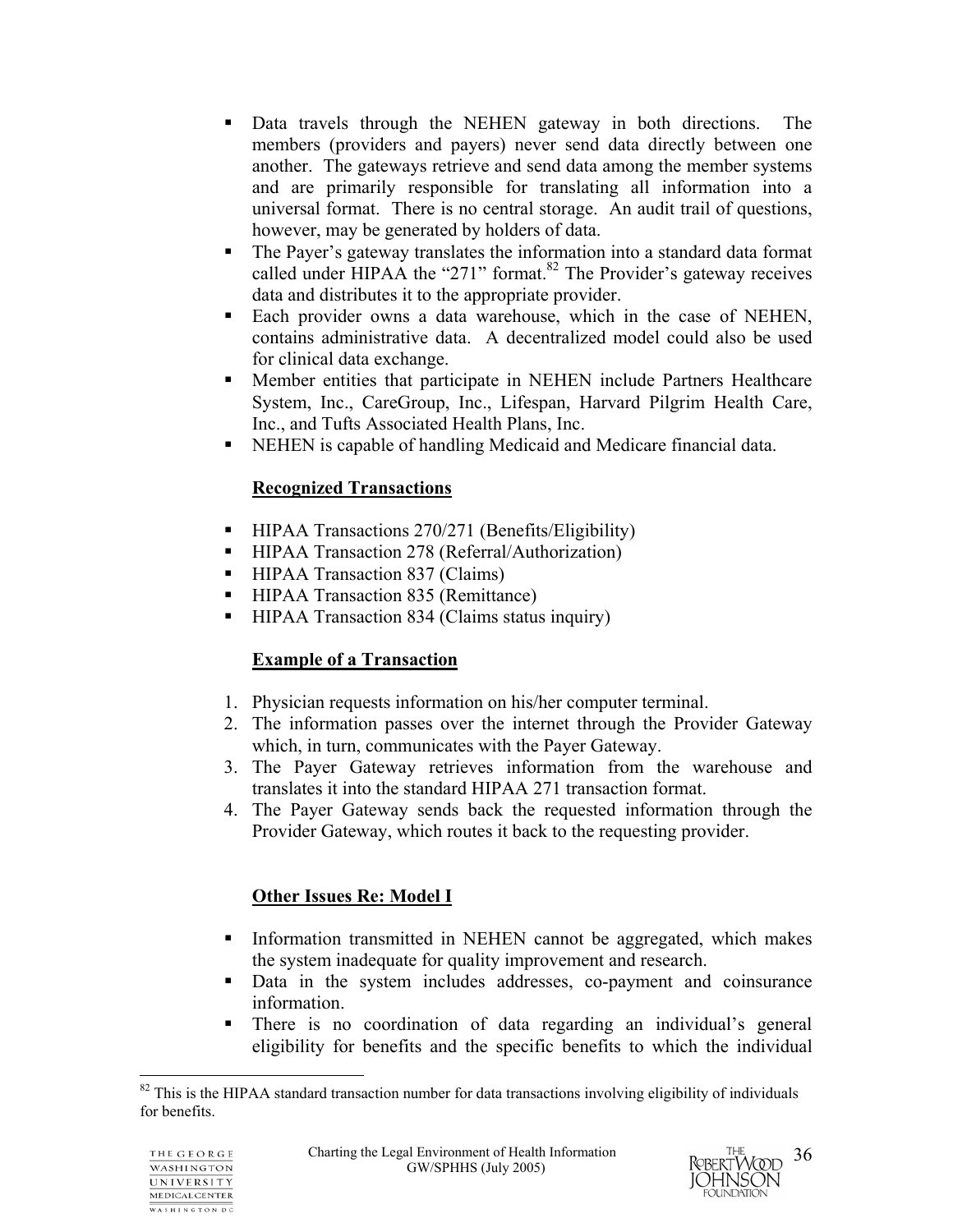may be entitled under his/her health plan in the NEHEN system (in other words, a provider may not be able to ascertain whether a particular service is covered for his/her patient).

#### MODEL II. DECENTRALIZED CLINICAL DATA EXCHANGE

#### **Example: Santa Barbara County Care Data Exchange ("SBCCDE")**

Formed in 1998, the SBCCDE offers an excellent example of a decentralized clinical data exchange system. The goal of SBCCDE is to improve the quality, efficiency, and safety of health care by making available both inter and intra organizational patient specific information at the point of care.<sup>83</sup> The exchange is funded by a \$10 million grant from the California HealthCare Foundation and connects ten health care organizations assembled in four Care Data Alliances.<sup>84</sup> The four Care Data Alliances consist of: (1) The Lompoc Valley Community HealthCare Organization, which includes a 75 bed acute-care hospital; (2) the Mid-Coast Medical Care IPA, an independent physicians' association of 24 primary-care physicians and 35 specialists managed by a third party administrator; (3) the Sansum Santa Barbara Health Foundation, a primary and multi-specialty practice of 16 facilities and 200 physicians; and (4) the Santa Barbara Regional Health Authority, a county organized health system administering several publicly funded programs, including Medi-Cal.<sup>85</sup> Each care alliance establishes unique data sharing goals based on their individual members' interests.<sup>86</sup> The LompacValley alliance, for example, shares laboratory, radiology, and pharmacy records; whereas the Santa Barbara Regional Health Authority shares data concerning eligibility verification, online referrals or authorizations, and HEDIS reporting.<sup>87</sup>

The SBCCDE focuses on an institution-to-consumer or institution-to-physician exchange of data.<sup>88</sup> An authorized physician or patient, via a web-based interface, may view clinical and administrative results (e.g., patient demographics, medical records, medical transcription, eligibility and referral information, and laboratory, radiology, and pharmacy data) from hospitals, payers, or labs that store information in a central warehouse<sup>89</sup>

The SBCCDE shares many of NEHEN's qualities, with a few exceptions. For example, the SBCCDE utilizes a Master Patient Index ("MPI") which, similar to an Internet search engine, identifies the specific data warehouse storing the desired information.<sup>90</sup> Once the MPI identifies the proper data warehouse, the Clinical Once the MPI identifies the proper data warehouse, the Clinical Information Architecture ("CIA") extracts the information and displays it on the users

1





<sup>83</sup> California HealthCare Foundation, *Santa Barbara County Care Data Exchange Fact Sheet* (2003) *available at* <u>www.chcf.org/documents/ihealth/SantaBarbaraFSWeb.pdf</u>. <sup>84</sup> *Id.* at 1. 85 *Id.* at 4. 86 *Id.* at 2. 87 *Id.* 88 *See* Brailer, *supra* n. 9. 89 *Id.* 90 *Id*.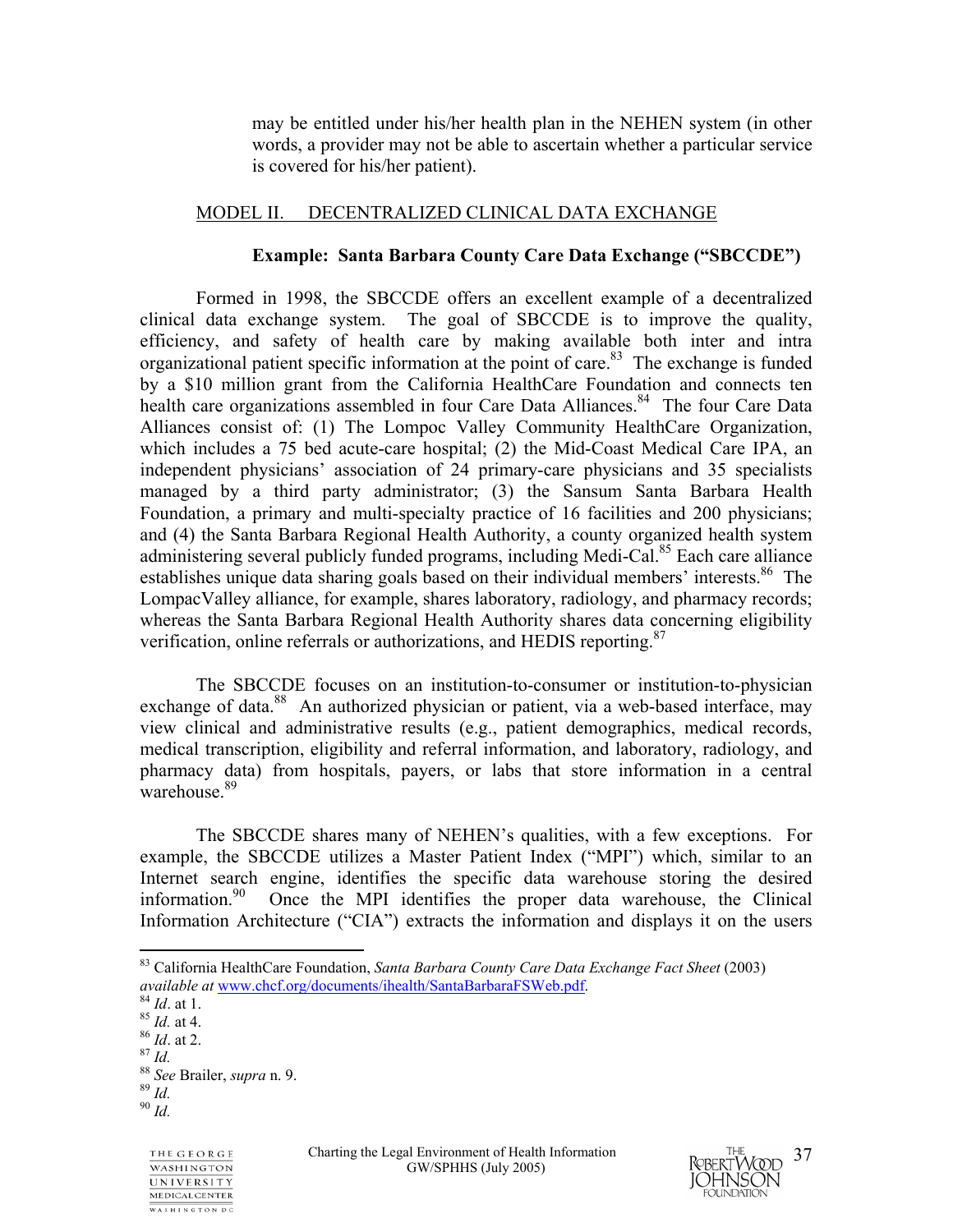computer screen.<sup>91</sup> No permanent storage of this information occurs in the CIA, however, audit trails exist that track the various information requests occurring over time.

The CIA complies with both HIPAA as well as California's stricter Medicaid privacy regulations.<sup>92</sup> Other security measures include rules for authentication, informed consent, data holder overrides, and auditing options.<sup>93</sup> In addition, the SBCCDE's central governance reviews urgent requests for data and investigates complaints concerning improper data use.<sup>94</sup> Consumers serve a role in protecting privacy as well. A patient, for instance, may restrict access to personal information held by a particular institution or conduct audits to investigate any suspicious requests for data.<sup>95</sup>

The diagram and bullet points set forth below summarize a decentralized system of clinical data exchange, using the SBCCDE as an example.



## **Model II**

 $^{91}$   $\emph{Id.}$ 

91 *Id.* 92 *Id.* 93 *Id*. 94 *Id*. 95 *Id.*

THE GEORGE **WASHINGTON** UNIVERSITY MEDICAL CENTER WASHINGTON DC

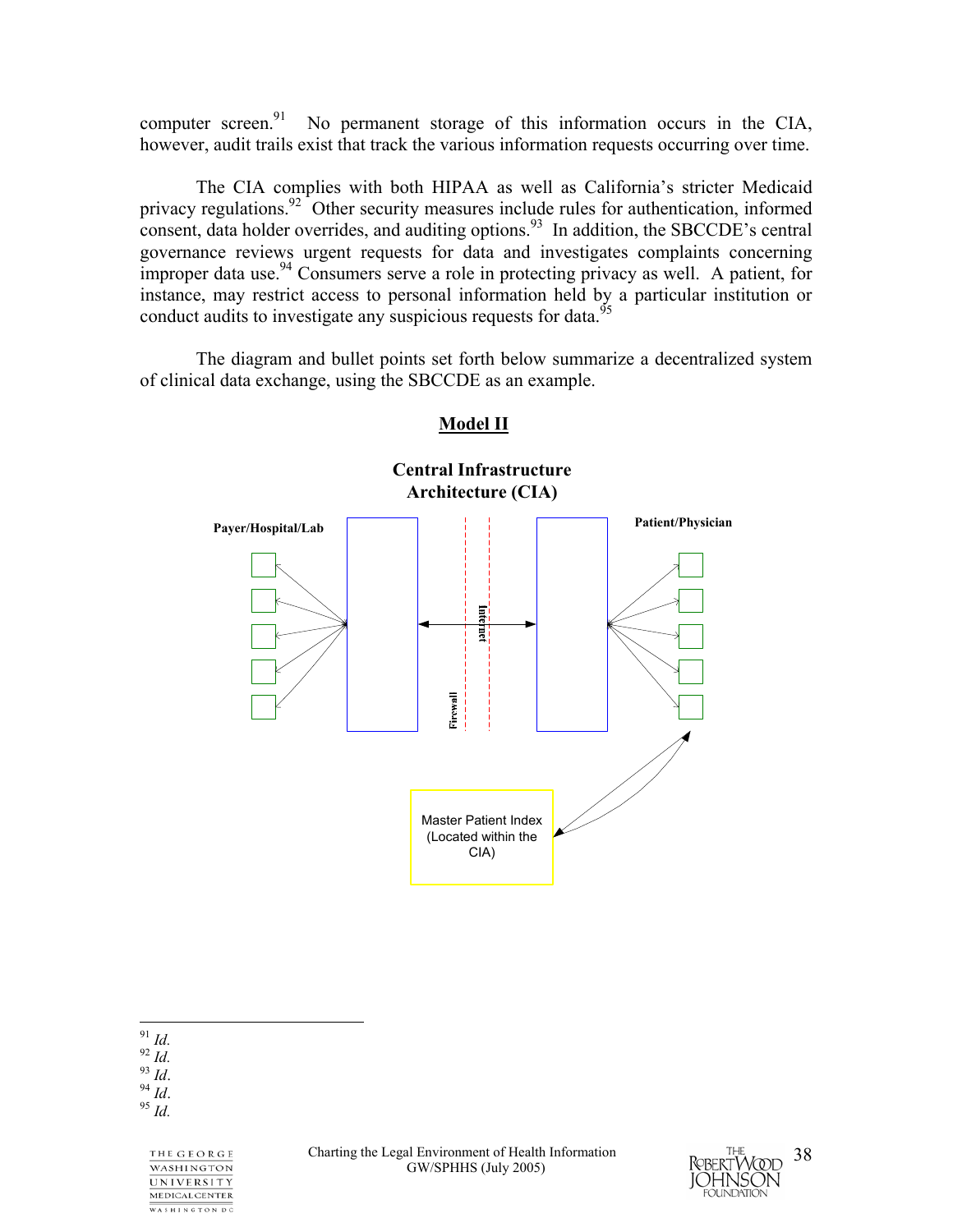## **Properties**

- There are 10 health care organizations assembled in 4 Care Data Alliances.
- Data is located via a MPI, which functions much like a "google" or "yahoo" search engine. Once the specific data warehouse is located containing the desired information, the system retrieves the information.
- Like Model I, all data is transitory in nature; no data is stored.

## **Data Transmission**

- The system displays data following transit through the appropriate gateway. Data is never sent directly and providers never directly communicate with a warehouse.
- Gateways can retrieve and send data, but not store it.
- The Payer Gateway (located in the CIA) translates information from warehouse into common format.
- The Provider Gateway (located in the CIA) receives data and distributes to appropriate provider.
- Data is temporal, not permanent.
- Data can not be aggregated.
- This model uses a probabilistic method of data retrieval. For example, a patient is identified based on a series of characteristics (name, address, age, zip code), called unique patient identifiers. There is a 99.9% chance of identifying the correct patient.
- The system of data warehouses is similar to Model I, with the only difference being the MPI, which identifies the particular warehouse that contains the relevant information.

## **Example of a Transaction**

- 1. Provider queries the MPI to locate relevant data.
- 2. MPI provides provider with the appropriate data warehouse containing the information.
- 3. The provider sends query to the warehouse(s) identified by the MPI.
- 4. The information is then sent through the gateway much like it does in the NEHEN model.

## MODEL III: CENTRALIZED DATA EXCHANGE SYSTEM

## **Example: Medicare Health Care Quality Improvement Program ("MHCQIP")**

Medicare's Quality Improvement Program is an example of a centralized data system of data exchange whose purpose is to aid in health care quality improvement efforts. To monitor and improve care delivered to Medicare beneficiaries in each state,

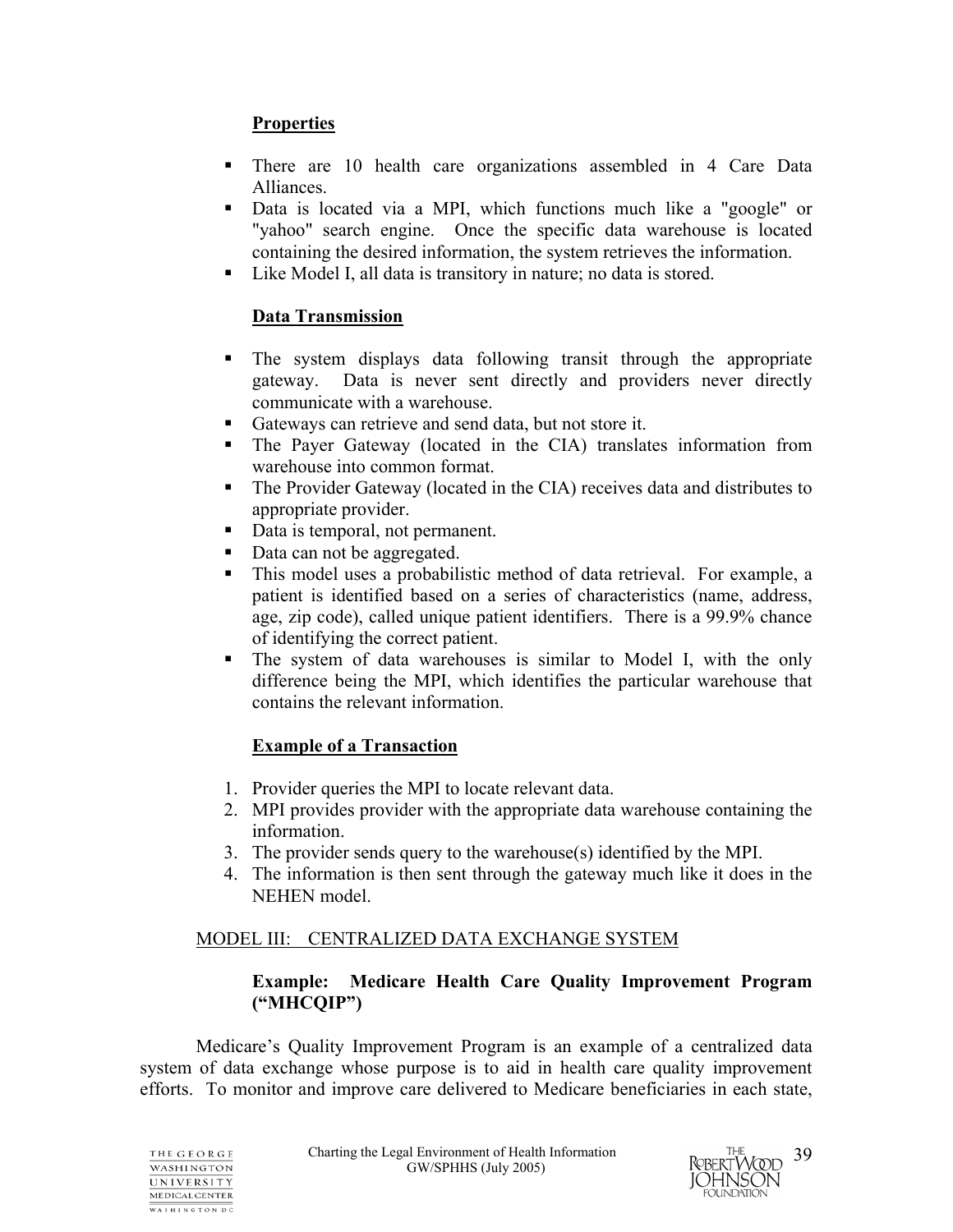The Centers for Medicare and Medicaid Services (CMS) contract with not-for-profit organizations called Quality Improvement Organizations (QIOs).<sup>96</sup> QIOs evolved from Experimental Medical Care Review Organizations (EMCROs), which are charged with reviewing the quality of inpatient and ambulatory care services, and Peer Review Organizations (PROs), which are responsible for conducting utilization review, hospital admissions, and medical necessity determinations under Medicare. <sup>97</sup> The purpose of the QIO is to broaden data collection capabilities under federal insurance programs.

QIOs are responsible for collecting and processing electronic data from hospitals specific to four hospital based topics: acute myocardial infarction, heart failure, pneumonia, and surgical infection.98 Participation in the program is voluntary; however, real time feedback reports, comparison data on statewide performance benchmarks, clinical and analytical tools, and information exchange all serve as incentives for hospitals to participate.<sup>99</sup> The Bush administration has expressed interest in expanding the QIO program beyond hospitals to include nursing homes, home health services, and physicians' offices.<sup>100</sup>

QIOs collect information via a CMS authorized website called QNet.<sup>101</sup> QNet is the only approved method for transferring data to a  $OIO^{102}$  Information may be transferred to a QIO through a vendor, disc, or hardcopy.<sup>103</sup> Once this transfer is complete, the QIO deposits the information into a central data warehouse, where it may be used for analysis by CMS or other health care providers.<sup>104</sup> Providers may access the data warehouse via CART, an application developed by CMS to provide data feedback reports aimed at improving quality.105 An example of a data feedback report would be a chart comparing the timing of a hospital's antibiotic administration in the case of a patient with pneumonia against national, regional, state-level, and other institutional performance standards.<sup>106</sup>

1

http://www.qnetexchange.org/public/welcome/index.jsp?tabID=4&txt. <sup>102</sup> *Id.* <sup>103</sup> Quality Net Exchange, Data Exchange Process *available at:* 



<sup>&</sup>lt;sup>96</sup> *See* Lisa Sprague, "Contracting for Quality: Medicare's Quality Improvement Organizations" National Health Policy Forum, Issue Brief 774, at 2 (June 3, 2002) *available at* www.nhpf.org.

<sup>&</sup>lt;sup>97</sup> Id. at 5.<br><sup>98</sup> Quality Improvement Organization Manual, Chapter 14, *available at*:<br>http://www.cms.hhs.gov/manuals/110 qio/qio110index.asp.

 $\frac{99}{100}$  *Id.* Sprague at 3, *supra* n. 96. Moreover, there has been increased interest in the use of claims data to improve quality through physician profiling. For instance, on Dec. 10, 2004, the staff of the Medicare Payment Advisory Commission (MedPAC) made public a draft recommendation that will be voted on by the Commission early next year that HHS should use Medicare claims data to measure the use of health care resources by individual physicians in the fee-for-service part of the program to compare the use of tests and procedures by individual doctors. Calling this type of provider profiling "resource use management", MedPAC also recommends that Congress direct HHS to carry out this type of measurement. 101 Quality Net Exchange, Hospital Data Collection *available at*:

http://www.qnetexchange.org/public/newcart/docs/pdf/data\_exchange\_process.pdf.<br>
<sup>104</sup> *Id.*<br>
<sup>105</sup> Chapter 14, *supra* n. 98.<br>
<sup>105</sup> CMS Abstraction & Reporting Tool, Centers for Medicare and Medicaid Services *available a* 

http://www.qnetexchange.org/public/newcart/index.jsp.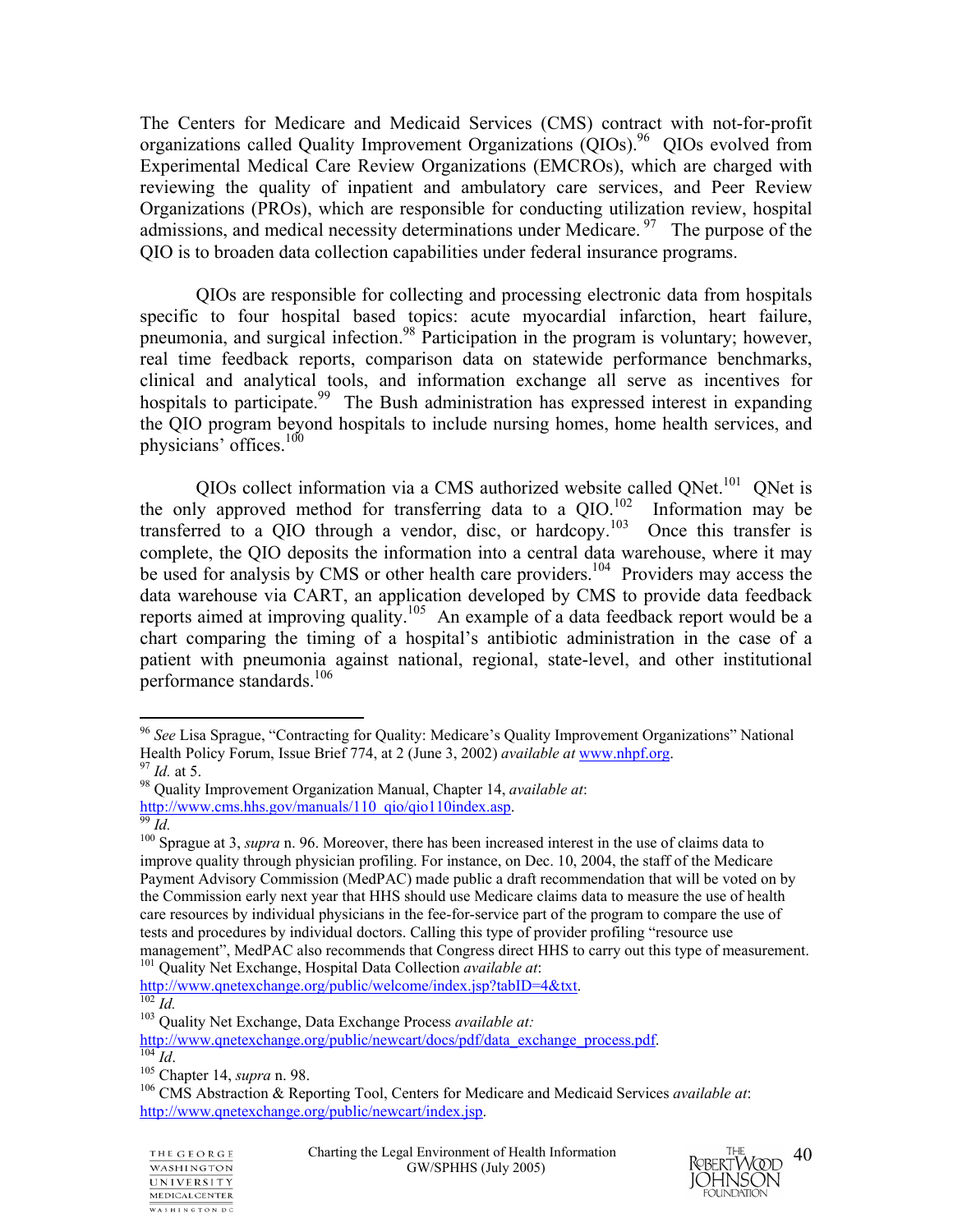At the present time, QIOs are the only entities which measure and aggregate quality data on a hospital level.<sup>107</sup> The potential for QIOs to capture data necessary to measure large-scale changes in quality can be seen in a recent study which concluded that QIO data were able to demonstrate significant improvements in inpatient hospital care over a two-year time period.<sup>108</sup> Hospital-level data generally are not published under existing QIO agreements with hospitals;<sup>109</sup> however, CMS is currently conducting pilot studies of reporting systems which would provide for hospital-specific data reporting.<sup>110</sup> Other organizations conducting hospital quality improvement initiatives include the Agency for Healthcare Research and Quality (AHRQ) and the National Committee for Quality Assurance (NCOA).<sup>111</sup>

The following figure depicts the QIO system.



**Model III**<sup>112</sup>

<sup>110</sup> *Id.* 109 *Id.* 110 Sprague at 10, *supra* n. 96. 111 Hsia at 355, *supra* n. 107. 112Quality Net Exchange, Data Exchange Process *available at*: http://www.qnetexchange.org/public/newcart/docs/pdf/data\_exchange\_process.pdf.

THE GEORGE **WASHINGTON** UNIVERSITY MEDICAL CENTER WASHINGTON DC

Charting the Legal Environment of Health Information GW/SPHHS (July 2005)



<sup>107</sup> *See* David C. Hsia, "Medicare Quality Improvement – Bad Apples or Bad Systems" 289 (No. 3) JAMA 354 (Jan. 15, 2003) (*citing* Stephen F. Jencks, "Change in the Quality of Care Delivered to Medicare Beneficiaries" 1998-1999 to 2000-2001, 289 (No.3) JAMA 305 (Jan. 15, 2003)).<br><sup>108</sup> Id.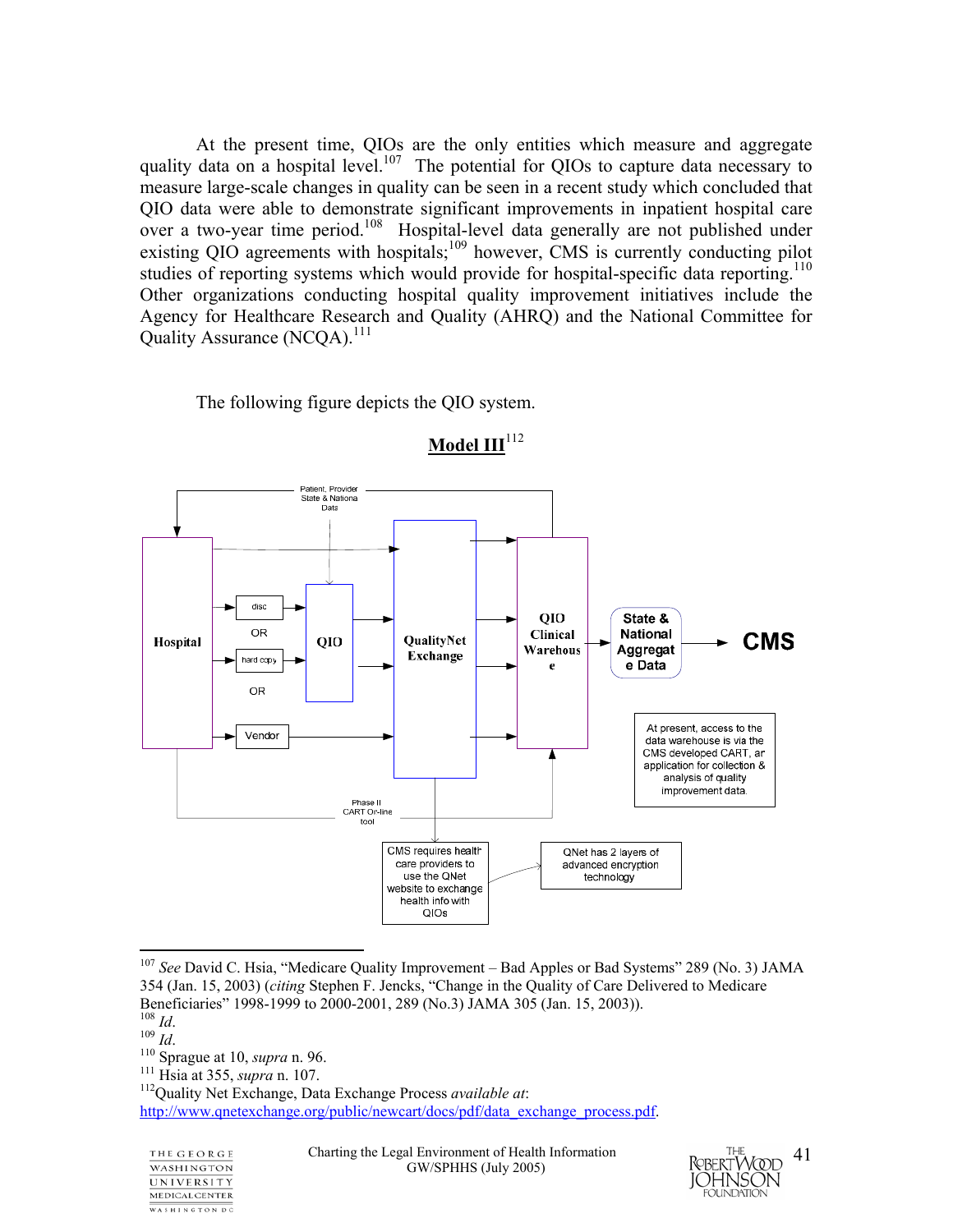## **Properties**

- CMS requires providers that participate in Medicaid (primarily hospitals) to transmit quality related information to QIOs, which then deposit the information into a central repository.
- Information is transmitted to the QIO through a vendor, disc or hardcopy.
- Aggregate data in the central warehouse is permanent, allowing for research such as provider or patient profiling.
- Providers may access the central warehouse using a software application called CART, which provides data feedback reports for quality related purposes.
- Potential for research and capacity for permanent data storage makes this the most germane model for quality improvement purposes.

## **Data Transmission**

- Providers (currently mainly hospitals) contract with QIOs and use the QNet website to transmit data to the QIO.
- QIOs translate the data into a common format and deposit it into the central warehouse.
- **Providers use CART to retrieve information from the data warehouse in** the form of data feed back reports. A typical report could be a chart comparing the timing of antibiotic administration for pneumonia on national, state, and institutional levels.
- Warehouse contains CMS-required health data collected from hospitals participating in Medicare.
- Warehouse may be accessed by CMS or provider and used for quality improvement.

## **Example of a Transaction**

- 1. Either independently or through a vendor, providers transmit health information to the QIO via the QNet website.
- 2. QNet translates information into a common format and delivers it to the CMS central warehouse.
- 3. Providers use CART, a CMS authorized software, to retrieve information from the warehouse for quality analysis (e.g. data feedback reports).

## ADDITIONAL EXAMPLES OF DECENTRALIZED AND CENTRALIZED MODELS

Our research and discussions uncovered numerous emerging examples of each of the three principal models:

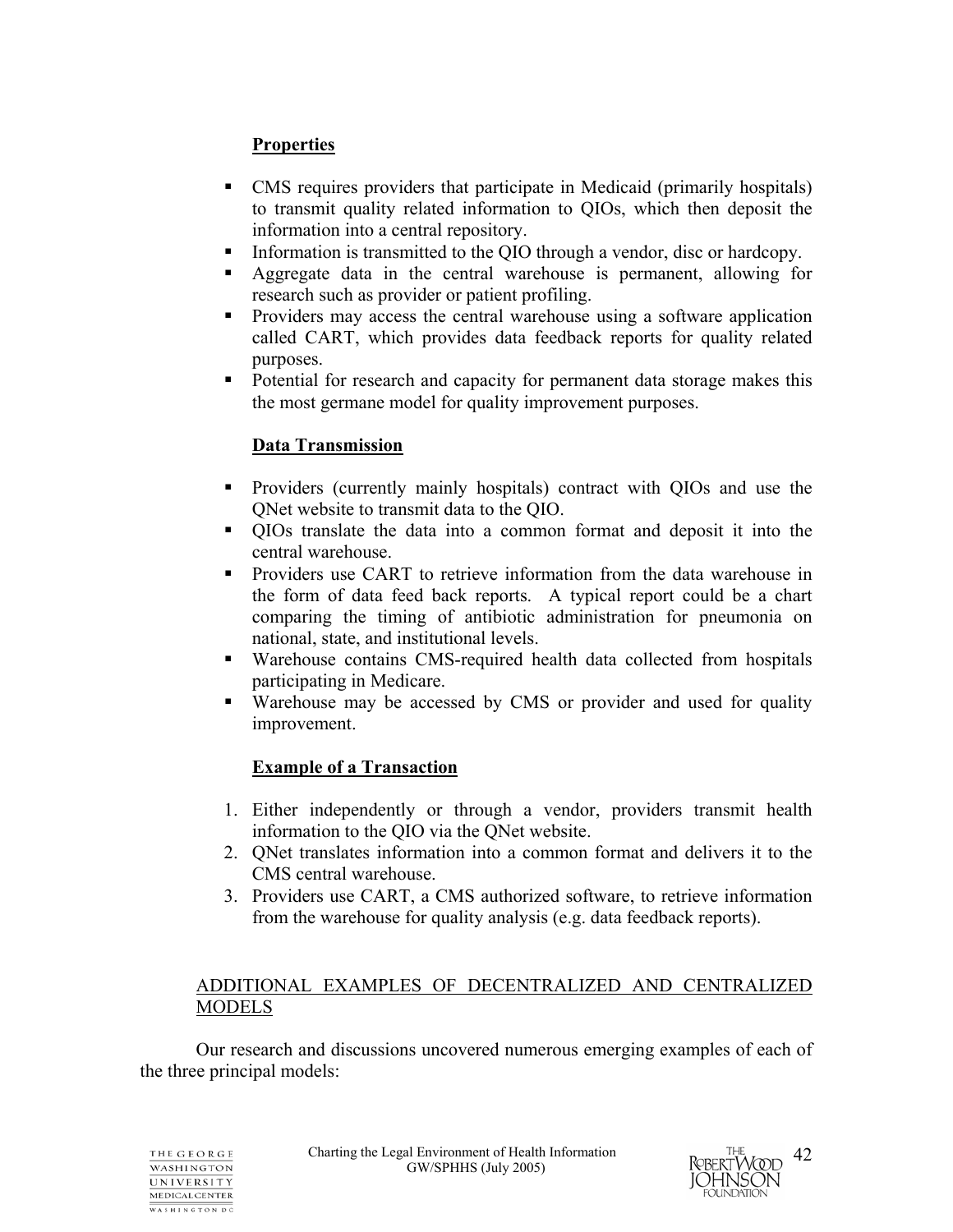## **Decentralized Models**

## **1. Indiana Health Information Exchange Inc. (Regenstrief Medical Records System)**

This system of data exchange links a community medical records system to numerous health care entities participating in the network. Participating entities include emergency rooms, HMOs, local and state health departments, pharmacies, and public school clinics. The system exchanges various types of data, including the number of ER visits, inpatient lab results, hospitalization discharge summaries, medication profiles, and radiology images. Data is held by the participants in individual databases, separate from all other databases. Each database utilizes a "global patient registry" and a "global doctor registry" to link patient data to an individual member. The system is used by both payers and providers and includes no patient access.

## **2. MA Share**

This system is a regional collaborative operated by the Massachusetts Health Data Consortium. It is identical to the NEHEN model, except it shares clinical rather than administrative data.

## **3. Patient Safety Institute (PSI)**

Users of this system include three hospitals in the Seattle area. The system focuses on allowing health care providers access to medical information at the point of clinical interaction. The patient authorizes data sharing and retains the option to provide supplemental information. Similar to Models I and II, PSI does not store clinical information, but gathers data from individual databases. Physicians access patient data, which is updated each time a patient visits a participating clinic or hospital. Both physicians and patients can view clinical information from any location.

### **4. Minnesota Center for HealthCare Electronic Commerce and the Minnesota Health Data Institute**

 Users of this system include major health systems, payers, and government entities in Minnesota. The system exchanges public data with state public health departments via e-mail and file transfers. The information that is exchanged includes lab reports, birth and death reports, reportable events, disease registries and trauma registries.

## **5. Health Bridge (Cincinnati Area)**

 Provides electronic access to 17 regional hospitals via a community wide messaging platform that enables physicians and their staff to use an electronic in-

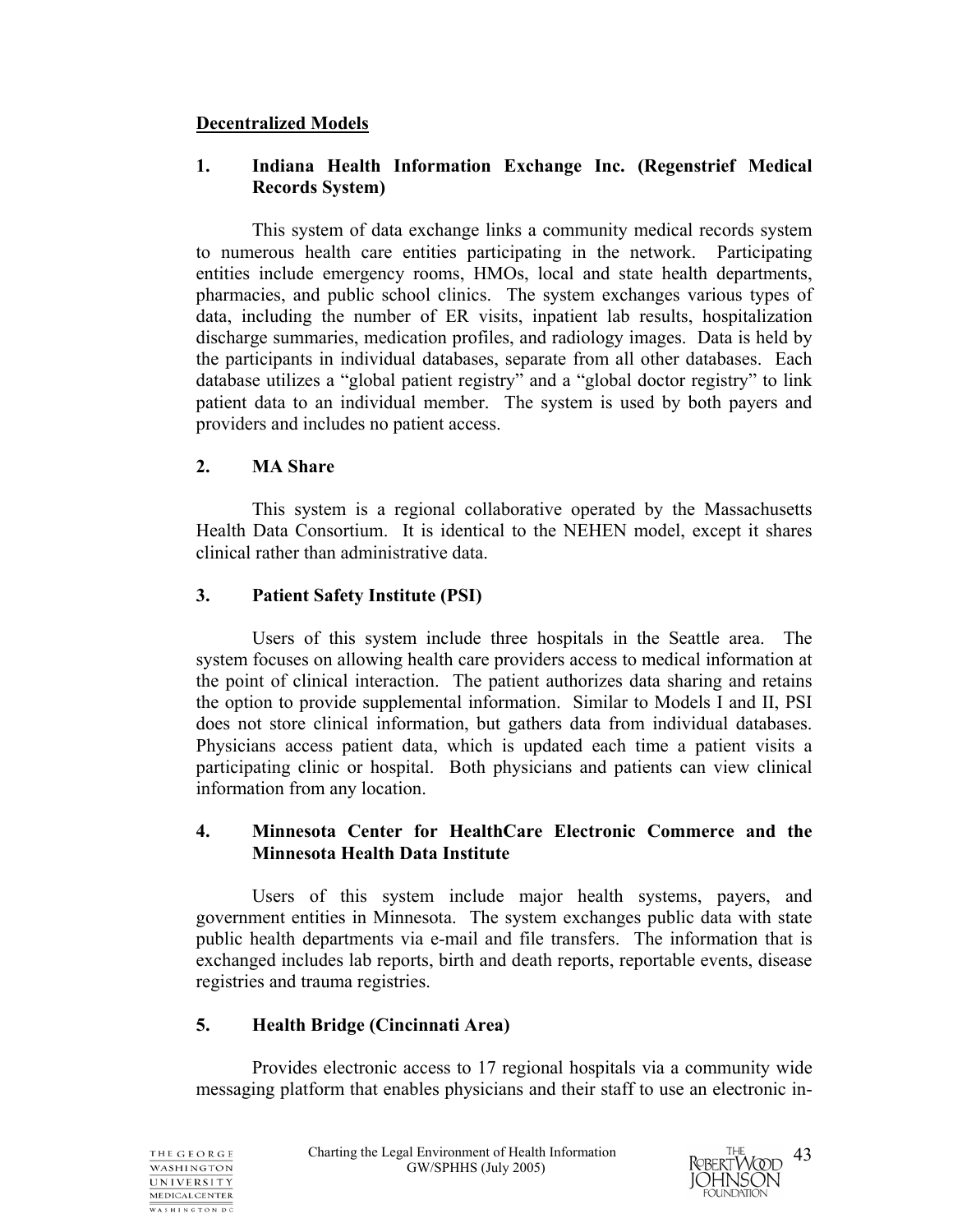box to view radiology, lab and transcription data regardless of where the data originated. The system serves only as a data exchange, with no centralized database.

## **6. California Information Exchange (CALINX)**

 CALINX exchanges patient eligibility, enrollment, member ID cards, encounters, clinical lab results, and pharmacy information. The goal is to link employers, health plans, and physician groups in the exchange of data.

## **Centralized Models**

## **1. Community Wide Health Management Information System (CHMIS)**

A CHMIS collects and stores data in a central depository for quality improvement purposes.<sup>113</sup> Its aim is to create not simply a system of information sharing, but also data repositories that could measure the cost and quality of competing providers in the community.<sup>114</sup> The initiative began in seven states: Minnesota, Iowa, Ohio, Vermont, Washington State, New York, and Tennessee.<sup>115</sup> Some initiatives were helped by state legislation mandating the maintenance of state wide databases.<sup>116</sup> CHMISes failed because competitors felt uneasy about sharing information and community wide data sharing proved too expensive when compared with less expensive inter-organizational systems of data exchange. $117$ 

## **2. North Carolina Healthcare Information and Communication Alliance (NCHICA)**

NCHICA stores emergency department data in a centralized location. The central depository contains information concerning patients either treated in the emergency room or treated and then subsequently admitted into the hospital. Data is accepted in whatever format the provider finds easiest and then translated into the CDC's Data Elements for Emergency Department Systems standard. Information includes clinical data, information specific to emergency rooms, such as admitting diagnosis, patient ID data, and procedure and result data.

## **3. The Foundation for Health Care Quality and the Community Health Information Technology Alliance (CHITA) (Electrnic Laboratory Based Reporting System (ELBRS)**



 $\overline{a}$ <sup>113</sup> See Paul Starr, "Smart Technology Stunted Policy Developing Health Information Network" 13 Health Affairs 91, 96-103 (May/June 1997).

<sup>114</sup> *Id.* 115 *Id.* 116 *Id.* 117 *Id.*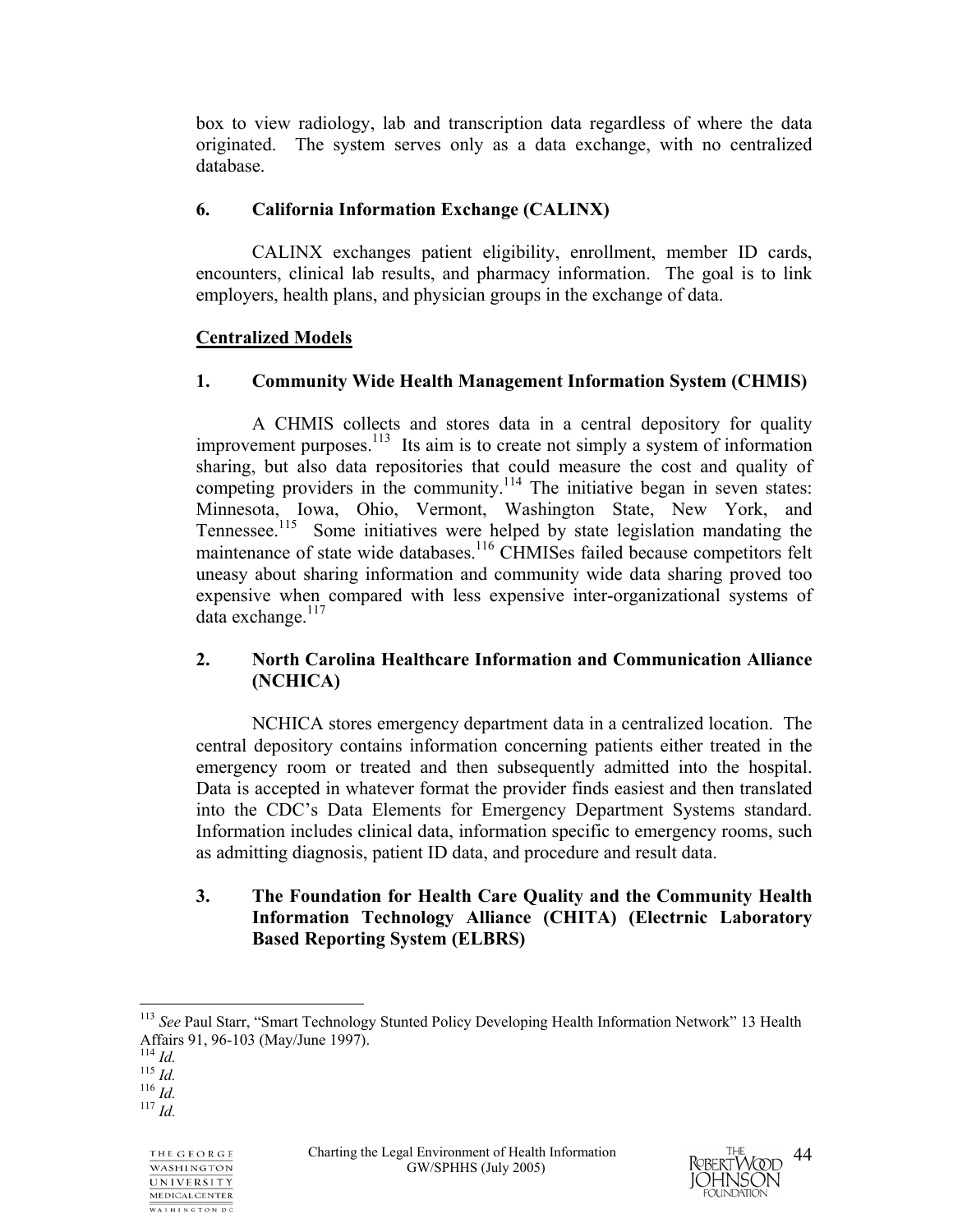The Foundation for Health Care Quality (FHCQ) is a Seattle based nonprofit founded in 1988. It allows the Washington State Department of Health to electronically send lab test results, which include identifiable patient data, from private sector clinical labs to the state health agency. From the state health agency, the data is sent to the local health agency in the county the patient resides.

 CHITA is a member-driven alliance of healthcare and public private technical organizations operated under the non-profit FHCQ and governed by a Board composed of representatives from member organizations. Its goal is to expand and enhance the use of electronic commerce in the healthcare industry. It is open to all organizations in healthcare and technology, with a focus on the Pacific Northwest.

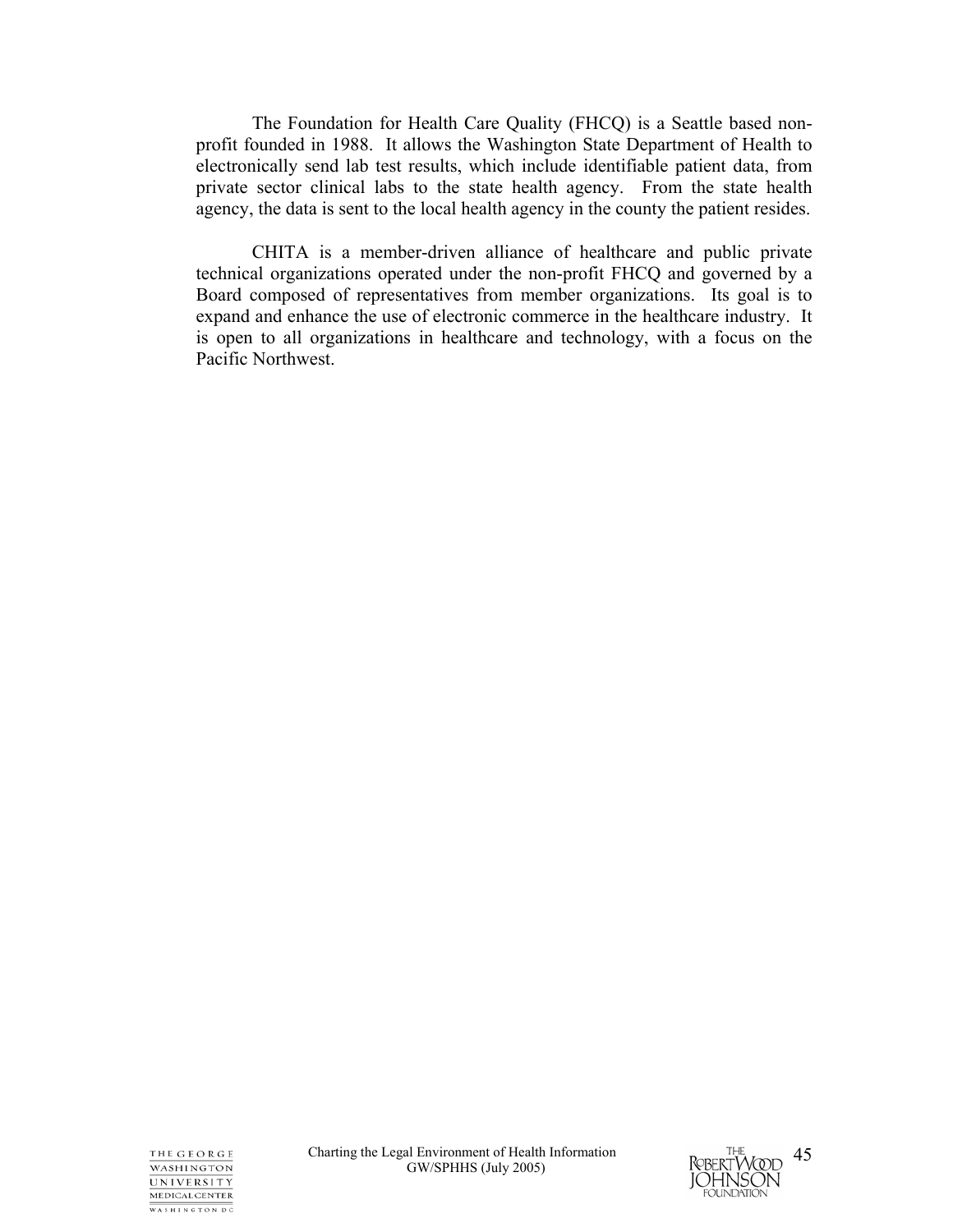## **APPENDIX B**

## **Legal Environment for Emerging Information Systems and Implications for Access to Quality and Disparities Data**

## **Meeting Participants (October 26, 2004)**

**David Abelman**  Assistant Vice President/ Associate General Counsel Tufts Health Plan

**Nicholas Augustinos**  Vice President of the Care Data Exchange Group

**Bernadette Broccolo**  Partner McDermott Will & Emery LLP

**Katherine Brown**  Managing Director, Disclosure Project National Partnership for Women and Families

**Andrew Chang** 

**Director** Center for Patient Safety Research Joint Commission on Accreditation of Healthcare Organizations

**Almeta E. Cooper**  General Counsel Ohio State Medical Association

**Gregory J. DeBor**  Partner, Global Health Solutions Computer Sciences Corporation

**Joyce Dubow**  Associate Director Public Policy Institute, AARP

**Bruce Merlin Fried**  Partner Sonnenschein Nath & Rosenthal

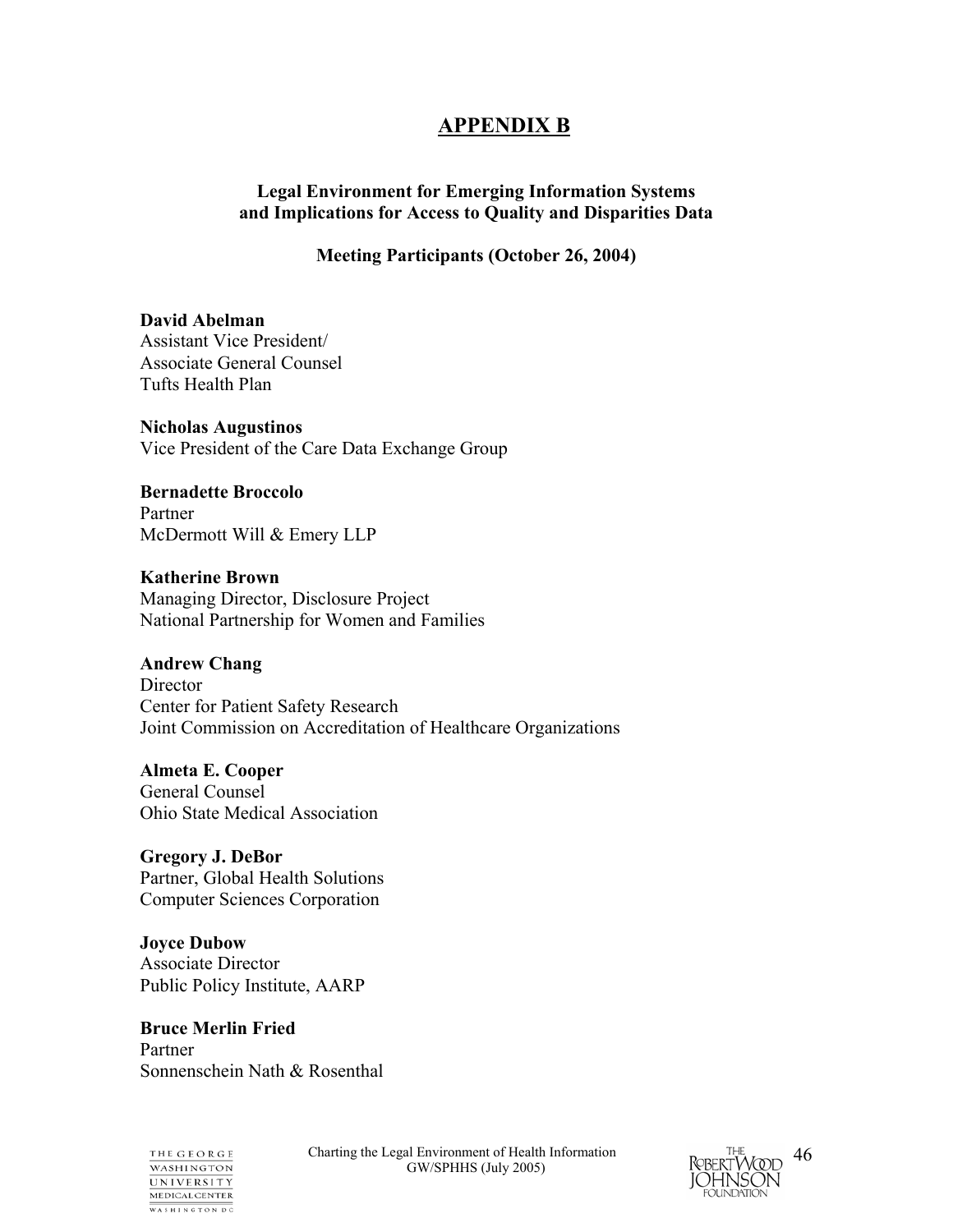**Roosevelt Hairston, Jr.,**  Office of General Counsel Children's Hospital of Philadelphia

**Steve Hitov**  National Health Law Program

**Bill Kramer**  Deputy Chief Legal Officer Aetna US Healthcare

**Tom Perez**  Assistant Professor of Law University of Maryland School of Law

## **David Szabo**

Partner Nutter, McClennen & Fish, LLP World Trade Center West

**Linda Tiano** 

Senior Vice President & General Counsel Wellchoice, Inc.

#### **Diane E. Thompson**

Senior Vice President, Programs FasterCures The Center for Accelerating Medical Solutions

#### **Steve Wetzel (invited, but did not attend)**

Executive Director Consumer Purchaser Disclosure Project

**Cindy Wisner**  Assistant General Counsel Trinity Health

**Bruce Wolff**  Manatt, Phelps & Phillips



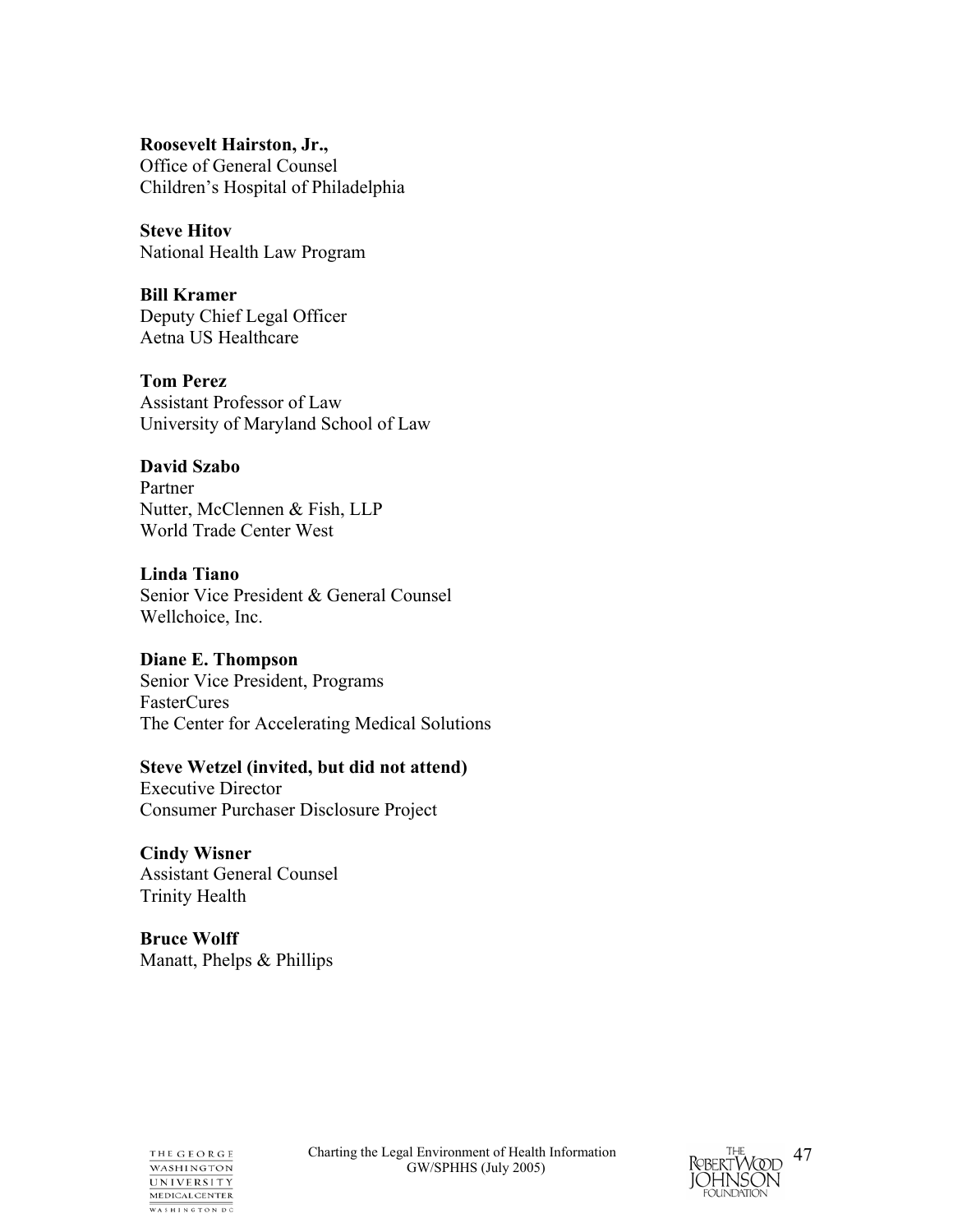## *The Robert Wood Johnson Foundation*

**Anne Weiss**  RWJ Project Officer

### *The Department of Health and Human Services*

**Jodi Daniel**  Office of the General Counsel

## *Centers for Medicare and Medicaid Services*

**Trent Haywood, MD**  Acting Deputy Chief Medical Officer Acting Director Quality Measurement and Health Assessment Group

## *Agency for Healthcare Research and Quality*

**Carolyn Clancy Director** 

**Scott Young** 

**Mike Fizmaurice** 

**Larry T. Patton**  Senior Advisor to the Director

## *Office of Civil Rights*

**Jeff Zelmanow**  Privacy Analyst

## *Office of the National Coordinator for Health Information Technology (ONC)*

**Lori Evans**  Senior Advisor

## *Office of the Assistant Secretary for Planning and Evaluation*

**Jennie Harvell**  Senior Policy Analyst Division of Disability, Aging & Long-Term Care Policy



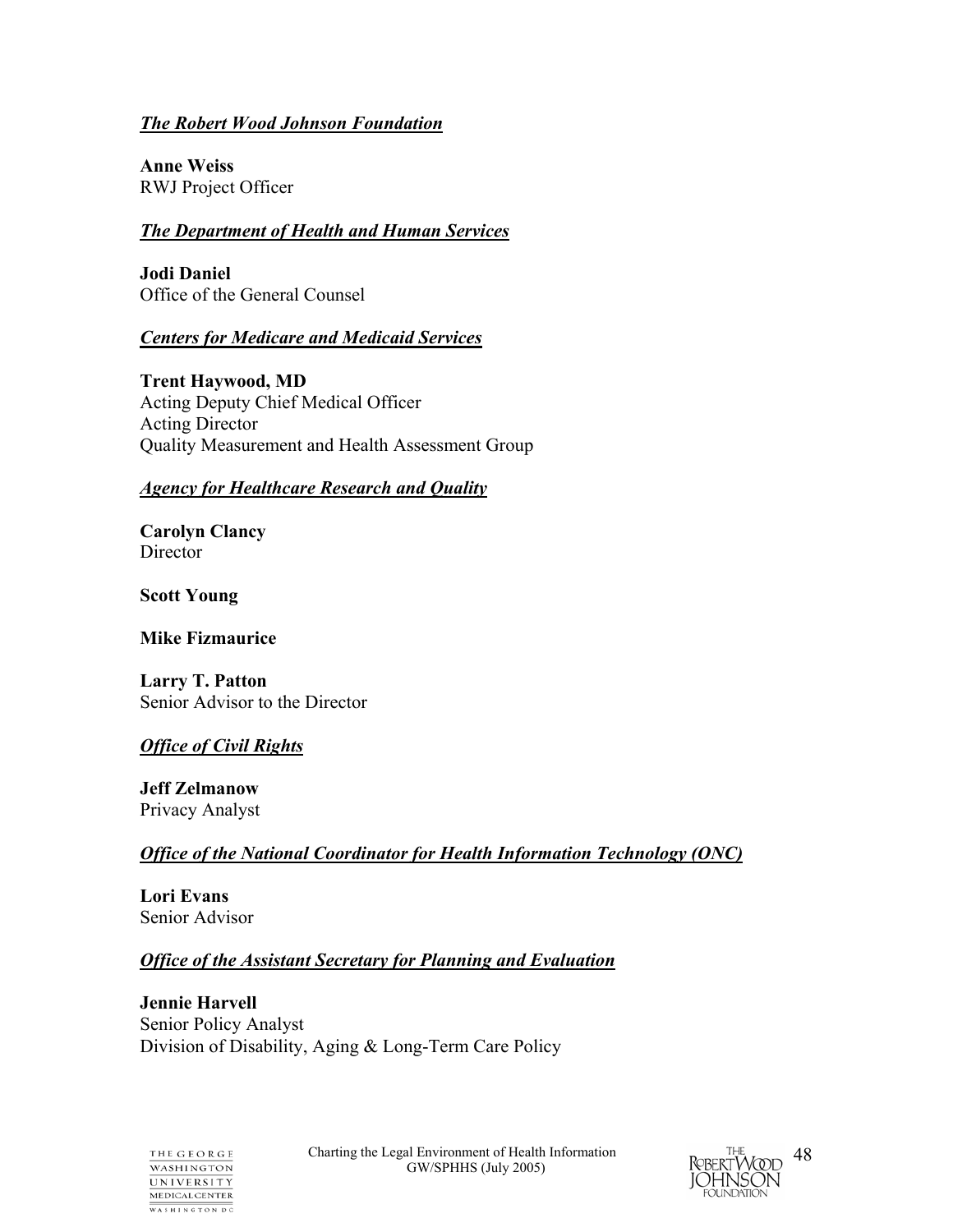### **Helga E. Rippen, MD, PhD**

Deputy Senior Advisor National Health Information Infrastructure

## *George Washington University Department of Health Policy*

**Sara Rosenbaum**  Chair/ Hirsh Professor of Law and Health Policy

**Phyllis Borzi** Research Professor

**Bruce Siegel, MD Director** Urgent Matters

**Taylor Burke**  Assistant Research Professor

**Lee Repasch**  Research Scientist

**John F. Benevelli**  JD/MPH Candidate

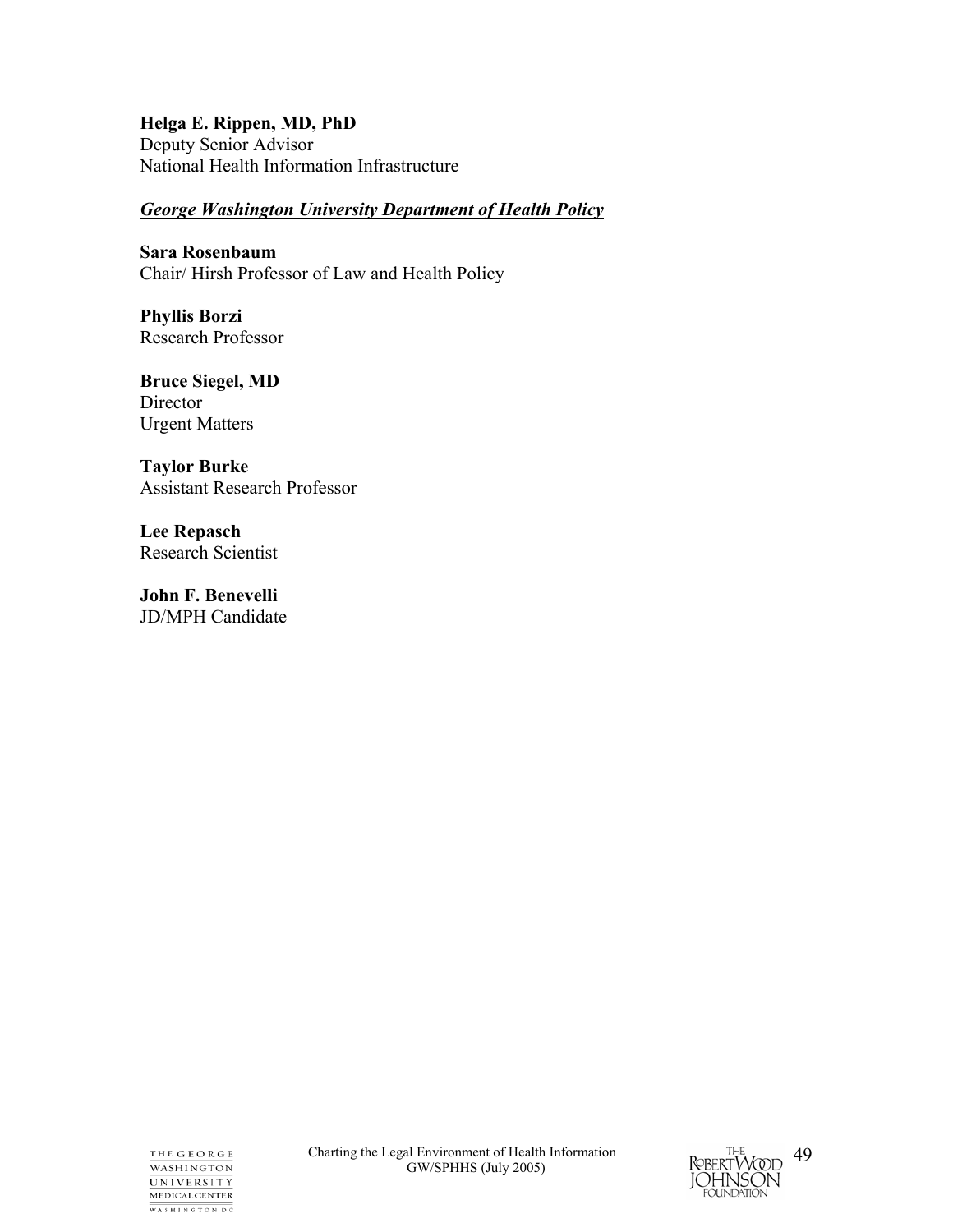## **APPENDIX C**

## **Review of Literature**

## **I. INTRODUCTION**

 The Center for Health Research and Policy at the George Washington University received a twelve-month grant from the Robert Wood Johnson Foundation to examine (1) the legal landscape surrounding the use of health information used to improve health care quality and to narrow racial disparities in the delivery of health services, and (2) how this landscape may need to be re-conceptualized to support advances in health information, while concurrently protecting patients' privacy in an environment consisting of interoperable systems of electronic data exchange. In conjunction with the grant, this review of literature examines scholarship concerning two architectural models of health information systems, the recent Department of Health & Human Services ("HHS") initiative to create a National Health Information Infrastructure, and the legal issues surrounding the sharing and collecting of health information. The review also examines scholarship discussing racial and ethnic disparities in the delivery of health care.

 Specifically, literature in sections II and III discuss de-centralized and centralized data exchange systems. These articles are found in peer review journals involving health policy and law, including Health Affairs, American Journal of Law and Medicine, Journal of the American Medical Association, and The Journal of the American Medical Informatics Association. These three sections also consider articles collected from the websites of the California Health Care Foundation, The Commonwealth Fund, Regenstrief Institute, CareScience, Health Privacy Project, The National Health Policy Forum, and the E-Health Initiative. Section IV discusses the recent report by the Department of Health and Human Services promoting a National Health Information Infrastructure, as well as scholarship influencing and commenting on the initiative. Section V examines law review articles discussing the legal issues surrounding the sharing and collecting of health data. Articles in Section VI discuss racial and ethnic disparities in the U.S. health care system, gathered from both WESTLAW and peer review journals. Finally, articles in section VII discuss various topics such as the use of health technology among physicians, the impact of data exchange on quality improvement, and the use of electronic medical records.

## **II. DE-CENTRALIZED DATA EXCHANGE**

 A de-centralized data exchange allows authorized health care providers and payers to exchange administrative and clinical health information. Data is not stored in a single location, but remains with individual data holders. Some de-centralized systems use a Master Patient Index to locate data. The literature in this section provides excellent descriptions of the technical design of de-centralized systems. One area that the literature does not appear to address is the financial sustainability of these various models of data exchange. The Santa Barbara County Data Exchange ("SBCDE"), for instance, is



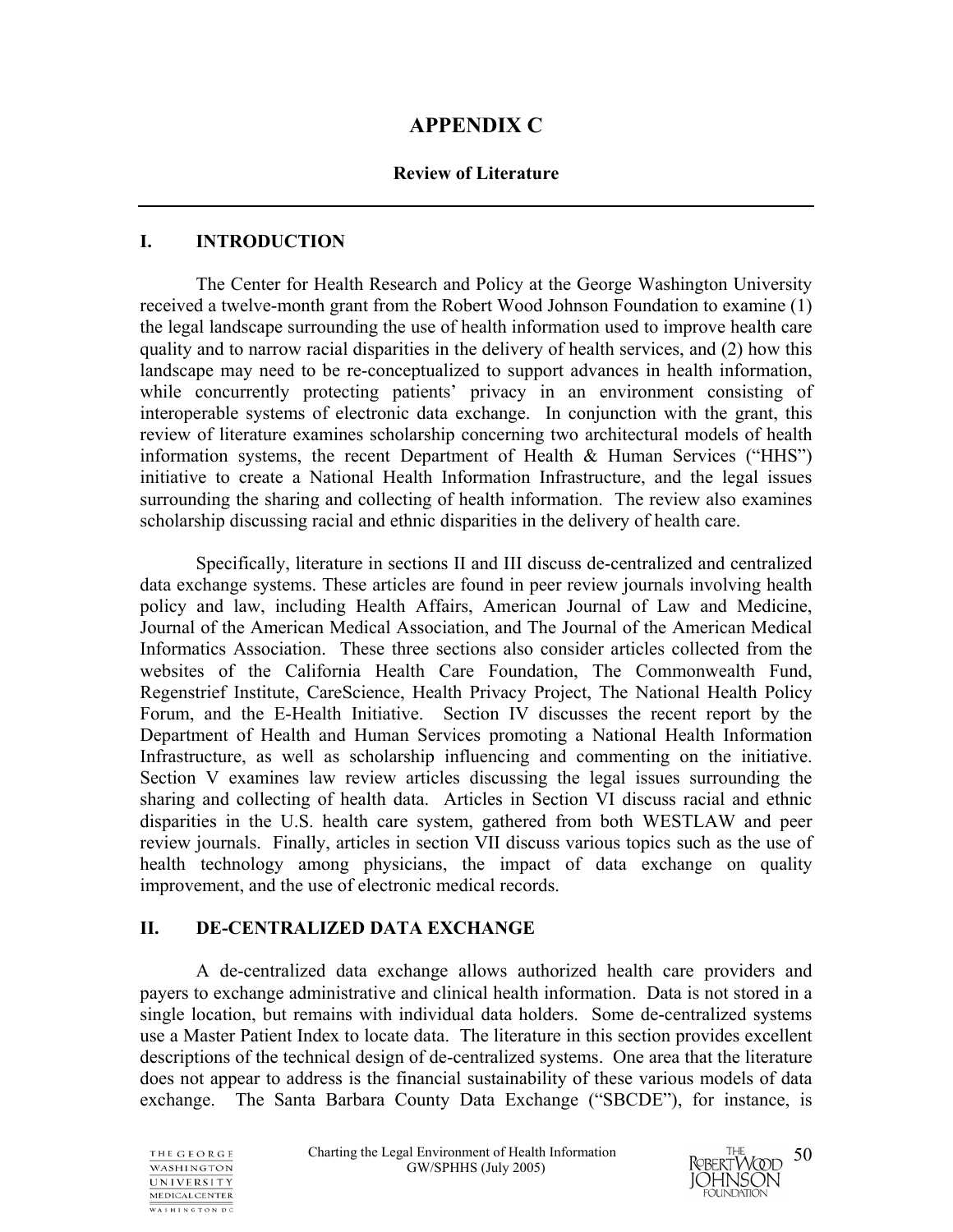currently funded by CareScience, and experts believe that it is not a sustainable business model. More scholarship is needed examining the different issues – both legal and financial – affecting sustainable versus non-sustainable models. Such research would inform incentives motivating investment in health IT and reflect critically on the legal barriers to implementing such systems, since legal issues may vary depending on the model in question.

More research also needs to be conducted concerning whether these decentralized systems can be used to improve quality. Are decentralized systems inherently incapable of quality improvement since they lack a central data depository? Can decentralized systems evolve to aggregate data? What are the financial incentives needed to expedite this evolution? What legal issues are implicated in a de-centralized system that aggregates data as opposed to one that does not? Answers to these questions are essential to a full examination of the issues surrounding the various architectural models of data exchange.

David Brailer's *Moving Toward Electronic Health Information Exchange: Interim Report on the Santa Barbara County Data Exchange* and The Regenstrief Institute's *Design and Implementation of the Indianapolis Network for Patient Care and Research* provide excellent descriptions of two de-centralized systems. This section also includes The California HealthCare Foundation's report concerning probabilistic patient data matching software, often required in systems utilizing a Master Patient Index.

The SBCDE makes available inter and intra organizational patient specific clinical information at the point of care. The exchange is funded by a \$10 million grant and connects ten health care organizations assembled in four Care Data Alliances. David Brailer's report discuses the SBCDE's structure, specifically its organization and operation, as well as the technology behind data integration, security, user access, and identity correlation. The report also discusses initiatives undertaken by Santa Barbara to assess the financial and quality improvement benefits of the system. The report concludes with a chapter concerning the implications for public policy surrounding interoperability and health information exchange. For a brief overview of the SBCDE, refer to the SBCDE Fact Sheet or the slide presentation authored by Ronald A. Paulus, President of CareScience.

The Regenstrief Institute's article focuses on the Indianapolis Network for Patient Care and Research ("INPCR") – a health care information network developed in Indianapolis that connects a community medical record system to three emergency departments, fifty community pharmacies, ten clinics, four HMOs, and twelve homeless care sites. The INPCR tests the feasibility of connecting providers across organizational boundaries and measures the benefits of the network. Co-authored by Clement J. McDonald, the Regenstrief article examines the design of the network, as well as the barriers and challenges of implementation. Specifically, in the barriers and challenges section, the article discusses privacy and security related to system access, patient identifiers, and the codes the network utilizes to represent diagnoses and prescription drugs.



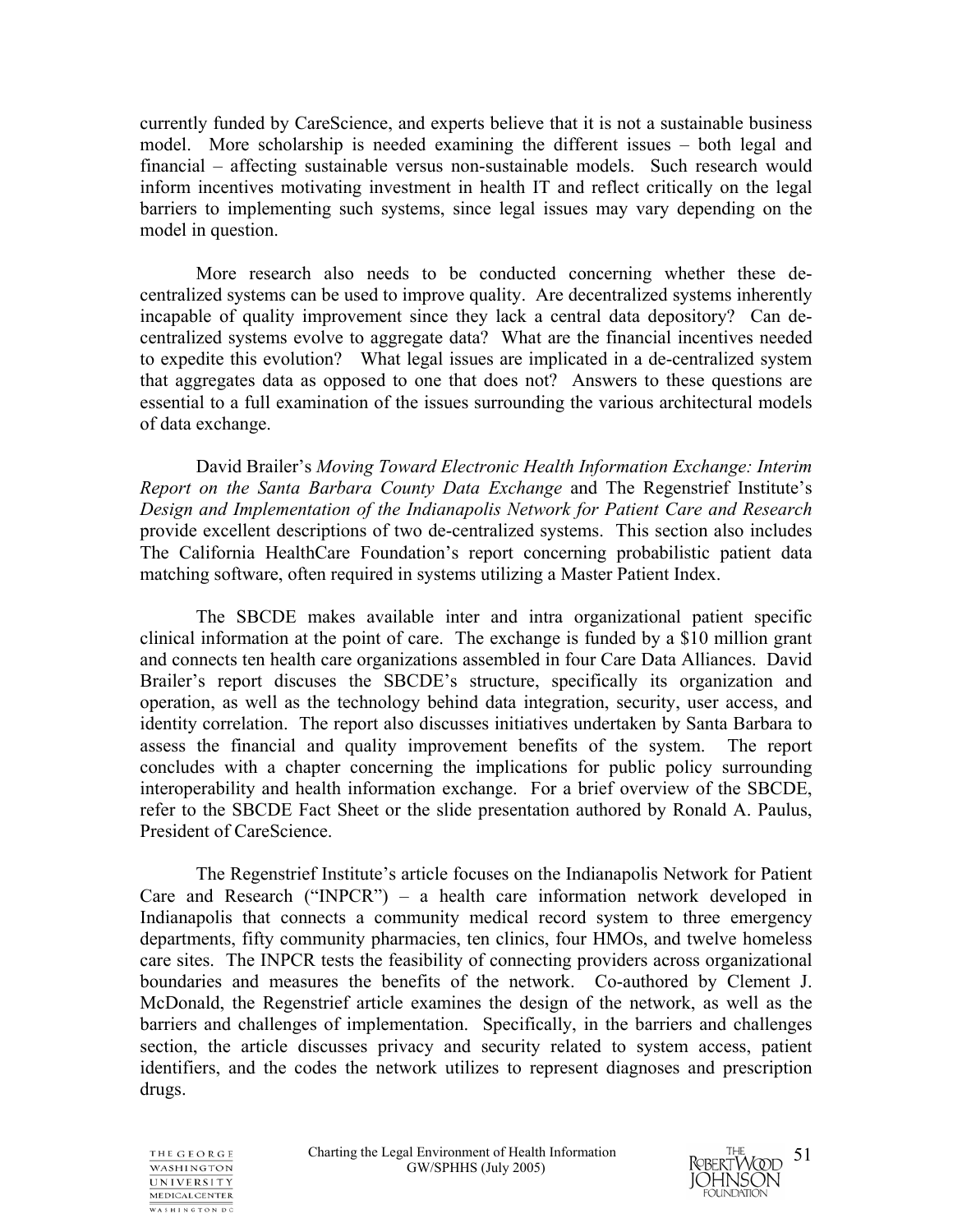De-centralized systems of data exchange often use probabilistic methods of patient identifying that match data from multiple data warehouses to patient records held by providers. A comprehensive patient profile is a pre-requisite to accurate matching. The California HealthCare Foundation published a report discussing patient matching entitled, *Patient Data Matching Software: A Buyer's Guide for the Budget Conscious*. The report limits itself to addressing the needs of ambulatory provider organizations that intend to create clinical data repositories to measure and improve quality, specifically discussing the benefits of using certain patient matching software over others.

### **III. CENTRALIZED DATA EXCHANGE**

A centralized data exchange collects and aggregates data in a central location. Quality improvement and aggregation of data are best served by centralized systems of data exchange. The literature in this section focuses on Quality Improvement Organizations ("QIOs") and the CHIN/CHMIS movement of the 1990s. The QIO initiative, according to some scholars, stands as the nations premiere system for quality improvement. In conducting this literature review, we found a need for more scholarship discussing incentives promoting centralized systems in the private sector. More scholarship examining why CHMISes failed in the 1990s would be helpful in this regard. Such research should consider whether or not the present environment would be more amicable to centralized data systems then the environment of the 1990s.

### **Quality Improvement Organizations ("QIOs")**

 QIOs are not-for-profit organizations tasked with improving and measuring quality in the Medicare system. The Centers for Medicare and Medicaid Services ("CMS") require QIOs to collect and process electronic data from hospitals participating in Medicare. Through a CMS authorized website, QIOs deposit this data into a central warehouse to be used later for quality measurement and analyses.

Three articles listed below discuss the QIO program and its affect on quality. First, Lisa Sprague's *Contracting for Quality: Medicare's Quality Improvement Organizations*, examines the role of QIOs in quality improvement. The article explores the historical background of QIOs, the evolution of QIOs, and some current projects of QIOs. Second, David C. Hsia's *Medicare Quality Improvement – Bad Apples or Bad Systems?* posits that QIOs serve as the nation's primary system for quality improvement. Hsia identifies other initiatives aimed at improving quality as well, specifically those spearheaded by the National Committee for Quality Assurance and the Agency for Healthcare Research and Quality. Hsia also discusses several ways to build on the successes of the QIO program. Third, Stephen Jencks's *Change in the Quality of Care Delivered to Medicare Beneficiaries* illustrates the success of QIOs by providing data that tracks national and state level performance changes spurred by the QIO initiative. Finally, the CMS website provides a good technical overview of the QIO program.

#### **CHINs & CHMISes**



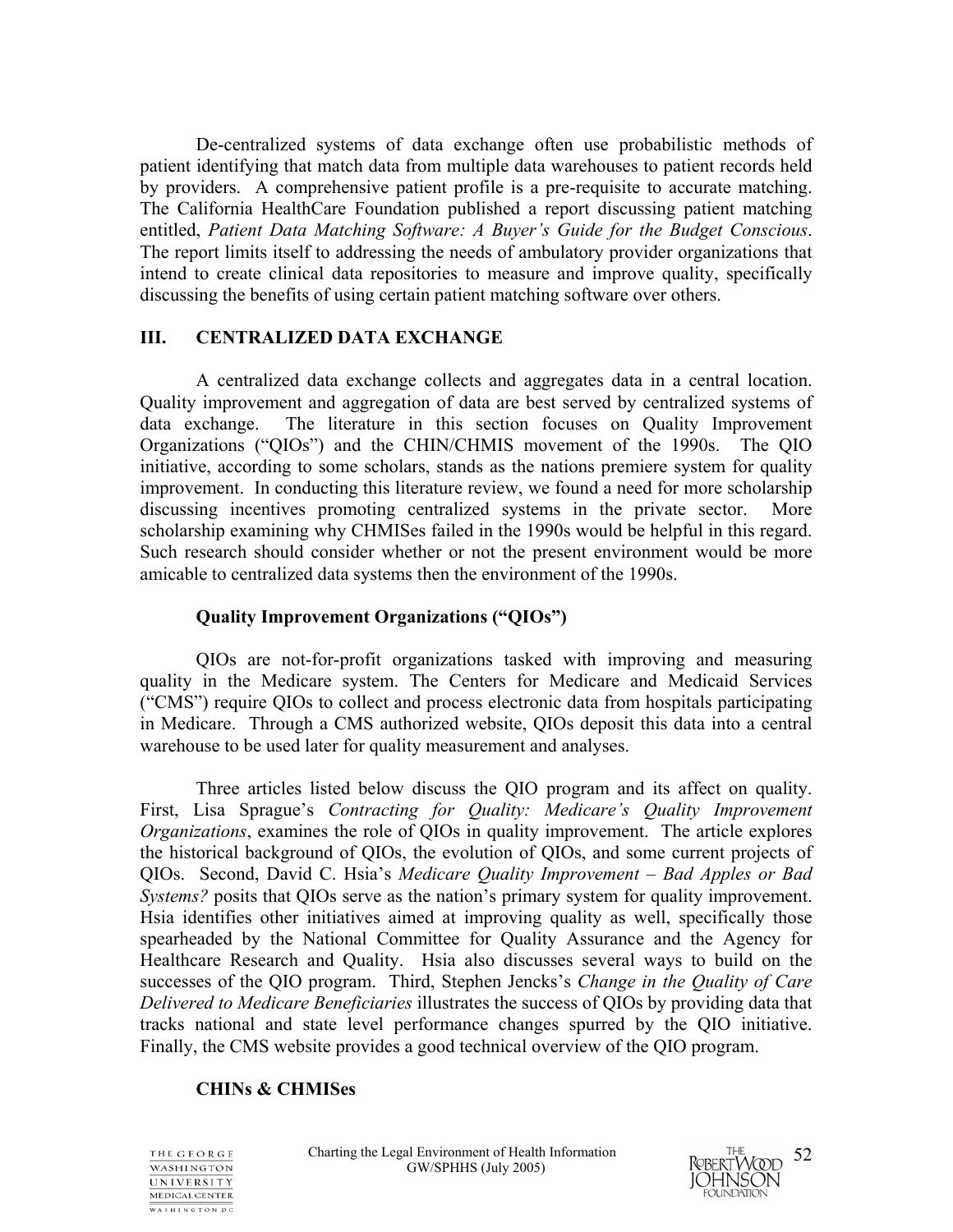Paul Starr's *Smart Technology, Stunted Policy: Developing Health Information Networks* presents an excellent analysis of the rise and fall of CHINs and CHMISes. Conceived in the early 1990s, CHMISes and CHINs stand as two early models that exchanged health information between health care organizations under different ownership. A CHMIS (Community Health Management Information System) collects and stores data in a central depository for quality improvement purposes. The CHIN (Community Health Information Network) still exists today in a variety of incarnations, but may lack the commitment for quality improvement inherent in a CHMIS. Some CHINs, for example, do not store information in a central data depository, but exist solely as an information sharing system. CHINs and CHMISes were experimented with in the 1990s, but failed in their endeavor for a variety of reasons. Some of these reasons, according to Starr, include the fact that competitors felt uneasy about sharing information and community wide information sharing proved expensive and unnecessary when compared with less expensive inter-organizational systems of data exchange.

## **IV. THE DEPARTMENT OF HEALTH & HUMAN SERVICES – NATIONAL HEALTH INFORMATION INFRASTRUCTURE**

The Department of Health and Human Services (HHS) recently issued *The Decade of Health Information Technology: Delivering Consumer-centric and Information-rich Health Care*, outlining a plan that guides the implementation of health IT in both the public and private sectors. The goal of the initiative is to improve the quality of health care, by reducing the amount of medical errors, preventing unnecessary treatments, and decreasing the amount of variations in care. Two precursors to the HHS report are also included in this section, *Achieving Electronic Connectivity in Healthcare, A Preliminary Roadmap from the Nation's Public and Private-Sector Healthcare Leaders* by the Markle Foundation and *Information for Health: A Strategy for Building the National Health Information Infrastructure*, issued by the HHS in 2001.

A recent Markle Foundation study – conducted on request from David Brailer, the National Health Technology Coordinator – identifies necessary steps towards implementing a fully integrated health information network. The January 2005 report specifically focuses on the possible cost savings of an interoperable data exchange system. The report was published in conjunction with an article in Health Affairs, also included in this section.

The most recent HHS report identifies four main goals: (1) Inform Clinical Practice: This goal endeavors to bring electronic health records directly into clinical practice by incentivizing the adoption of health IT by reducing financial risk, especially in rural or underserved populations. (2) Interconnect Clinicians: This goal focuses on enabling physicians to access information at the point of care by coordinating federal health information systems, developing local oversight over health data exchange, and developing a national health information network. (3) Personalize Care: This goal seeks to develop consumer-centric information to help individuals manage their own health decisions. (4) Improve Population Health: This goal furthers the reporting of important



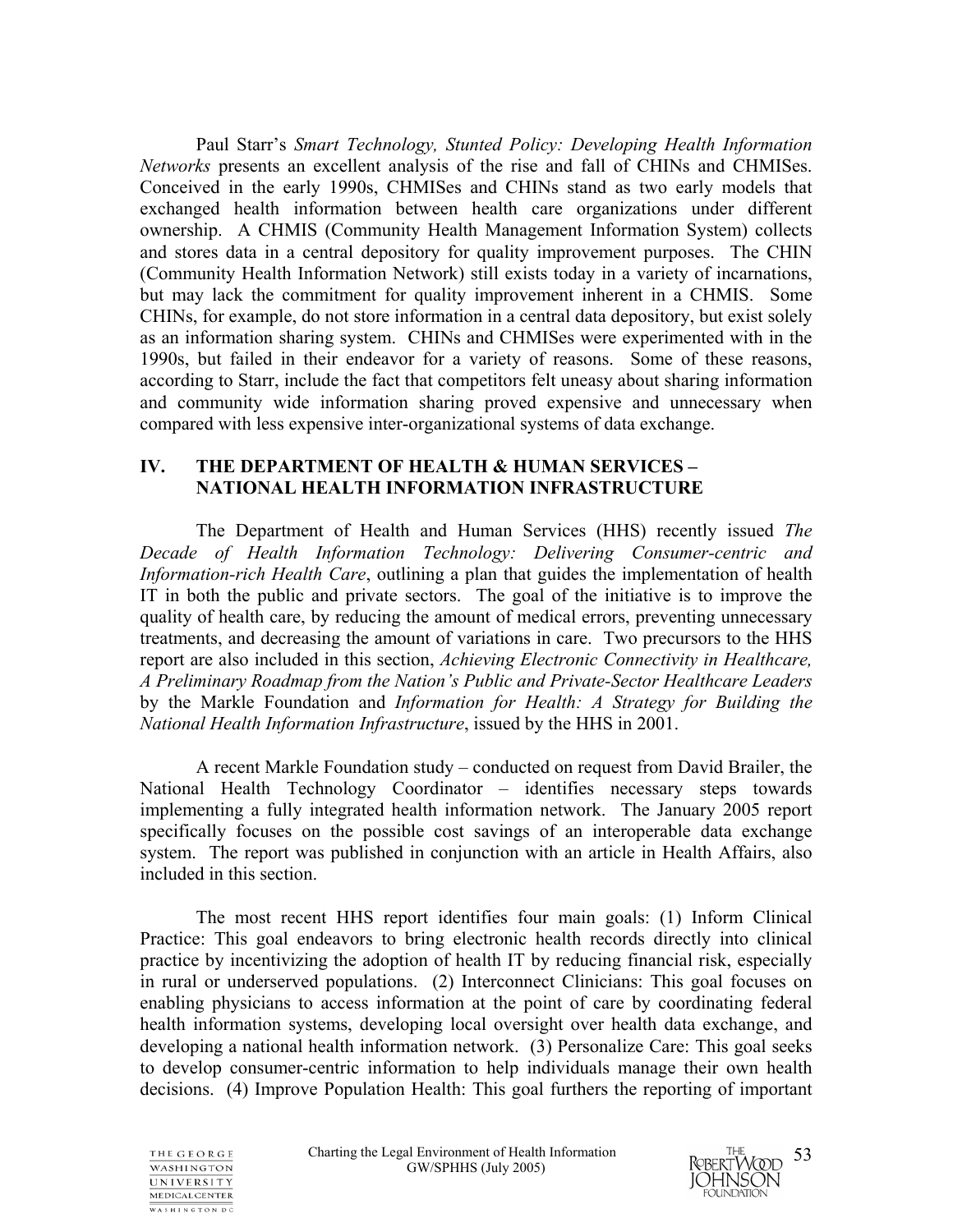information to public health officials. The report does not, however, set forth the legal barriers to accomplishing these objectives. For a discussion of the legal barriers from the government's perspective, see the GAO report referenced in the Legal Issues section of this review.

 To promote the National Health Information Infrastructure, the Agency for Healthcare Research and Quality (AHRQ) recently awarded \$139 million in contracts and grants to promote the use of health IT. Specifically, AHRQ awarded \$25 million in contracts to five states to facilitate information sharing and \$96 million in grants to 38 states and communities to support health IT infrastructures and promote data sharing. The research resulting from AHRQ funding will no doubt provide valuable information informing the creation of a national health information infrastructure. For a detailed explanation of the AHRQ project, see the AHRQ Fact Sheet listed below.

## **V. LEGAL ISSUES IMPLICATED IN SHARING & COLLECTING HEALTH INFORMATION**

The literature in this section analyzes federal and state laws relevant to the sharing and collecting of health information. Many of these laws specifically address health information privacy, such as HIPAA or the variety of state privacy protection statutes. Other laws are not crafted specifically to protect privacy, but nonetheless still affect the exchange of health data. In conducting our research, we found a need for more scholarship analyzing these non-privacy related laws. For instance, as electronic medical records (EMRs) and health data exchange systems become more common, a new standard of care may emerge in medical malpractice cases. Additionally, issues of ownership and culpability arise when a data system is funded by a larger entity, or when data systems aggregate data rather than store it in various data warehouses. Legal scholars must endeavor to keep track of these evolving legal issues as technology quickly marches forward.

## **Privacy Laws**

## **State Law**

The articles below agree that a patchwork of privacy protections currently exist in the states. States vary greatly in the level of privacy protections because states are free to enact more restrictive protections over and above federal regulation. For example, the Health Privacy Project's report *The State of Health Privacy* writes that Florida alone contains more than 60 privacy laws, and it is by no means unique. According to James G. Hodge's *Health Information Privacy and the Public Health*, most states have enacted laws similar to the federal Privacy Act, and a few (e.g., CA, RI, MD, MT, and WA) have passed additional privacy protections. State privacy laws regulate specific data recipients, specific conditions and diseases, or particular data sources. State public health laws, insurance regulations, and licensure requirements also implicate health privacy. Other articles addressing state health privacy laws include *Privacy Concerns in the Health Care Industry*, by Lisa Sottto, *National Health Information Privacy and the New* 



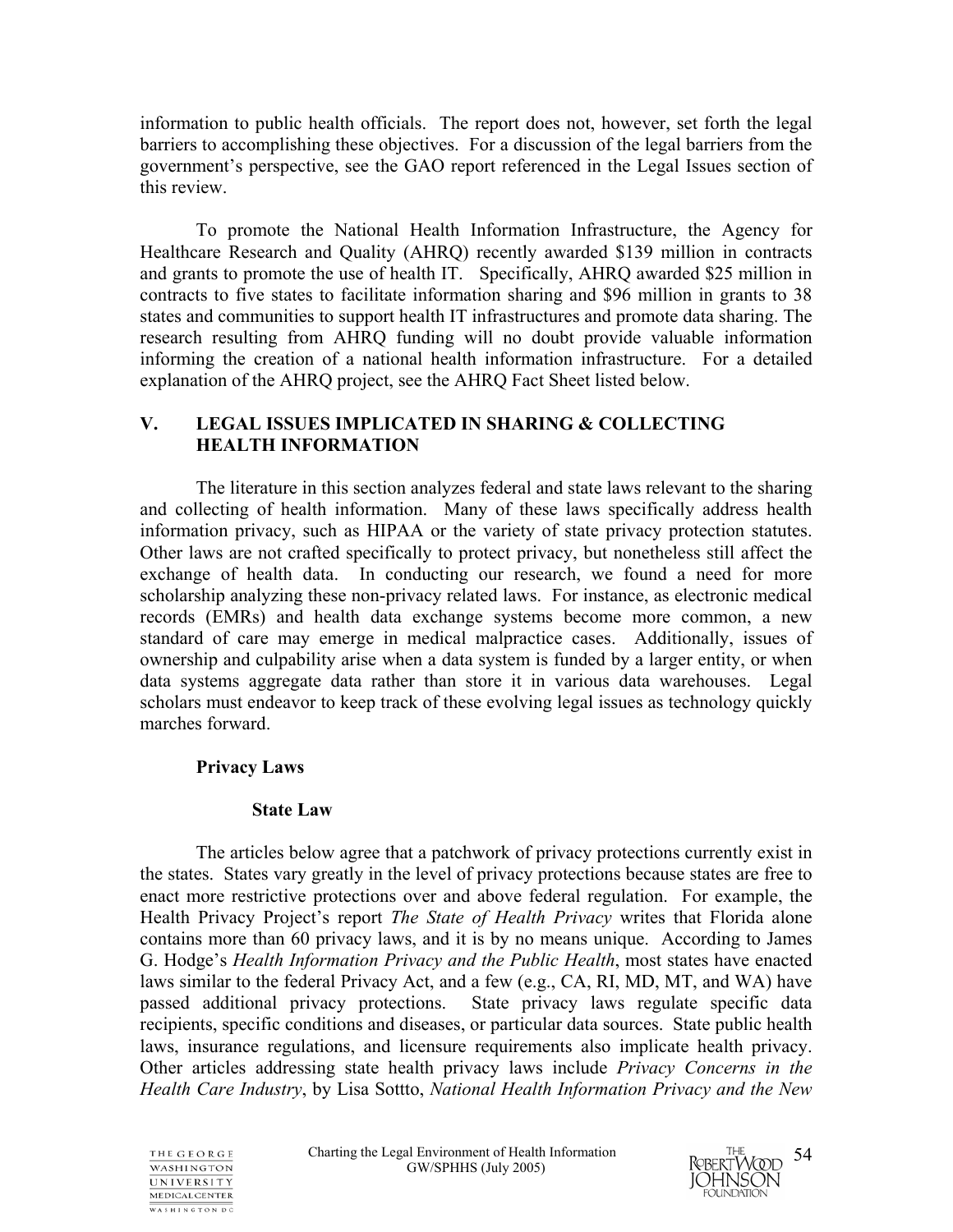*Federalism*, by James G. Hodge, *Health Information Privacy: Can Congress Protect Confidential Medical Inforamtion in the "Information Age"?*, by Patricia I. Carter. *Synopsis of State Case & Statutory Law (Relevant Access & Disclosure to Medical Records* by the Editorial Staff of the Yale Journal of Health & Policy, and *The Privacy Paradox*, by Eric Jorstad.

#### **Federal Law**

Enacted in December 2000, HIPAA provides comprehensive protection of personal health information. HIPAA protects most individually identifiable health information created or received by covered entities. The Health Privacy Project provides an excellent summary of HIPAA, entitled *Summary of the HIPAA Privacy Rule*. James G. Hodge's *Health Information Privacy and the Public Health* also discusses HIPAA and its relation to public health. The Gramm-Leach-Bliley Act implicates health privacy as well, prohibiting financial institutions – including insurers – from disclosing non-public personal information unless the institution gives prior notice. Lisa J. Sotto's *Privacy Concerns in the Health Care Industry* briefly discusses the Gramm-Leach-Bliley Act and its effect on health information privacy.

Other federal laws implicating health privacy include the Freedom of Information Act, The Privacy Act of 1974, the E-Government Act, and the Public Health Service Act. These laws protect information held by the federal government and complying with HIPAA, in some instances, also satisfy their requirements. In *Whalen v. Roe*, the Supreme Court addressed the issue of whether constitutional protections under the  $14<sup>th</sup>$ Amendment extend to the collection, storage, and dissemination of health information. Articles discussing *Whalen* include, *Health Information Privacy: Can Congress Protect Confidential Medical Information in the "Information Age"?*, by Patricia I. Carter, *The Nationalization of Health Information Privacy Protections*, by Lawrence Gostin, *Protecting Health Information Privacy: The Case for Self –Regulation of Electronically Held Medical Records*, by Catherine Louisa Glenn, and *Access and Aggregation, Public Records, Privacy, and the Constitution* by Daniel J. Solove.

#### **Non-Privacy Laws**

Collecting and sharing health information implicate a number of laws and legal issues not specifically intended to protect health information. The GAO's recently published report *HHS's Efforts to Promote Health Information Technology and Legal Barriers to Its Adoption* identifies legal barriers resulting from laws related to fraud and abuse, antitrust, federal income tax, intellectual property, liability/malpractice, and state licensing. The Stark Law, for instance, may impede physicians from receiving resources from providers to implement health IT, since referrals subsequently made to that provider may violate the law. Anti-kickback laws may also be implicated in a similar manner. Regards to intellectual property, hospitals and other entities may be reluctant to invest in health IT in the absence of adequate copyright protection in fear they will be unable to recoup their investments. Pamela Samuelson's *Privacy as Intellectual Property?* and



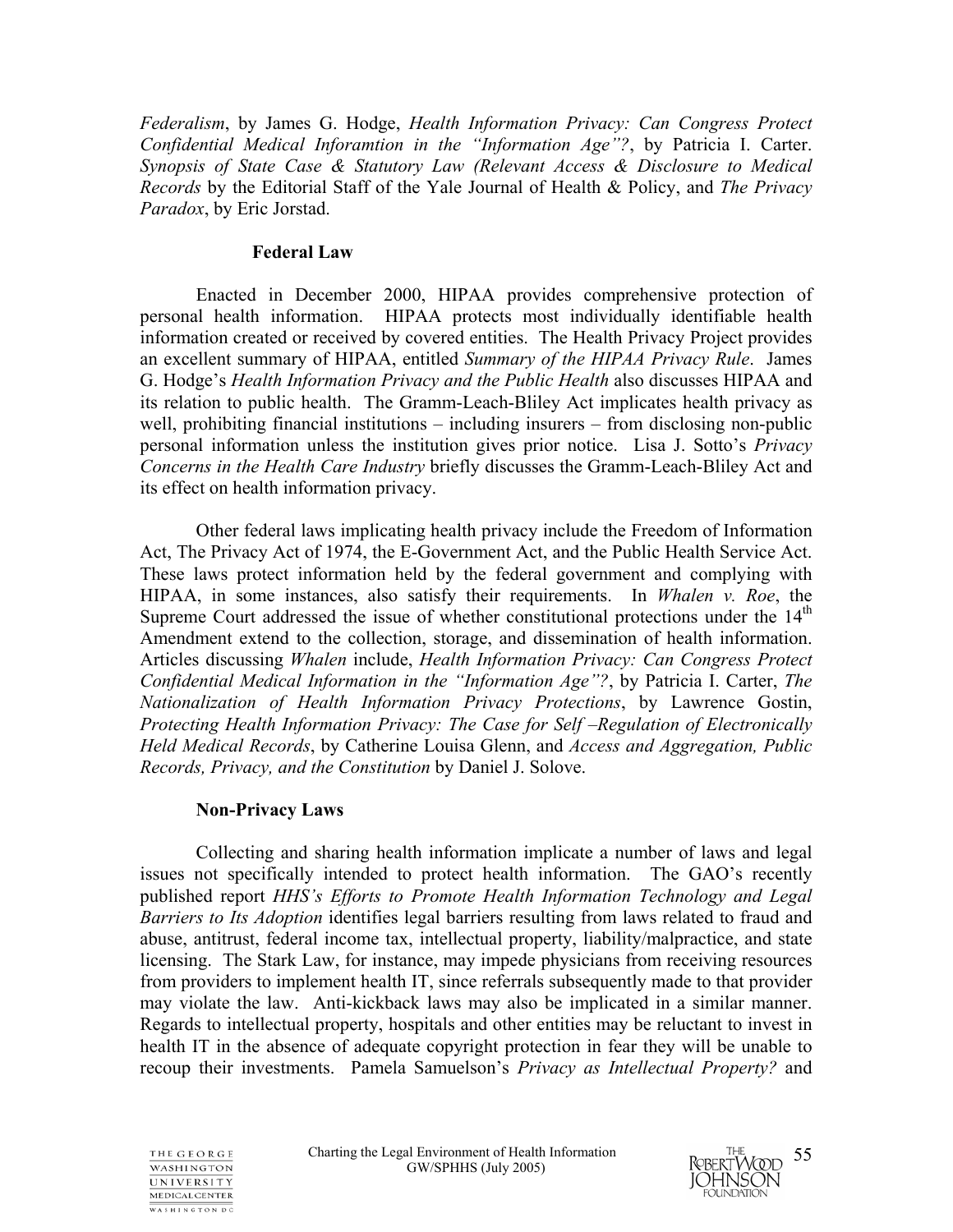Richard S. Murphy's *Property Rights in Personal Information: An Economic Defense of Privacy*, further address the issue of intellectual property and health information.

### **VI. RACIAL & ETHNIC DISPARITIES IN THE DELIVERY OF HEALTH CARE**

 The literature in this section agrees racial and ethnic disparities abound in the delivery of health care. The 2002 Institute of Medicine report, *Unequal Treatment*, documents serious and pervasive disparities in the provision of health care to racial and ethnic minorities. Marsha Lillie-Blanton's article *Site of Medical Care: Do Racial and Ethinic Differences Persist*, states that although these disparities are well documented, the underlying causes behind them are not well understood. Common explanations, according to Lillie-Blanton, include characteristics of the patient or provider, the variations in the primary sources of care used by whites and minorities, and structural and institutional factors, such as patient-provider relationships, referral networks, and the availability of resources.

General agreement exists that data collection efforts are key to solving racial and ethnic disparities. The Commonwealth Fund published an excellent report entitled *Racial, Ethnic, and Primary Language Data Collection in the Health Care System: An Assessment of Federal Policies and Practices*, addressing racial and ethnic data collection implemented on the federal level. Four major findings emerge from the report. First, collection and reporting of racial and ethnic data is legal under Title VI of the Civil Rights Act of 1964. Second, federal policies are increasingly encouraging the collection of racial and ethnic data. Third, racial and ethnic data are important to providing quality of care for all Americans. And finally, data requirements and methods of collection vary across federal agencies. The report also sets forth recommendations for improving racial and ethnic data collection on the federal level, discusses the legal basis for the collection of racial and ethnic data, lists the federal policies guiding the collection of racial and ethnic data, and provides arguments supporting the collection of racial and ethnic data.

Kevin Fiscella's article *Within Our Reach: Equality in Health Care Quality* discusses a number of public and private quality improvement initiatives focused on racial and ethnic disparities. The Commonwealth Fund and the Health Resources and Services Administration (HRSA) is developing a "report card" to rate the quality of care afforded to racial and ethnic minorities on the health plan level. An article by David R. Nerenz cited below discusses this joint initiative. The National Committee on Quality Assurance ("NCQA") recently assembled a Cultural Expert Panel On Culturally and Linguistically Appropriate Services to address racial disparities in health care. In the private sector, Aetna recently began collecting race and ethnic data to analyze how race and ethnicity affects quality of care. As mentioned above, the federal government has also begun work in this area, primarily targeting the six conditions identified in the HHS Initiative to Eliminate Racial and Ethnic Disparities in Health. In Congress, Senators Frist and Kennedy have introduced bills requiring organizations to collect patient race and ethnic data before receiving HHS funds.



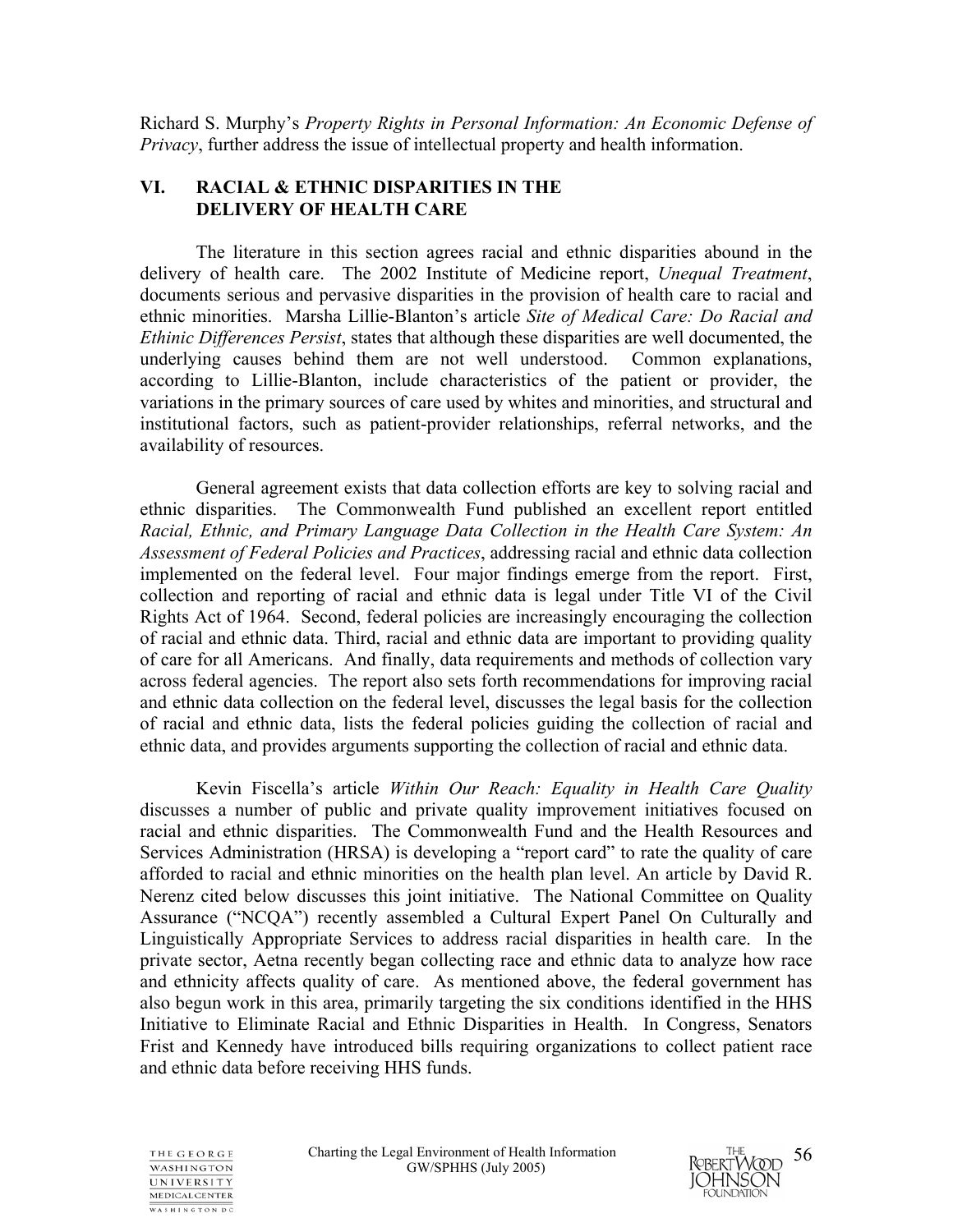There are a number of areas in need of more research and scholarship informing racial and ethnic disparities and data collection. When racial and ethnic data is collected by a private entity, for example, legal issues differ compared to when the federal or state government collects similar data. Issues involving the standardization of racial and ethnic data also exist. How can inconsistency in the categorization of race and ethnicity be avoided? What standard would improve comparability without inappropriately forcing certain racial groups to be aggregated into others? How can we make sure racial and ethnic data is not used to limit certain minorities' access to health care? Scholars should strive to answer these questions and further the cause of eliminating racial and ethnic disparities from our health care system.

## **VII. GENERAL**

 The literature in this section considers a range of issues, including the impact of health data exchange on quality improvement, electronic medical records (EMR), the financial effects and incentives behind implementing health IT, and the use of health IT among physicians.

A recent report by The Health Strategies Consultancy entitled, *Financial Incentives: Innovative Payment for Health Information Technology,* discusses misaligned incentives, noting that parties who pay for health IT are often not the ones who benefit from the technology, and further discusses health IT models that address these misaligned incentives. The cost benefit of implementing electronic medical records is also addressed in the Wang article.

The Commonwealth Fund report, *Information Technologies: When Will They Make it Into Physicians' Black Bags?*, discusses the use of health IT among physicians and barriers to its adoption. The report shows a modest embrace of health IT among physicians. A slight majority of physicians interviewed for the report claim they do use health IT for billing and payment purposes; however the use of health IT diminishes for purposes involving electronic medical records, electronic testing, and the ordering of prescription drugs.

## **VIII. CONCLUSION**

The literature included in this review provides excellent technical descriptions of various data exchange models. With respect to legal issues, substantial literature exists addressing both federal and state privacy protections relevant in health data exchange and sharing. Racial and ethnic disparities in the delivery of health care are also well documented. Although the literature provides a foundation to informing the discussion concerning health information exchange, more work needs to be accomplished. Scholars must continue to identify legal issues apart from federal and state privacy protections. Further, existing legal principles may still endure, but they may need to be recast to fit advances in health information technology. Numerous other questions must also be answered, including: How does emerging technology re-define traditional legal doctrines or create new legal standards? How do legal issues differ dependent on the particular



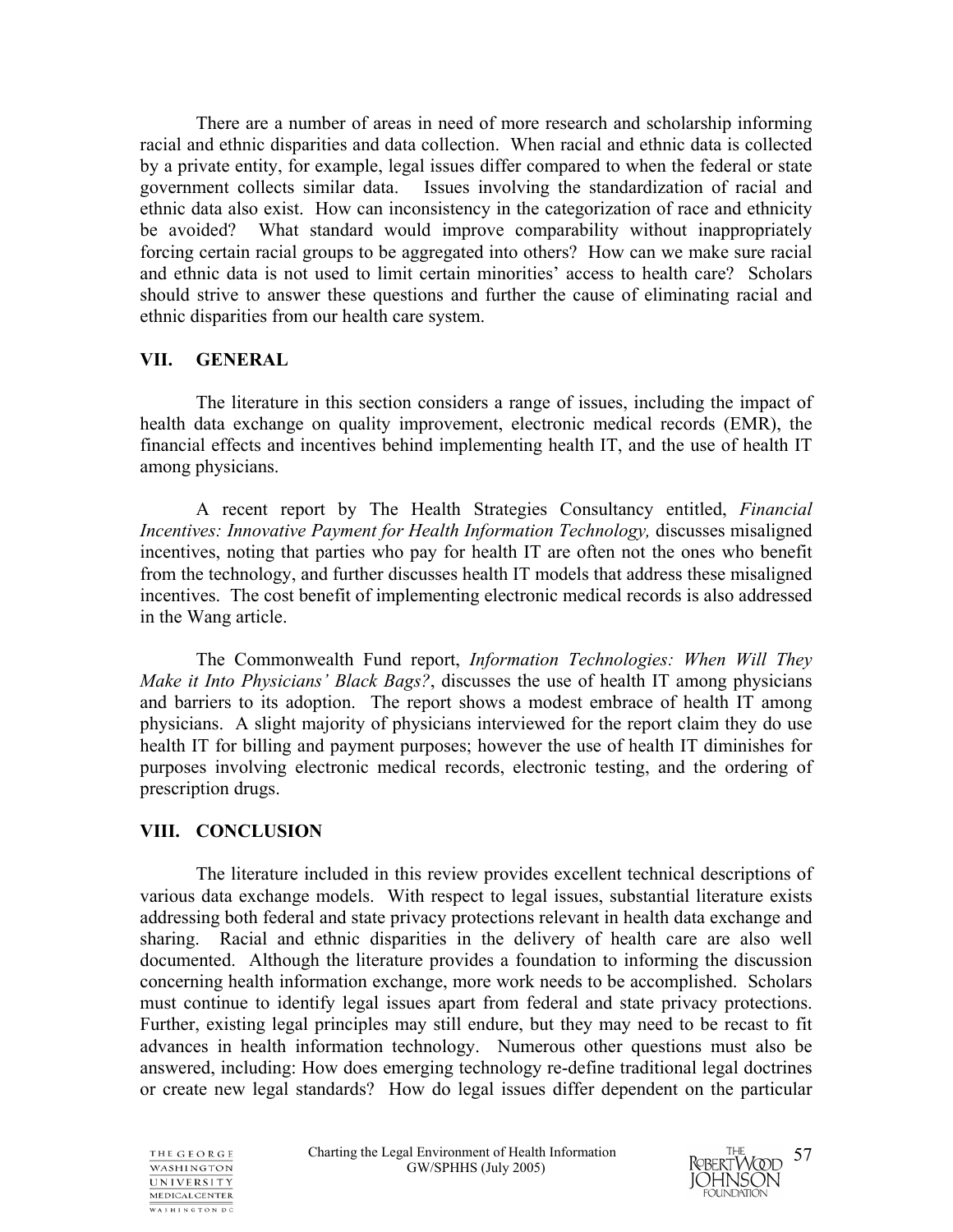architectural data exchange model in question? How can data exchange inform the debate concerning the elimination of racial and ethnic disparities? These questions and issues call out for more research and scholarship.

## **IX. BIBLIOGRAPHY**

## **De-Centralized Health Information Systems**

David Brailer, *Moving Toward Electronic Health Information Exchange, Interim Report on the Santa Barbara County Data Exchange* (July 2003) *available at*  www.chcf.org/documents/ihealth/SBCCDEInterimReport.pdf.

California HealthCare Foundation, *Santa Barbara County Care Data Exchange Fact Sheet* (2003) *available at*  www.chcf.org/documents/ihealth/SantaBarbaraFSWeb.pdf.

Care Data Exchange, Product Brochure, *The Solution to a Patient Centric Real Time Clinical Information within your Enterprise and Across your Community available at* www.carescience.com/healthcare\_providers/cde/care\_data\_exchange.shtml#.

Catherine Frey, *Wisconsin Patient Safety Institute: Striving for Positive Outcomes*, 100 (No. 6) Wis. Med. J. 14 (2001) *available at* http://www.wisconsinmedicalsociety.org/uploads/wmj/100-6-FA-Frey.pdf.

DS Hopkins, *CALINX: A Multi-Stakeholder Statewide Initiative to Improve Healthcare Information Flows*, 14 J. of Healthcare Info. Management 41 (Winter 2000).

LeRoy Jones, Sujansky & Associates, *Patient Data Matching: A Buyers Guide for the Budget Conscious* (Aug. 2004) *available at*  www.chcf.org/documents/ihealth/PatientDataMatchingBuyersGuide.pdf.

KS Lassila, *Assessing the Impact of Community Health Information Networks: A Multisite Field Study of the Wisconsin Health Information Network*, 18 Topics in Health Information Management 64 (Nov. 1997).

Thomas Lee, California Health Foundation, Slides, *Santa Barbara County Care Data Exchange* (Nov. 14, 2003) *available at*  www.cmwf.org/programs/quality/lee\_santabarbaraco\_cde.ppt.

Clement McDonald, *The Barriers to a Electronic Medical Records System and How to Overcome Them*, 4 (No.3) J. of the Am. Med. Informatics Ass'n. 213 (May/June 1997) *available at* 

http://www.pubmedcentral.nih.gov/picrender.fcgi?artid=61236&action=stream&b lobtype=pdf.



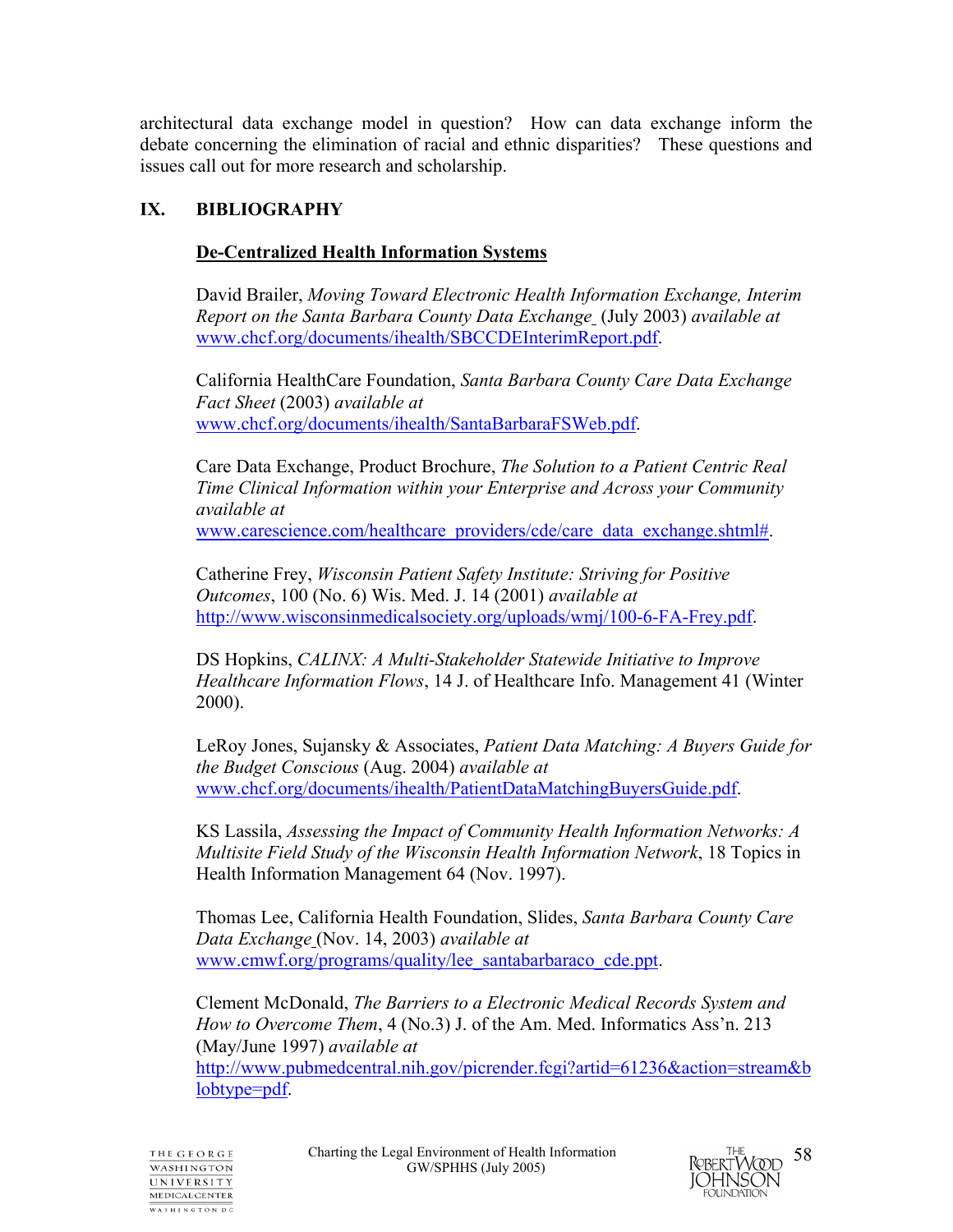J. Marc Overhage, Regenstrief Institute for Health Care, Slides, *Indiana Network for Patient Care Overview* (Mar. 2003) *available at* www.connectingcommunitiesprogram.org/profiles/documents.aspx?Section=123 &Category=124&Document=214&Page=117.

J. Marc Overhage, Regenstrief Institute for Health Care, *Design and Implementation of the Indianapolis Network for Patient Care and Research*, 83 (No.1) Bull. Med. Libr. Ass'n 213 (Jan. 1995) *available at*  www.pubmedcentral.nih.gov/picrender.fcgi?artid=225997&action=stream&blobt ype=pdf

Ronald Paulus, Care Science, Slides, *The Santa Barbara County Data Exchange available at* www.ehcca.com/presentations/HIPAA5/paulus.pdf.

EM Stone, *Comprehensive Health Data Systems Spanning the Public Private Divide: The Massachusetts Experience*, 14 (3 Suppl.) Amer. J. of Preventive Med. 40 (Apr. 1998).

## **Centralized Health Information Systems**

## **Quality Improvement Organizations**

Centers for Medicare & Medicaid Services, *Quality Improvement Organizations statement of work available at* http://www.cms.hhs.gov/qio/2.asp.

David C. Hsia, *Medicare Quality Improvement – Bad Apples or Bad Systems*, 289 (No. 3) JAMA 354 (Jan. 15, 2003).

Stephen F. Jencks, *Change in the Quality of Care Delivered to Medicare Beneficiaries, 1998-1999 to 2000-2001*, 289 (No.3) JAMA 305 (Jan. 15, 2003).

Lisa Sprague, National Health Policy Forum, Issue Brief 774, *Contracting for Quality: Medicare's Quality Improvement Organizations* (June 3, 2002) *available at* www.nhpf.org.

## **CHINs & CHMISes**

C. Appleby, *The Trouble with CHINs*, 69 Hospital & Health Networks 42 (May 5, 1995).

RL Davenport, *Technological Considerations in the CHIN Design Process*, 9 Healthcare Information Management 29 (Spring 1995).

E-Health Symposium, Panel Presentation E-Health Symposium, Slides, *Community Health Information Network (CHIN)*, (Apr. 23, 2004).

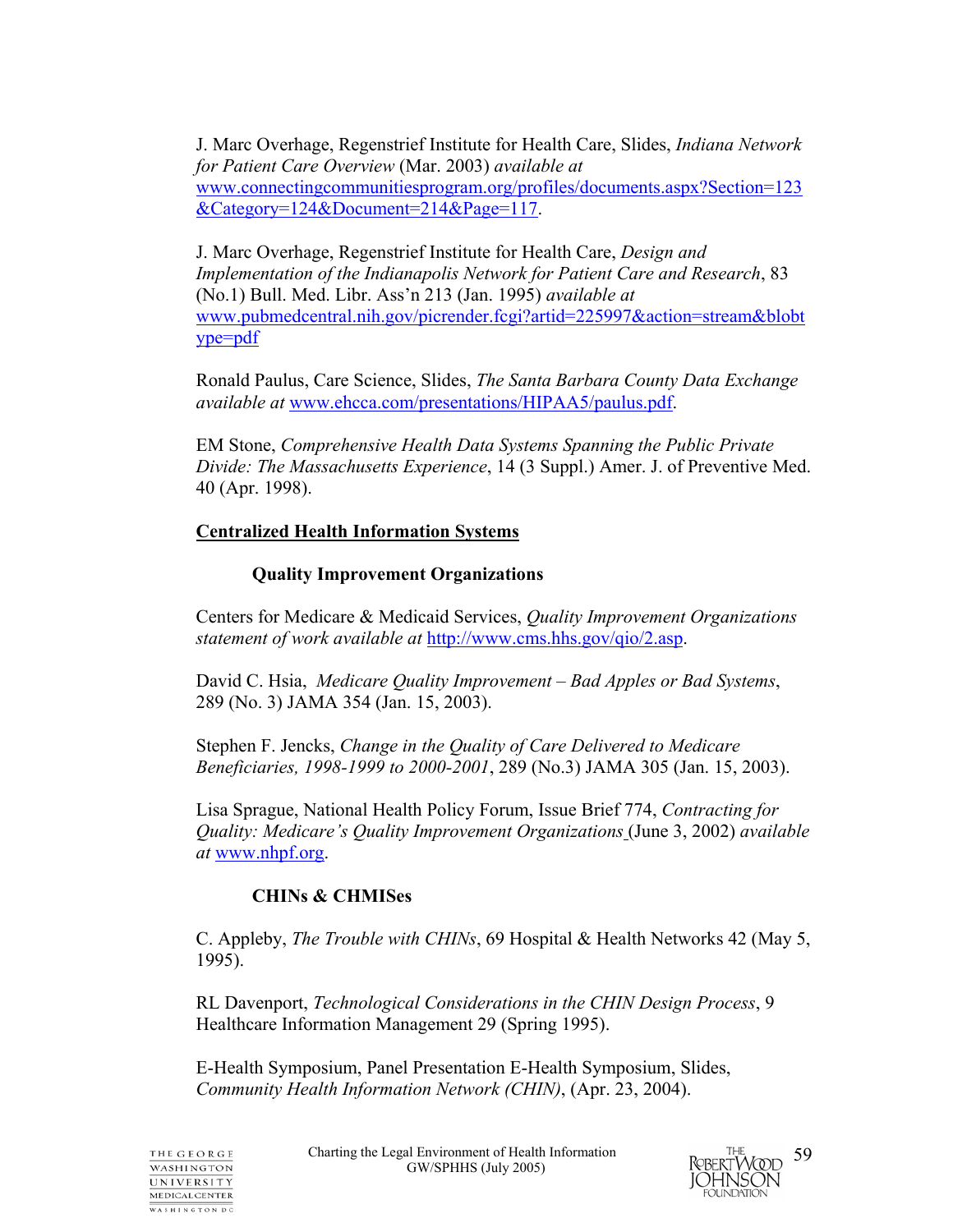R. Kennedy, *Building the CHIN Organization*, 9 Healthcare Information Management 21 (Spring 1995).

R. Korpman, *Which CHIN Ownership Model Holds the Promise for Long-Term Success?*, 26 Infocare (Apr. 1994).

Kelly Kwiatkowski, *Linking Personal & Public Health Information: A Vision for Community-Centered Health Information Systems*, MEDINFO (2001).

J. Morrissey, *CHIN Makes Vendors Work Together*, 24 Modern Healthcare 46 (Sept. 5 , 1994).

Fay Cobb Payton & Patricia Flatley Brennan, *How a Community Health Information Network is Really Used*, 42 (No. 12) Communications of the ACM 85 (Dec. 1999) *available at* www.cse.ohiostate.edu/~panda/788\_sp00/papers/7b\_payton\_cacm99.pdf.

JM Petry, *Assessing Your CHIN*, 9 Healthcare Information Management 15 (Spring 1995).

Dr. H. U. Prokosch, World Congress of High Tech Medicine, Slides, *Community Wide Information Networks Steps Toward an Electronic Patient Record* (Jan. 12, 2000) *available at* www.imi.med.uni-erlangen.de/team/download/St\_Gallen.pdf.

R. Rubin, *CHIN Overview: When You've Seen One, You've Seen One*, Infocare 22 (Fall 1995).

MJ Stark, *The Iowa CHMIS: Work in Progress*, 19 J. of Ambulatory Care Management 98 (Jan. 1996).

Paul Starr, *Smart Technology, Stunted Policy: Developing Health Information Networks*, 16 (No. 3) Health Affairs 91 (May/June 1997) *available at* http://content.healthaffairs.org/cgi/reprint/16/3/91.pdf.

M. Howard Williams, *Developing a Regional Healthcare Information Network*, 5 (No. 2) IEEE Transactions Info. Tech. in Biomedicine 177 (June 2001) *available at*

http://ieeexplore.ieee.org/xpl/tocresult.jsp?isNumber=20003&puNumber=4233.

TK Zinn, *Information Networks – A CHIN Primer*, 15 Health Management Tech. 28 (Feb. 1994).

**The Department of Health & Human Services – National Health Information Infrastructure**

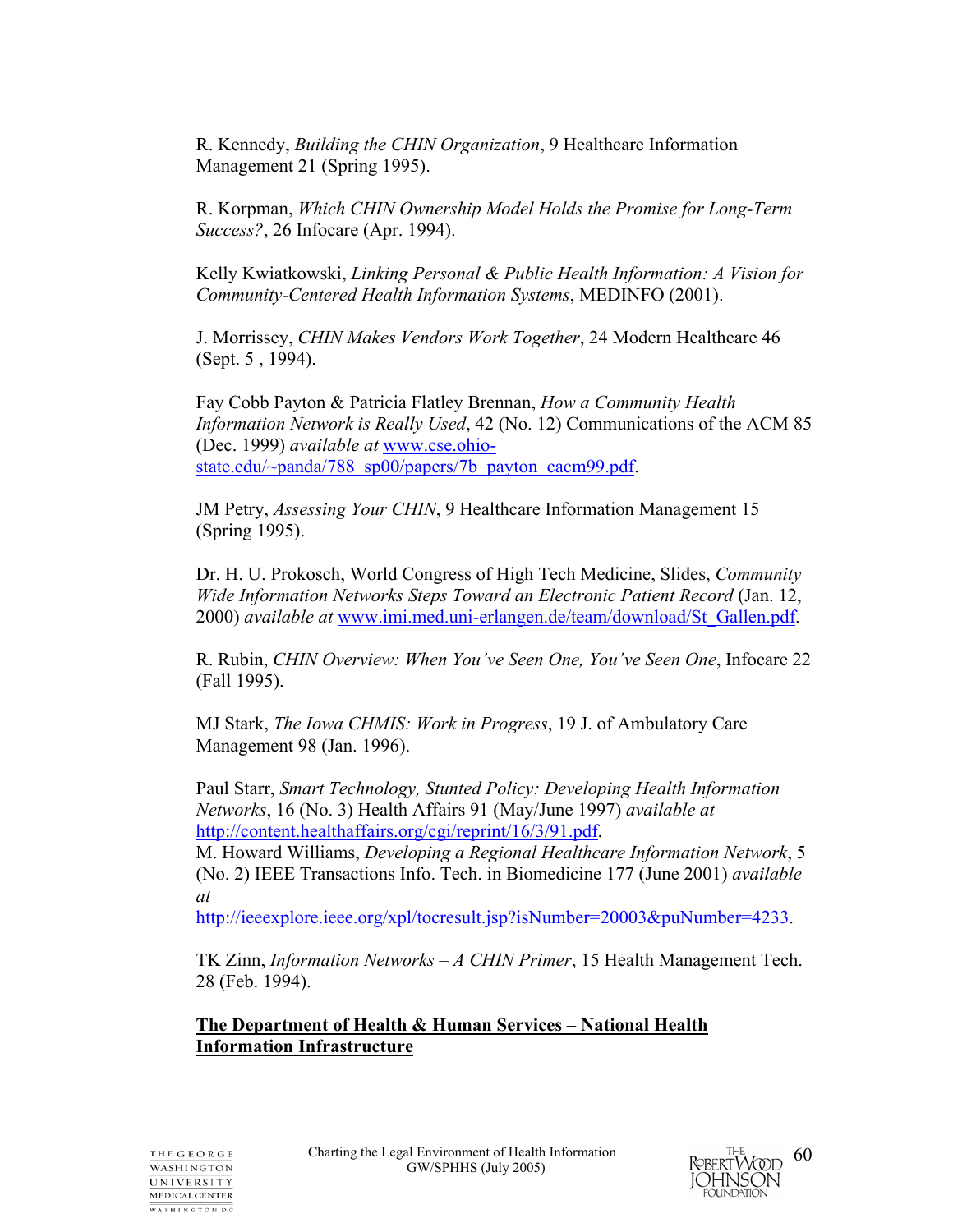The Agency for Healthcare Research & Quality, *Health Information Technology Programs Fact Sheet* (Oct. 2004) *available at*  http://www.ahrq.gov/research/hitfact.htm.

General Accounting Office, *Health Care: National Strategy Needed to Accelerate the Implementation of Information Technology* (July 14, 2004) *available at* www.gao.gov/new.items/d04947t.pdf.

Connecting for Health, Markle Foundation, *ONCHIT Request for Information – The Collaborative Response* (Jan. 18, 2005), *available at* www.connectingforhealth.org/resources/collaborative\_response/collaborative\_res ponse.pdf.

Connecting for Health, Markle Foundation, *Achieving Electronic Connectivity in Healthcare, A Preliminary Roadmap from the Nation's Public and Private-Sector Healthcare Leaders* (July 2004) *available at* www.connectingforhealth.org/resources/white\_roadmap\_072004.pdf.

Tommy G. Thompson and David J. Brailer, *The Decade of Health Information Technology: Delivering Consumer-centric and Information-rich Health Care* (July 21, 2004) *available at* www.hhs.gov/onchit/framework/.

U.S. Department of Health and Human Services, *Information for Health: A Strategy for Building the National Health Information Infrastructure* (Nov. 15, 2001) *available at* www.ncvhs.hhs.gov/nhiilayo.pdf.

Jan Walker, *The Value of Health Information Exchange and Interoperability*, Health Affairs Web Exclusive (Jan. 2005), *available at*  http://content.healthaffairs.org/cgi/reprint/hlthaff.w5.10v1.

## **Legal Issues**

Barbara Bennett, *Emerging Issues in Electronic Health*, 1245 PLI/Corp 173 (2001).

Patricia Carter, *Health Information Privacy: Can Congress Protect Confidential Medical Information in the "Information Age"?*, 25 Wm. Mitchell L. Rev. 223 (1999).

Angela Choy, Health Privacy Project, *Exposed Online: Why the New Federal Health Privacy Regulation Doesn't Offer Much Protection to Internet Users*  (Nov. 2001) *available at* www.healthprivacy.org/usr\_doc/PIP\_HPP\_HealthPriv\_report.pdf.

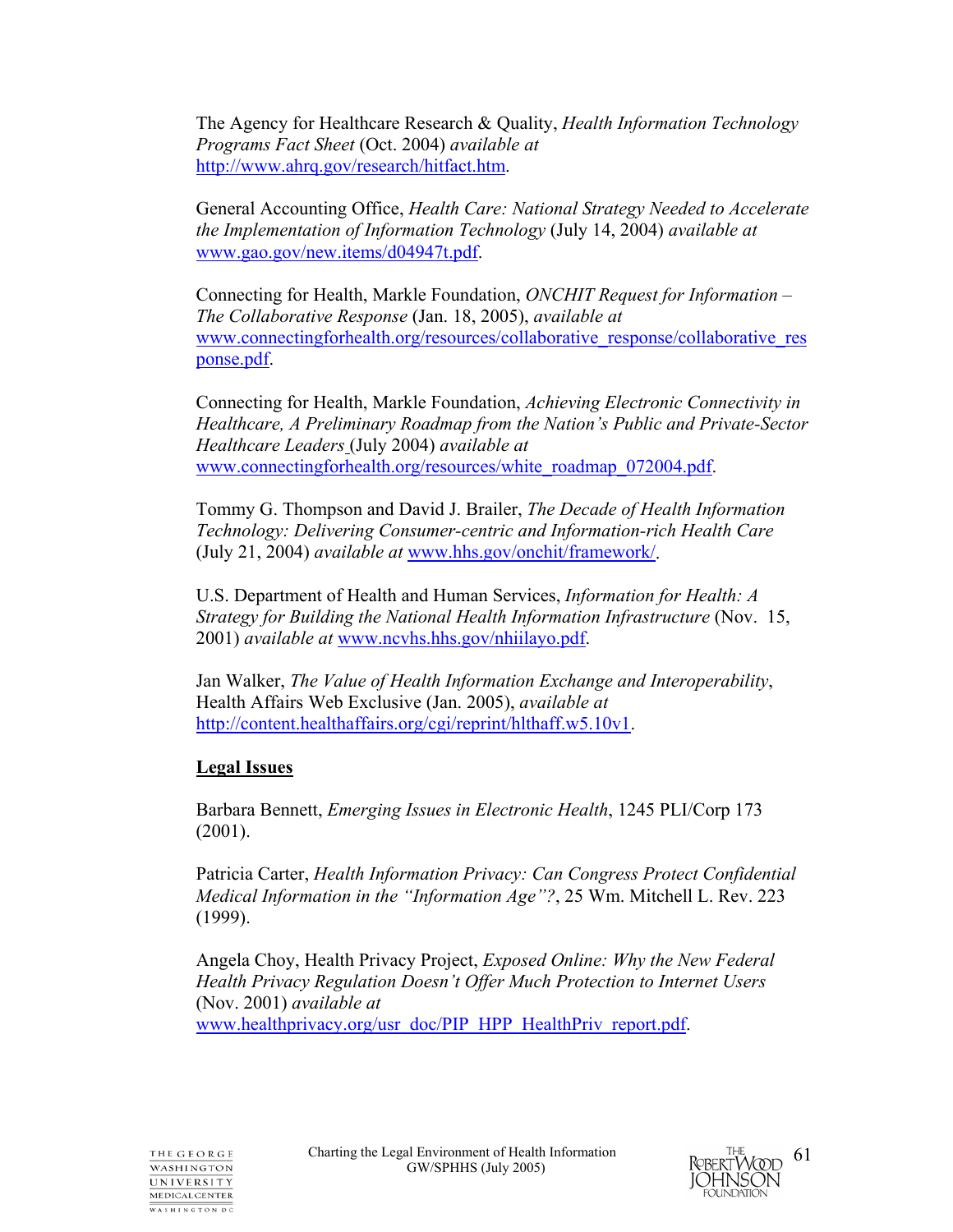John R. Christiansen, *When Networks Collide: Managing the Risks Arising From the Interaction of HealthCare and Information Systems*, 11 No. Health Law 10 (1998).

Lisa L. Dahm, *Using DNA Profile as the Unique Patient Identifier in the Community Health Information Network: Legal Implications*, 15 J. Marshall J. Computer & Info. L. 227 (Winter 1997).

Yaron F. Dunkel, *Medical Privacy Rights in Anonymous Data: Discussion of Rights in the United Kingdom and the United States in Light of the Source Informatics Cases*, 23 Loy. L.A. Int'l & Comp. L. Rev. 41 (Feb. 2001).

Editorial Staff of the Yale J. Health & Policy, *Synopsis of State Case & Statutory Law (Relevant Access & Disclosure to Medical Records)*, 2 Yale J. Health Pol'y L. & Ethics (2002).

Sharon Erwin, *Drafting & Reviewing Privacy Policies of Health-Related Web Sites: Some General Guidelines*, 13 No. 2 Health Law 10 (2000).

General Accountability Office, *Health Information First Year Experiences Under the Federal Privacy Rule*, Report to the Chairman, Committee on Health, Education, Labor, and Pensions, U.S. Senate (Sept. 2004).

General Accountability Office, *HHS's Efforts to Promote Health Information Technology and Legal Barriers to Its Adoption, Briefing for Congressional Staff, Senate Committee on Health, Education, Labor, and Pensions (Aug. 2004) available at* www.gao.gov/new.items/d04991r.pdf.

Catherine Louisa Glenn, *Protecting Health Information Privacy: The Case for Self-Regulation of Electronically Held Medical Records*, 53 Vand. L. Rev. 1605 (2000).

Janlori Goldman, *Virtually Exposed: Privacy and E-Health*, 19 (No.6) Health Affairs 140 (Nov./Dec.2000) *available at* www.chcf.org/documents/ihealth/haGoldman.pdf.

Janlori Goldman, Sponsored by the California HealthCare Foundation, *Privacy: Report on the Privacy Policies and Practices of Health Web Sites* (Jan. 2000) *available at* www.chcf.org/topics/view.cfm?itemID=12497.

Janlori Goldman, *Protecting Privacy To Improve Health Care*, 17 (No. 6) Health Affairs 47 (Nov./Dec.1998) *available at* www.healthaffairs.org.

Lawrence Gostin, *Balancing Communal Goods and Personal Privacy Under a National Health Information Privacy Rule*, 46 St. Louis U. L. J. 5 (2002).

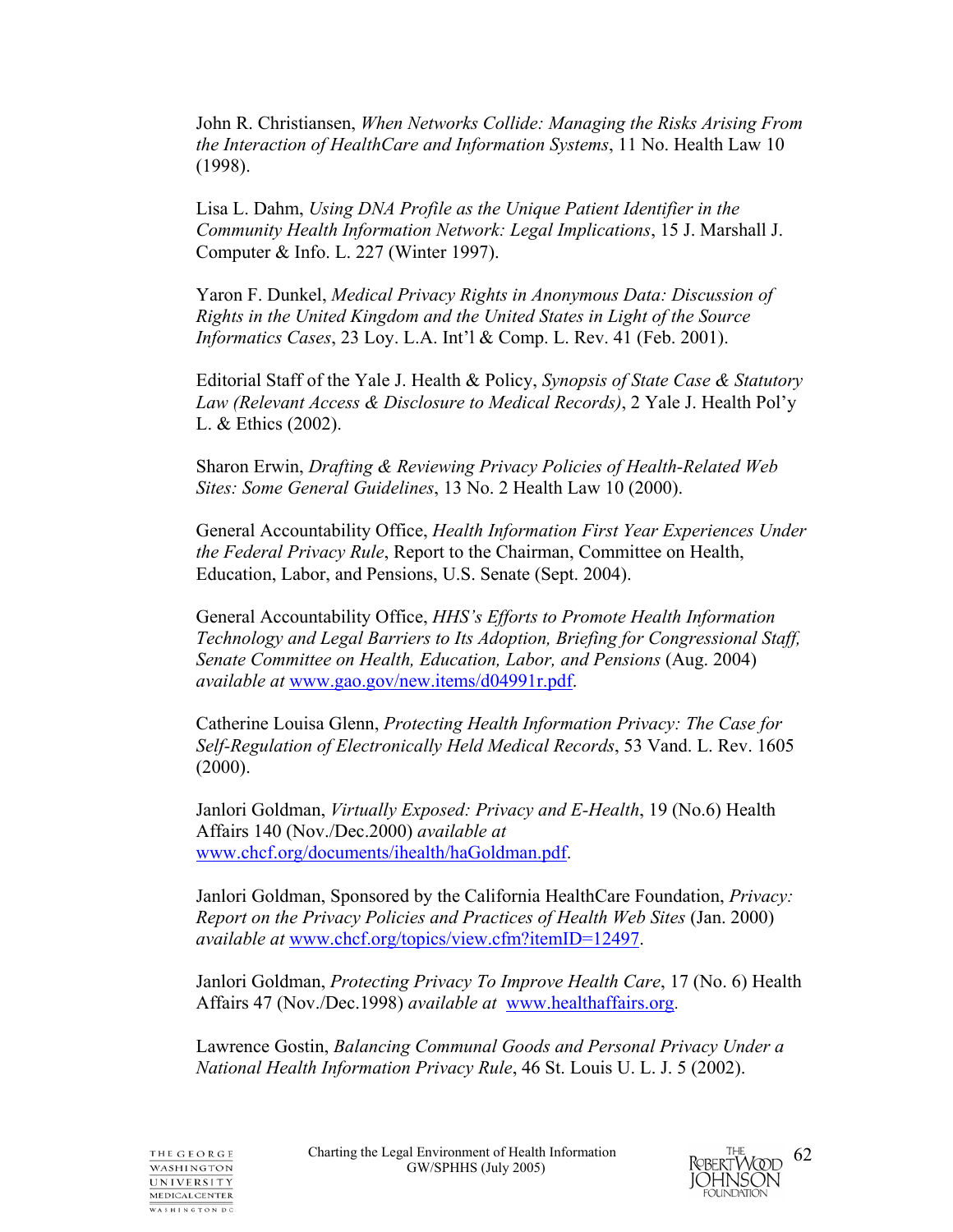Lawrence Gostin, *The Nationalization of Health Information Privacy Protections*, 8 Conn. Ins. L. J. 283 (2001-2002).

Lawrence Gostin, James G. Hodge, *Informational Privacy and the Public Health*, 91 (No. 9) Am. J. of Pub. Health 1466 (Sept. 2000).

Lawrence Gostin, *Personal Privacy in the Health Care System*, Kennedy Inst. of Ethics J. 7.4 361-76 (1997), *available at*  http://muse.jhu.edu/journals/kennedy\_institute\_of\_ethics\_journal/v007/7.4gostin. html.

Lawrence Gostin, *The Public Health Information Infrastructure: A National Review of the Law on Health Information Privacy*, 275 (No. 24) JAMA 1921 (June 1996).

Lawrence Gostin, *Health Information Privacy*, 80 Cornell L. Rev. 451 (March 1995).

Lawrence Gostin, *Privacy and Security of Health Information in the Emerging Health Care System*, 5 Health Matrix 1 (1995).

Mark Greenwood, *The Physician Profile Database*, 21 J. Legal Med. 477 (2000).

Patrick Gunn, *Health Insurance Portability and Accountability Act, A Practical Guide for Researchers*, 42 (No. 4) Med. Care 321 (Apr. 2004).

Health Privacy Project, *Summary of the HIPAA Privacy Rule* (Sept. 13, 2002).

Health Privacy Working Group, *Best Principles for Health Privacy* (July 1999) *available at* www.healthprivacy.org/usr\_doc/33807.pdf.

James G. Hodge, *Health Information Privacy & Public Health*, 31 J.L. Med. & Ethics (2003).

James G. Hodge, *National Health Information Privacy and New Federalism*, 14 Notre Dame J.L. Ethics & Pub. Pol'y 791 (2000).

James G. Hodge, *Legal Issues Concerning Electronic Health Information: Privacy, Quality, and Liability*, 282 (No. 15) JAMA 1466 (Oct. 1999).

Joanne Hustead, *Genetics and Privacy: A Patchwork of Protections* (May 2002) *available at* www.chcf.org/documents/ihealth/GeneticsAndPrivacy.pdf.

John V. Jacobi, *Patients at a Loss: Protecting Health Care Consumers Through Data Driven Quality Assurance*, 45 Kan. L. Rev. 705 (May 1997).

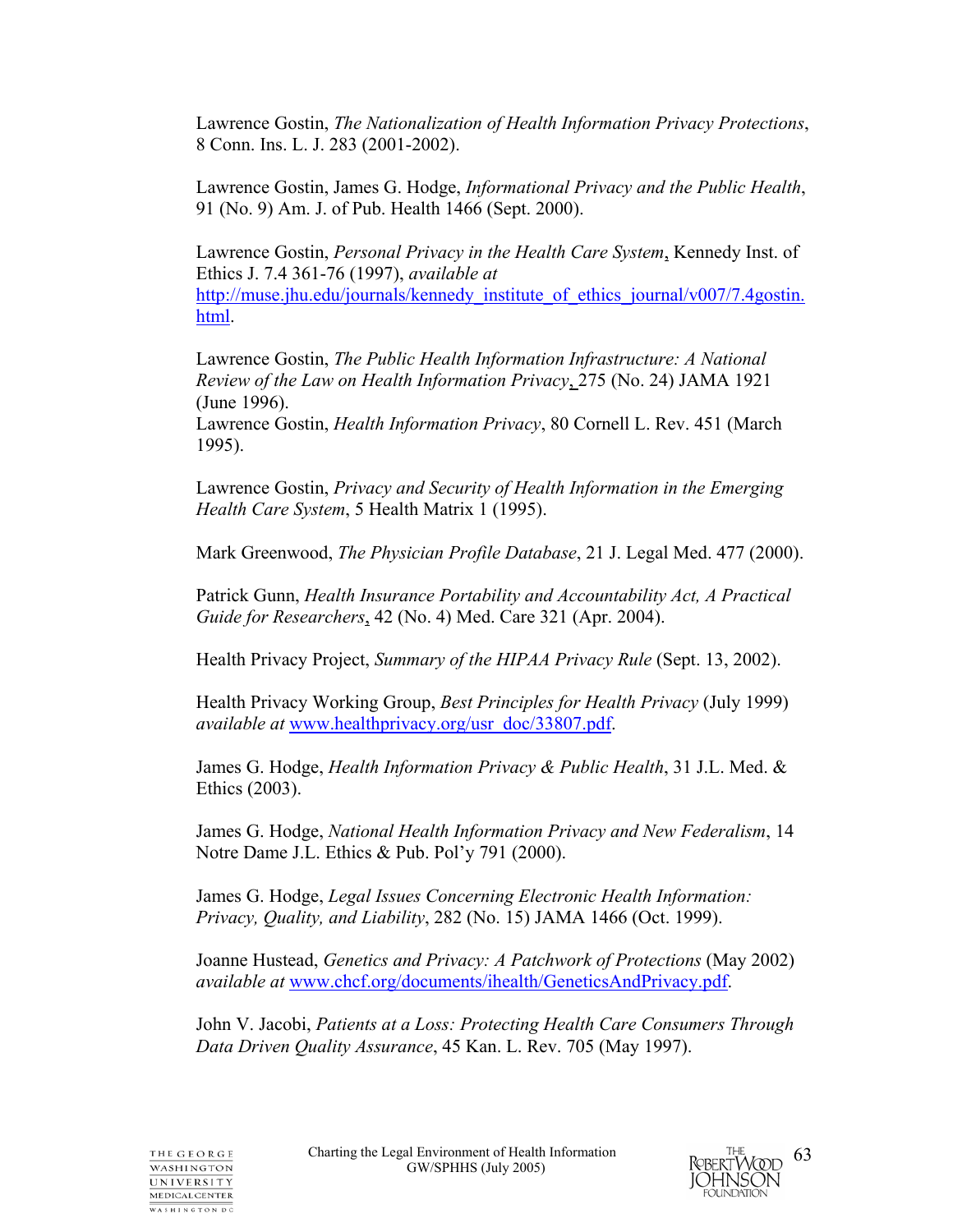May Beth Johnson, *HIPAA Becomes Reality: Compliance with New Privacy, Security and Electronic Transmission Standards*, 103 W. Va. L. Rev. 541 (Summer 2001).

Eric Jorstad, *The Privacy Paradox*, 27 Wm. Mitchell L. Rev. 1503 (2001).

Scott Killingsworth, *Website Privacy Policies in Principle and In Practice*, 618 PLI/Pat 663 (Sept. 2000).

Paul T. Kostyack, *The Emergence of the Healthcare Information Trust*, 12 Health Matrix 393 (Summer 2002).

John Lumpkin, *E-Health, HIPAA and Beyond*, 19 (No.6) Health Affairs 149, (Nov./Dec. 2000) *available at* www.chcf.org/documents/ihealth/haLumpkin.pdf.

Markle Foundation, Financial, Legal and Organizational Approaches To Achieving Electronic Connectivity In Healthcare (October 2004) *available at*  www.markle.org/downloadable\_assets/flo\_sustain\_healtcare\_rpt.pdf.

Richard S. Murphy, *Property Rights in Personal Information: An Economic Defense of Privacy*, 84 Geo. L. J. 2381 (July 1996).

Joy L. Pritts, *Altered States: State Health Privacy Laws and the Impact of the Federal Health Privacy Rule*, 2 Yale J. of Health Policy, Law, and Ethics 325 (Spring 2002).

Joy L. Pritts, Health Privacy Project, *The State of Health Privacy: An Uneven Terrain (A Comprehensive Survey of State Health Privacy Statutes)* (Aug. 1999).

William M. Sage, *Regulating Through Information: Disclosure Laws and American Health Care*, 99 Colum. L. Rev. 1701 (Nov. 1999).

Pamela Samuelson, *Privacy as Intellectual Property?*, 52 Stan. L. Rev. 1125 (May 2000).

Paul M. Schwartz, *Property, Privacy, and Personal Data*, 117 Harv. L. Rev. 2055 (May 2004).

Paul M. Schwartz, *Privacy and the Economics of Personal Health Information*, 76 Texas Law Review 1 (1997).

Paul M. Schwartz, *The Protection of Privacy in Health Care Reform*, 48 Vand. L. Rev. 295 (Mar. 1995).

Daniel J. Solove, *Origins and Growth of Information Privacy Law*, 748 PLI/PAT 29 (June 2003).

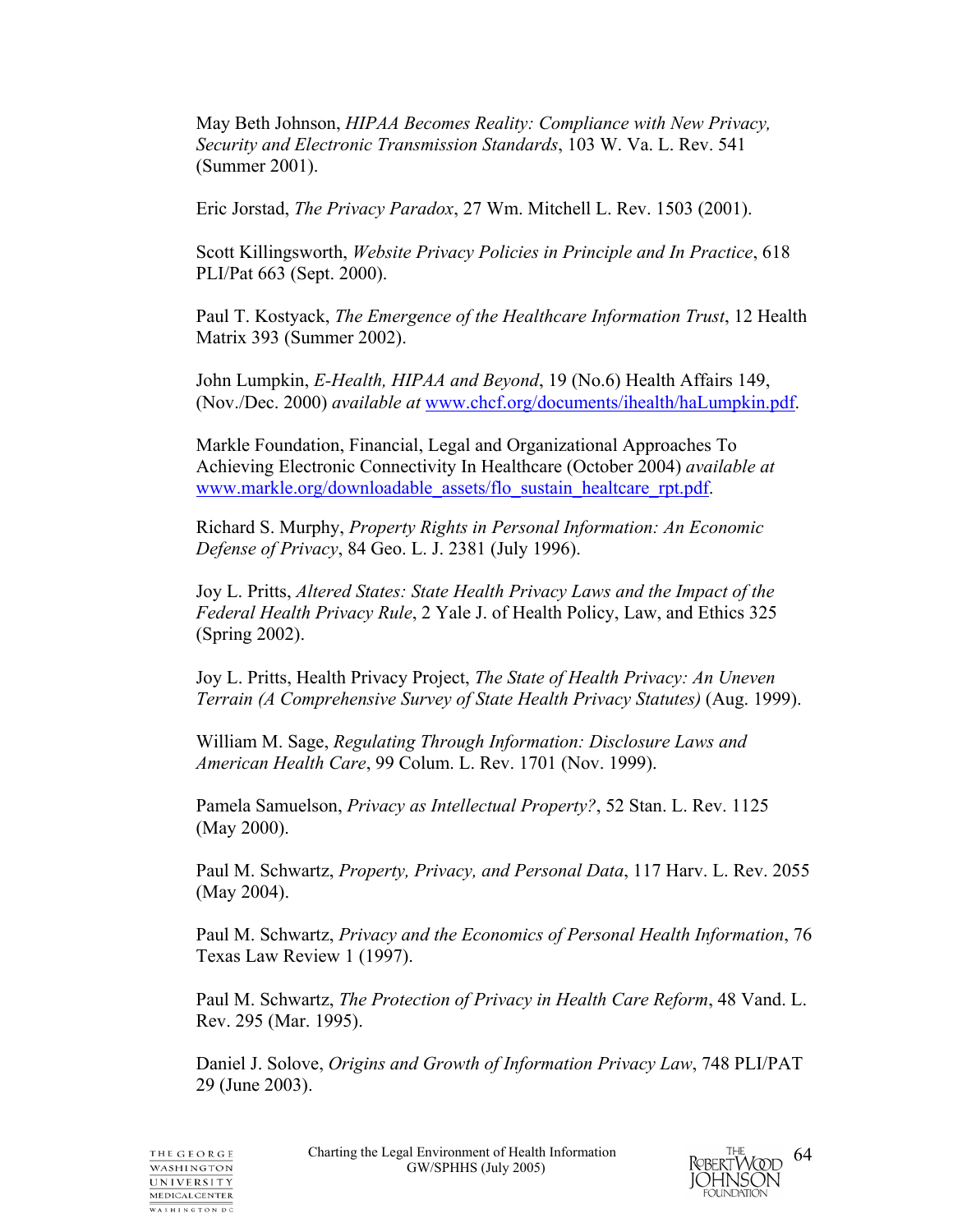Daniel J. Solove, *Access and Aggregation, Public Records, Privacy, and the Constitution*, 86 Minn. L. Rev. 1137 (2002).

Lisa Sotto, *Privacy Concerns in the Health Care Industry*, 748 PLI/Pat 831 (2003).

Paul C. Tang, *An AMIA Perspective on Proposed Regulation of Privacy of Health Information*, The J. of the Am. Med. Informatics Ass'n (Mar. 2000).

Samuel J. Wang, *A Cost Benefit Analysis of Electronic Medical Records in Primary Care*, 114 The Am. J. of Med. 397 (Apr. 1, 2003) *available at* http://www.cba.hawaii.edu/chismar/wang-cost-03.pdf.

## **Racial & Ethnic Disparities in the Delivery of Health Care**

Marsha Lillie-Blanton, *Site of Medical Care: Do Racial and Ethnic Differences Persist?,* 1 Yale J. Health Pol'y L. & Ethics 15 (Spring 2001).

Kevin Fiscella, The Civil Rights Project at Harvard University, *Within Our Reach: Equality in Health Care Quality* (2004).

Scarlett Lin Gomez, *Hospital Policy and Practice Regarding the Collection of Data on Race, Ethnicity, and Birthplace*, 93 (No 10) The Am. J. of Pub. Health 1685 (Oct. 2003).

May-Jo DelVecchio Good, Russell Sage Foundation, Working Paper #199, *The Culture of Medicine and Racial, Ethnic, and Class Disparities in Healthcare* (Dec. 2002) *available at*  http://www.russellsage.org/working\_papers/199good.pdf.

Institute of Medicine, *Unequal Treatment: Confronting Racial and Ethnic Disparities in Health Care* (2003).

Nancy R. Kressin, *Agreement Between Administrative Data and Patients' Self-Reports of Race/Ethnicity*, 93 (No. 10) The Am. J. of Pub. Health 1734 (Oct. 2003).

M. Barton Laws, *Racial and Ethnic Identification Practices in Public Health Data Systems in New England*, 117 Pub. Health Reps. 50 (Jan./Feb. 2002) *available at* http://download.journals.elsevierhealth.com/pdfs/journals/0033- 3549/PIIS0033354904501085.pdf.

John E. McDonough, The Commonwealth Fund, *A State Policy Agenda to Eliminate Racial and Ethnic Health Disparities* (June 2004) *available at* www.cmwf.org/programs/minority/mcdonough\_statepolicyagenda\_746.pdf.

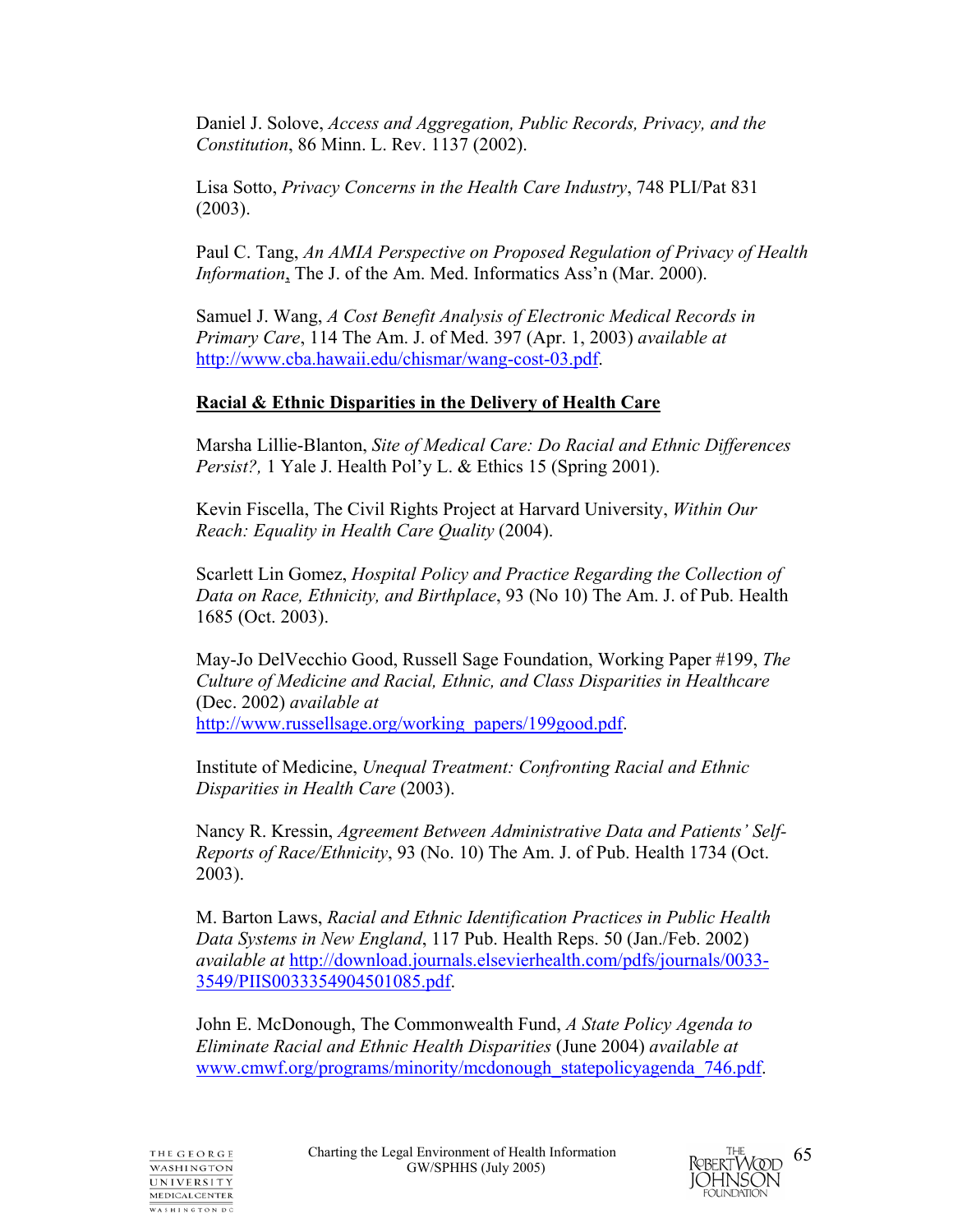National Research Council of the National Academies, *Eliminating Health Disparities: Measurement and Data Needs* (2004) *available at* www.nap.edu/books/0309092310/html/.

David R. Nerenz, *Eliminating Racial/Ethnic Disparities In Health Care: Can Health Plans Generate Reports?,* 21 (No. 3) Health Affairs 259 (May/June 2002).

Ruth T. Perot, The Commonwealth Fund, *Racial, Ethnic, and the Primary Language Data Collection in the Health Care System: An Assessment of Federal Policies and Practices* (Sept. 2001) *available at* http://www.cmwf.org/usr\_doc/perot\_racialethnic\_492.pdf.

Vernellia R. Randall, *Racial Discrimination in Health Care in the United States As a Violation of the International Convention on the Elimination of All Forms of Racial Discrimination*, 14 U. Fla. J.L. & Pub. Pol'y 45 (Fall 2002).

Edward J. Sondik, *Race/Ethnicity and the 2000 Census: Implications for Public Health*, 90 (No. 11) The Am. J. of Pub. Health 1709 (Nov. 2000) *available at* http://www.hsph.harvard.edu/society/images/1709-Sondik-1100.pdf.

Audra T. Wenzlow, Institute for Research on Poverty, Discussion Paper No. 1283-04, *Understanding Racial Disparities in Health: The Income-Wealth Paradox*, (July 2004) *available at* http://www.ssc.wisc.edu/irp/pubs/dp128304.pdf.

Romana Hasnain-Wynia, The Commonwealth Fund, *Who, When, and How: The Current State of Race, Ethnicity, and Primary Language Data Collection in Hospitals* (May 2004) *available at* http://www.cmwf.org/usr\_doc/hasnainwynia whowhenhow 726.pdf.

## **General**

David Bates, *The Impact of the Internet on Quality Measurement*, 19 (No. 6) Health Affairs 104 (Nov./Dec. 2000) *available at* www.chcf.org/documents/ihealth/haBates.pdf.

The Commonwealth Fund, *Information Technologies: When Will They Make it Into Physicians' Black Bags?*, *available at*  http://www.cmwf.org/publications/publications\_show.htm?doc\_id=251984 (accessed Dec. 12, 2004).

Bruce Fried, *E-Health: Technological Revolution Meets Regulatory Restraint*, 19 (No. 6) Health Affairs 124 (Nov./Dec. 2000) *available at*  www.chcf.org/documents/ihealth/haFried.pdf.